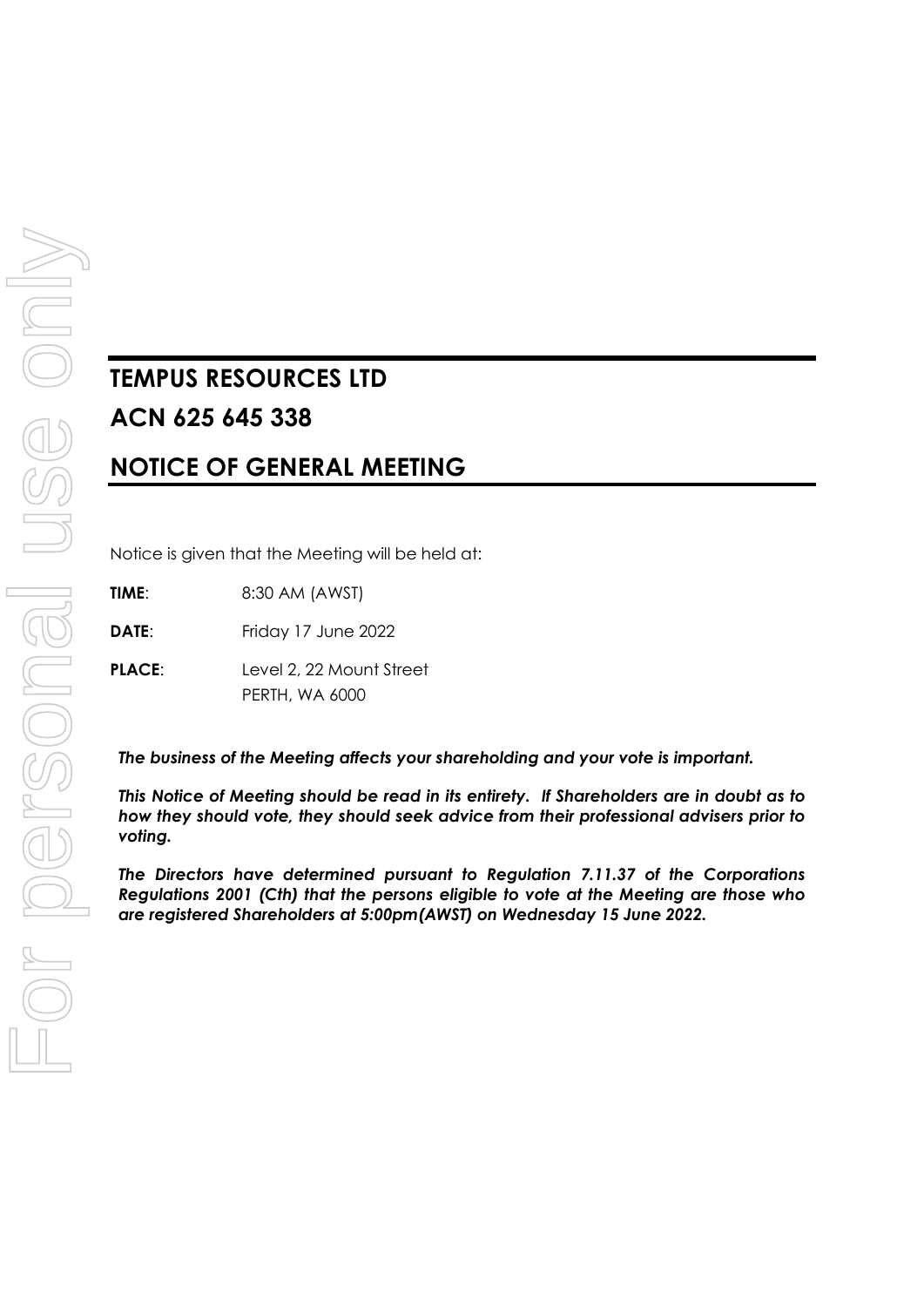#### **BUSINESS OF THE MEETING**

#### **AGENDA**

#### <span id="page-1-0"></span>**1. RESOLUTION [1](#page-1-0) – RATIFICATION OF PRIOR ISSUE OF RCFS INCENTIVE OPTIONS TO RCFS**

To consider and, if thought fit, to pass, with or without amendment, the following resolution as an **ordinary resolution**:

*"That, for the purposes of Listing Rule 7.4 and for all other purposes, Shareholders ratify the issue of 1,000,000 RCFS Incentive Options on the terms and conditions set out in the Explanatory Statement."*

A voting exclusion statement applies to this Resolution. Please see below.

#### <span id="page-1-1"></span>**2. RESOLUTION [2](#page-1-1) – RATIFICATION OF PRIOR ISSUE OF PLACEMENT SECURITIES**

To consider and, if thought fit, to pass, with or without amendment, the following resolution as an **ordinary resolution**:

*"That, for the purposes of Listing Rule 7.4 and for all other purposes, Shareholders ratify the issue of 8,895,797 Placement Shares and 4,447,900 Placement Options on the terms and conditions set out in the Explanatory Statement."*

A voting exclusion statement applies to this Resolution. Please see below.

#### <span id="page-1-2"></span>**3. RESOLUTION [3](#page-1-2) – APPROVAL TO ISSUE PARTICIPATION SECURITIES TO RELATED PARTY - HAYWOOD**

To consider and, if thought fit, to pass, with or without amendment, the following resolution as an **ordinary resolution**:

*"That, for the purposes of Listing Rule 10.11 and for all other purposes, approval is given for the Company to issue 1,285,714 Participation Shares and 642,857 Participation Options to Haywood (or its nominee) on the terms and conditions set out in the Explanatory Statement."*

A voting exclusion statement applies to this Resolution. Please see below.

#### <span id="page-1-3"></span>**4. RESOLUTION [4](#page-1-3) – RATIFICATION OF PRIOR ISSUE OF FINDER OPTIONS TO RCFS**

To consider and, if thought fit, to pass, with or without amendment, the following resolution as an **ordinary resolution**:

*"That, for the purposes of Listing Rule 7.4 and for all other purposes, Shareholders ratify the issue of 424,706 Finder Options on the terms and conditions set out in the Explanatory Statement."*

A voting exclusion statement applies to this Resolution. Please see below.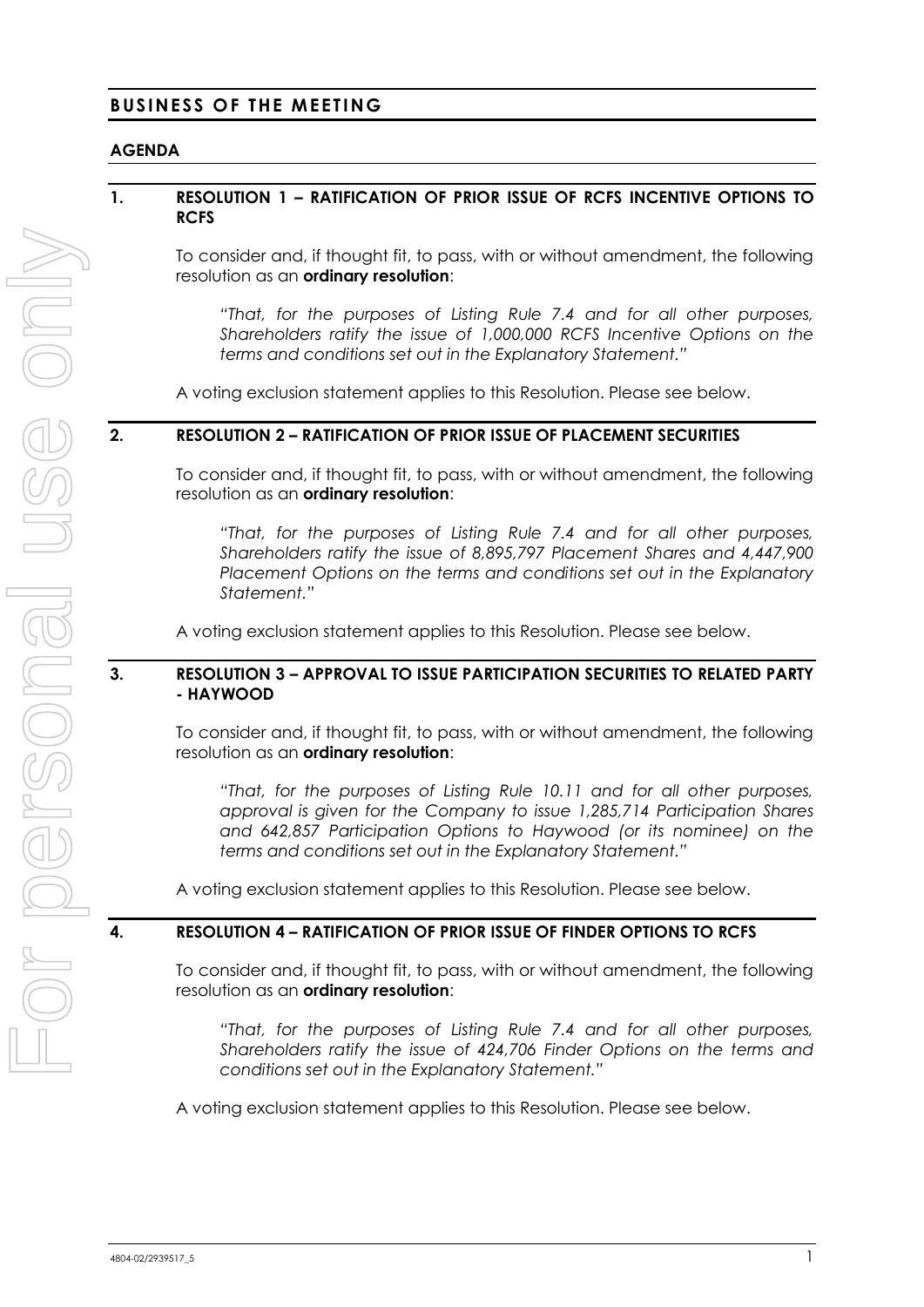#### <span id="page-2-0"></span>**5. RESOLUTION [5](#page-2-0) – ISSUE OF DIRECTOR INCENTIVE OPTIONS – MELANIE ROSS**

To consider and, if thought fit, to pass the following resolution as an **ordinary resolution**:

*"That, for the purposes of section 195(4) and section 208 of the Corporations Act, Listing Rule 10.14 and for all other purposes, approval is given for the Company to issue 300,000 Incentive Options to Melanie Ross (or her nominee) under the Incentive Option Plan on the terms and conditions set out in the Explanatory Statement."*

A voting exclusion statement and voting prohibition statement applies to this Resolution. Please see below.

#### <span id="page-2-1"></span>**6. RESOLUTION [6](#page-2-1) – ISSUE OF DIRECTOR INCENTIVE OPTIONS – ALEXANDER MOLYNEUX**

To consider and, if thought fit, to pass the following resolution as an **ordinary resolution**:

*"That, for the purposes of section 195(4) and section 208 of the Corporations Act, Listing Rule 10.14 and for all other purposes, approval is given for the Company to issue 500,000 Director Incentive Options to Alexander Molyneux (or his nominee) under the Incentive Option Plan on the terms and conditions set out in the Explanatory Statement."*

A voting exclusion statement and voting prohibition statement applies to this Resolution. Please see below.

#### <span id="page-2-2"></span>**7. RESOLUTION [7](#page-2-2) – ISSUE OF DIRECTOR INCENTIVE OPTIONS – ANTHONY CINA**

To consider and, if thought fit, to pass the following resolution as an **ordinary resolution**:

*"That, for the purposes of section 195(4) and section 208 of the Corporations Act, Listing Rule 10.14 and for all other purposes, approval is given for the Company to issue 300,000 Director Incentive Options to Anthony Cina (or his nominee) under the Incentive Option Plan on the terms and conditions set out in the Explanatory Statement."*

A voting exclusion statement and voting prohibition statement applies to this Resolution. Please see below.

#### <span id="page-2-3"></span>**8. RESOLUTION [8](#page-2-3) – ISSUE OF DIRECTOR INCENTIVE OPTIONS – JONATHAN SHELLABEAR**

To consider and, if thought fit, to pass the following resolution as an **ordinary resolution**:

*"That, for the purposes of section 195(4) and section 208 of the Corporations Act, Listing Rule 10.14 and for all other purposes, approval is given for the Company to issue 300,000 Director Incentive Options to Jonathan Shellabear (or his nominee) under the Incentive Option Plan on the terms and conditions set out in the Explanatory Statement."*

A voting exclusion statement and voting prohibition statement applies to this Resolution. Please see below.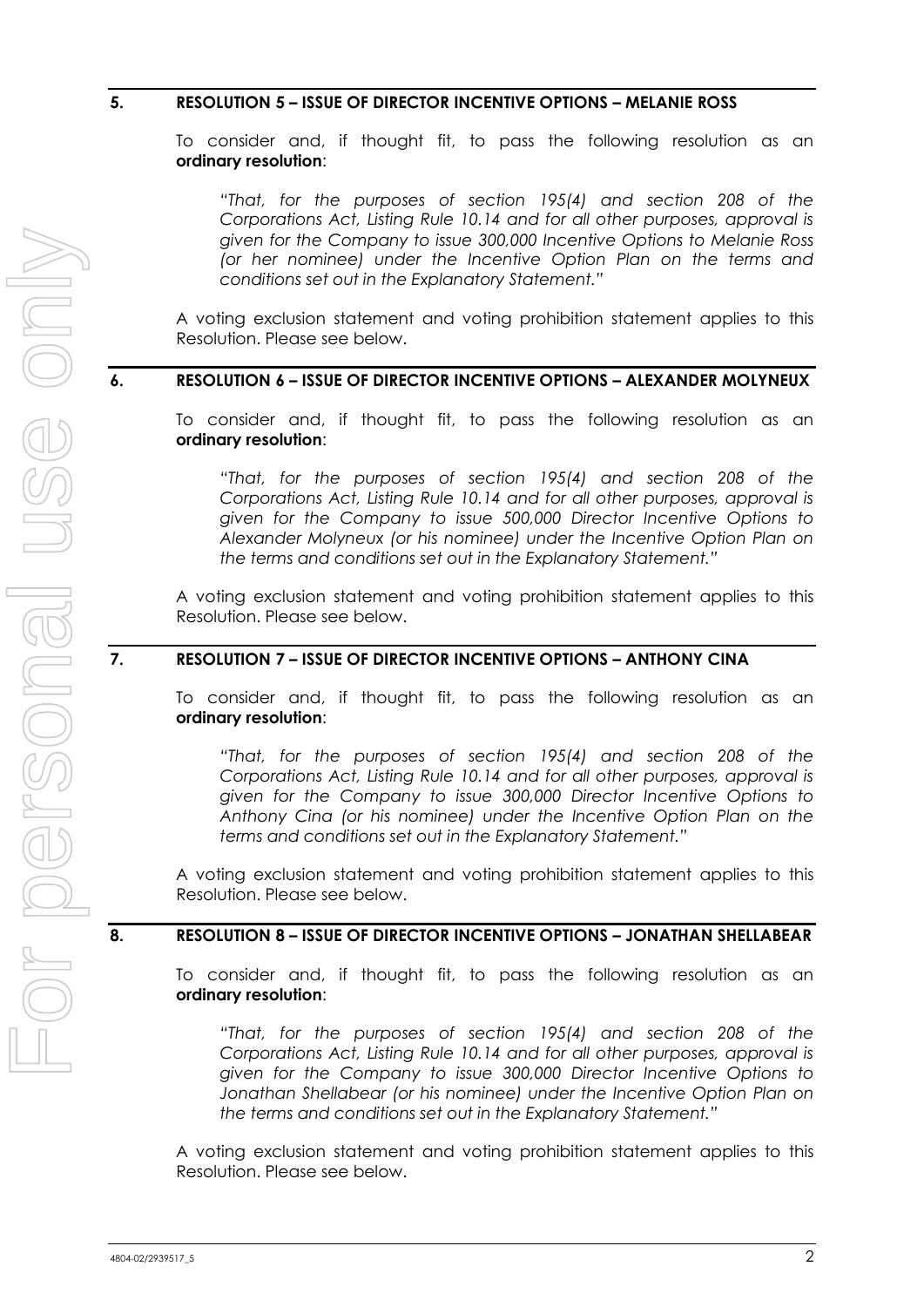#### <span id="page-3-0"></span>**9. RESOLUTION [9](#page-3-0) – ISSUE OF INCENTIVE OPTIONS TO DIRECTOR – GARY ARTMONT**

To consider and, if thought fit, to pass the following resolution as an **ordinary resolution**:

*"That, for the purposes of section 195(4) and section 208 of the Corporations Act, Listing Rule 10.14 and for all other purposes, approval is given for the Company to issue 300,000 Director Incentive Options to Gary Artmont (or his nominee) under the Incentive Option Plan on the terms and conditions set out in the Explanatory Statement."*

A voting exclusion statement and voting prohibition statement applies to this Resolution. Please see below.

#### <span id="page-3-1"></span>**10. RESOLUTION [10](#page-3-1) – ISSUE OF CEO INCENTIVE OPTIONS – JASON BAHNSEN**

To consider and, if thought fit, to pass, with or without amendment, the following resolution as an **ordinary resolution**:

*"That, for the purposes of Listing Rule 7.1 and for all other purposes, approval is given for the Company to issue 1,000,000 CEO Incentive Options to Jason Bahnsen on the terms and conditions set out in the Explanatory Statement."*

A voting exclusion statement applies to this Resolution. Please see below.

#### <span id="page-3-2"></span>**11. RESOLUTION [11](#page-3-2) – APPROVAL TO ISSUE CONSIDERATION SHARES TO XWISTEN**

To consider and, if thought fit, to pass, with or without amendment, the following resolution as an **ordinary resolution**:

*"That, for the purposes of Listing Rule 7.1 and for all other purposes, approval is given for the Company to issue up to that number of Shares, when multiplied by the issue price, will equal A\$40,000 on the terms and conditions set out in the Explanatory Statement."* 

A voting exclusion statement applies to this Resolution. Please see below.

#### <span id="page-3-3"></span>**12. RESOLUTION [12](#page-3-3) – AMENDMENT TO CONSTITUTION**

To consider and, if thought fit, to pass the following resolution as a **special resolution**:

*"That, for the purposes of section 136(2) of the Corporations Act and for all other purposes, approval is given for the Company to amend its Constitution as set out in the Explanatory Statement."*

**Dated: 19 May 2022**

**By order of the Board** 

**Melanie Ross Director and Company Secretary**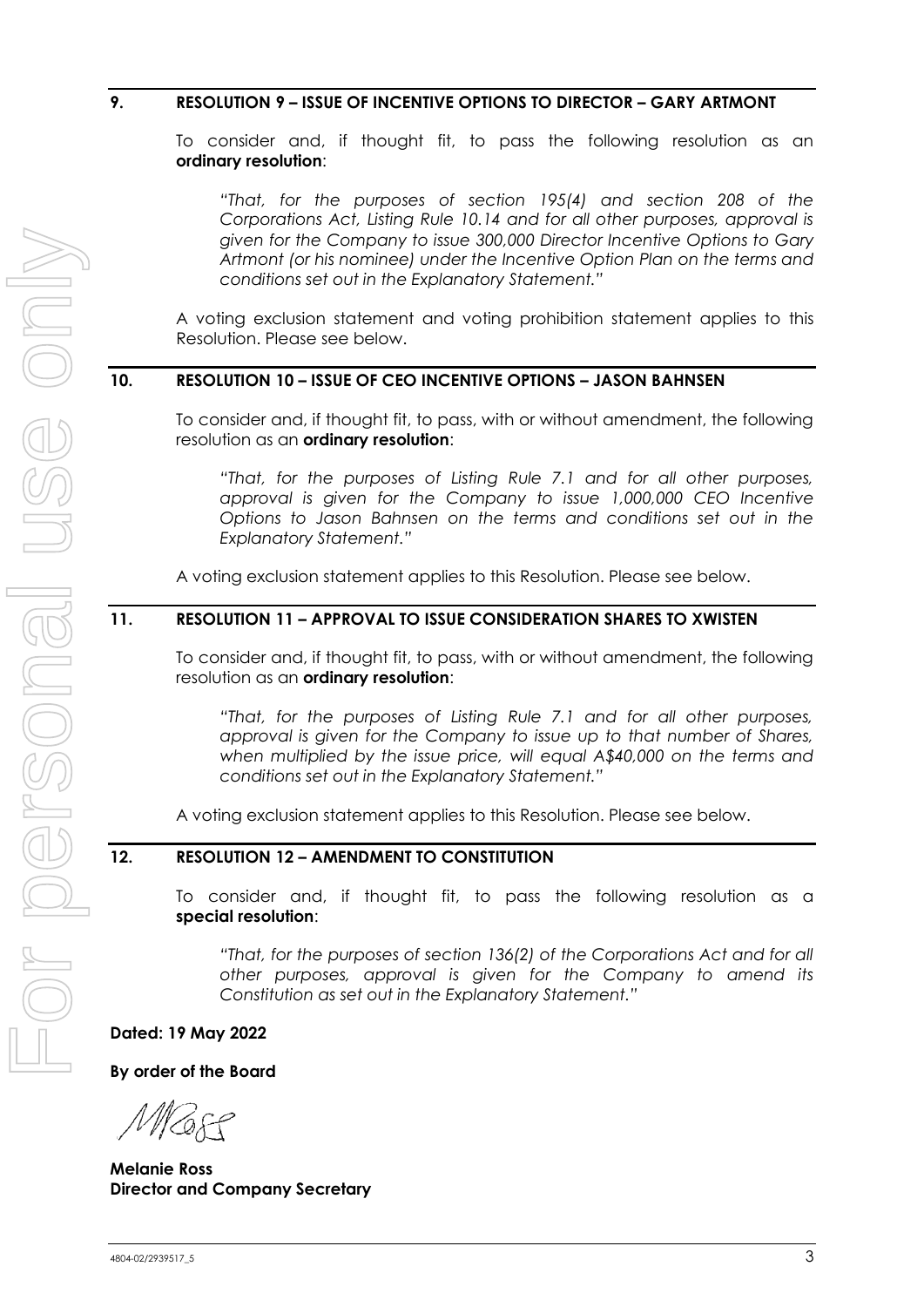#### **Voting Prohibition Statements**

| <b>Resolution 5 - Issue of</b><br><b>Director Incentive</b><br><b>Options - Melanie Ross</b>   | In accordance with section 224 of the Corporations Act, a vote on<br>this Resolution must not be cast (in any capacity) by or on behalf of<br>a related party of the Company to whom the Resolution would<br>permit a financial benefit to be given, or an associate of such a<br>related party (Resolution 5 Excluded Party). However, the above<br>prohibition does not apply if the vote is cast by a person as proxy<br>appointed by writing that specifies how the proxy is to vote on the<br>Resolution and it is not cast on behalf of a Resolution 5 Excluded<br>Party.<br>In accordance with section 250BD of the Corporations Act, a<br>person appointed as a proxy must not vote, on the basis of that<br>appointment, on this Resolution if: |      |                                                                                                                                                                                                                                                                                                                                                                                                                                                                                                                                                                       |  |  |  |
|------------------------------------------------------------------------------------------------|----------------------------------------------------------------------------------------------------------------------------------------------------------------------------------------------------------------------------------------------------------------------------------------------------------------------------------------------------------------------------------------------------------------------------------------------------------------------------------------------------------------------------------------------------------------------------------------------------------------------------------------------------------------------------------------------------------------------------------------------------------|------|-----------------------------------------------------------------------------------------------------------------------------------------------------------------------------------------------------------------------------------------------------------------------------------------------------------------------------------------------------------------------------------------------------------------------------------------------------------------------------------------------------------------------------------------------------------------------|--|--|--|
|                                                                                                | (a)                                                                                                                                                                                                                                                                                                                                                                                                                                                                                                                                                                                                                                                                                                                                                      |      | the proxy is either:                                                                                                                                                                                                                                                                                                                                                                                                                                                                                                                                                  |  |  |  |
|                                                                                                |                                                                                                                                                                                                                                                                                                                                                                                                                                                                                                                                                                                                                                                                                                                                                          | (i)  | a member of the Key Management Personnel; or                                                                                                                                                                                                                                                                                                                                                                                                                                                                                                                          |  |  |  |
|                                                                                                |                                                                                                                                                                                                                                                                                                                                                                                                                                                                                                                                                                                                                                                                                                                                                          | (ii) | a Closely Related Party of such a member; and                                                                                                                                                                                                                                                                                                                                                                                                                                                                                                                         |  |  |  |
|                                                                                                | (b)                                                                                                                                                                                                                                                                                                                                                                                                                                                                                                                                                                                                                                                                                                                                                      |      | the appointment does not specify the way the proxy is to<br>vote on this Resolution.                                                                                                                                                                                                                                                                                                                                                                                                                                                                                  |  |  |  |
|                                                                                                |                                                                                                                                                                                                                                                                                                                                                                                                                                                                                                                                                                                                                                                                                                                                                          |      | Provided the Chair is not a Resolution 5 Excluded Party, the above<br>prohibition does not apply if:                                                                                                                                                                                                                                                                                                                                                                                                                                                                  |  |  |  |
|                                                                                                | (a)                                                                                                                                                                                                                                                                                                                                                                                                                                                                                                                                                                                                                                                                                                                                                      |      | the proxy is the Chair; and                                                                                                                                                                                                                                                                                                                                                                                                                                                                                                                                           |  |  |  |
|                                                                                                | (b)                                                                                                                                                                                                                                                                                                                                                                                                                                                                                                                                                                                                                                                                                                                                                      |      | the appointment expressly authorises the Chair to exercise<br>the proxy even though this Resolution is connected directly<br>or indirectly with remuneration of a member of the Key<br>Management Personnel.                                                                                                                                                                                                                                                                                                                                                          |  |  |  |
|                                                                                                |                                                                                                                                                                                                                                                                                                                                                                                                                                                                                                                                                                                                                                                                                                                                                          |      |                                                                                                                                                                                                                                                                                                                                                                                                                                                                                                                                                                       |  |  |  |
| Resolution 6 - Issue of<br><b>Director Incentive</b><br><b>Options - Alexander</b><br>Molyneux | Party.                                                                                                                                                                                                                                                                                                                                                                                                                                                                                                                                                                                                                                                                                                                                                   |      | In accordance with section 224 of the Corporations Act, a vote on<br>this Resolution must not be cast (in any capacity) by or on behalf of<br>a related party of the Company to whom the Resolution would<br>permit a financial benefit to be given, or an associate of such a<br>related party (Resolution 6 Excluded Party). However, the above<br>prohibition does not apply if the vote is cast by a person as proxy<br>appointed by writing that specifies how the proxy is to vote on the<br>Resolution and it is not cast on behalf of a Resolution 6 Excluded |  |  |  |
|                                                                                                |                                                                                                                                                                                                                                                                                                                                                                                                                                                                                                                                                                                                                                                                                                                                                          |      | In accordance with section 250BD of the Corporations Act, a<br>person appointed as a proxy must not vote, on the basis of that<br>appointment, on this Resolution if:                                                                                                                                                                                                                                                                                                                                                                                                 |  |  |  |
|                                                                                                | (a)                                                                                                                                                                                                                                                                                                                                                                                                                                                                                                                                                                                                                                                                                                                                                      |      | the proxy is either:                                                                                                                                                                                                                                                                                                                                                                                                                                                                                                                                                  |  |  |  |
|                                                                                                |                                                                                                                                                                                                                                                                                                                                                                                                                                                                                                                                                                                                                                                                                                                                                          | (i)  | a member of the Key Management Personnel; or                                                                                                                                                                                                                                                                                                                                                                                                                                                                                                                          |  |  |  |
|                                                                                                |                                                                                                                                                                                                                                                                                                                                                                                                                                                                                                                                                                                                                                                                                                                                                          | (ii) | a Closely Related Party of such a member; and                                                                                                                                                                                                                                                                                                                                                                                                                                                                                                                         |  |  |  |
|                                                                                                | (b)                                                                                                                                                                                                                                                                                                                                                                                                                                                                                                                                                                                                                                                                                                                                                      |      | the appointment does not specify the way the proxy is to<br>vote on this Resolution.                                                                                                                                                                                                                                                                                                                                                                                                                                                                                  |  |  |  |
|                                                                                                |                                                                                                                                                                                                                                                                                                                                                                                                                                                                                                                                                                                                                                                                                                                                                          |      | Provided the Chair is not a Resolution 6 Excluded Party, the above<br>prohibition does not apply if:                                                                                                                                                                                                                                                                                                                                                                                                                                                                  |  |  |  |
|                                                                                                | (a)                                                                                                                                                                                                                                                                                                                                                                                                                                                                                                                                                                                                                                                                                                                                                      |      | the proxy is the Chair; and                                                                                                                                                                                                                                                                                                                                                                                                                                                                                                                                           |  |  |  |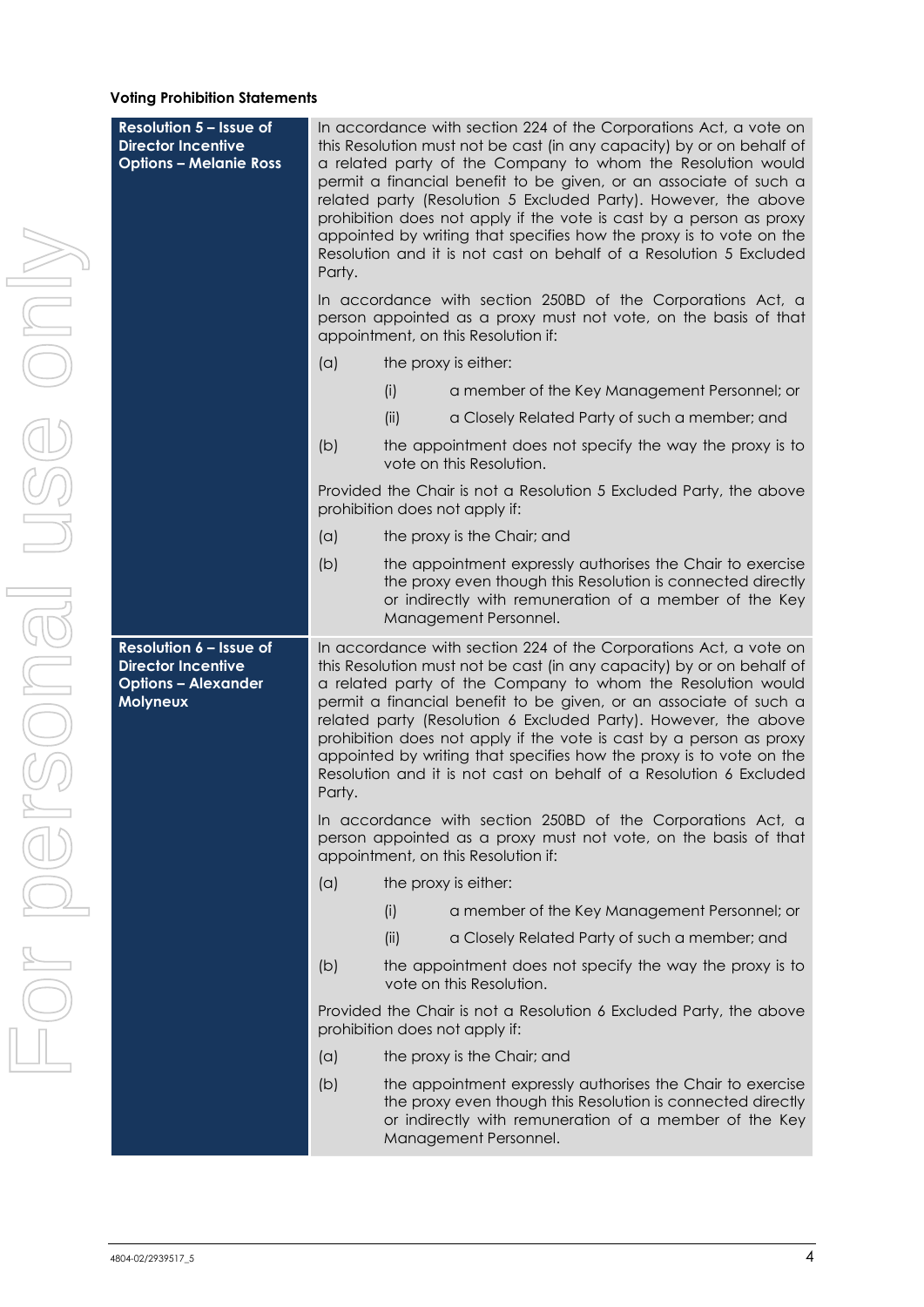| <b>Resolution 7 - Issue of</b><br><b>Director Incentive</b><br><b>Options - Anthony Cina</b>                  | In accordance with section 224 of the Corporations Act, a vote on<br>this Resolution must not be cast (in any capacity) by or on behalf of<br>a related party of the Company to whom the Resolution would<br>permit a financial benefit to be given, or an associate of such a<br>related party (Resolution 7 Excluded Party). However, the above<br>prohibition does not apply if the vote is cast by a person as proxy<br>appointed by writing that specifies how the proxy is to vote on the<br>Resolution and it is not cast on behalf of a Resolution 7 Excluded<br>Party.<br>In accordance with section 250BD of the Corporations Act, a<br>person appointed as a proxy must not vote, on the basis of that |      |                                                                                                                                                                                                                                                                                                                                                                                                                                                                                                                                                                       |  |  |
|---------------------------------------------------------------------------------------------------------------|-------------------------------------------------------------------------------------------------------------------------------------------------------------------------------------------------------------------------------------------------------------------------------------------------------------------------------------------------------------------------------------------------------------------------------------------------------------------------------------------------------------------------------------------------------------------------------------------------------------------------------------------------------------------------------------------------------------------|------|-----------------------------------------------------------------------------------------------------------------------------------------------------------------------------------------------------------------------------------------------------------------------------------------------------------------------------------------------------------------------------------------------------------------------------------------------------------------------------------------------------------------------------------------------------------------------|--|--|
|                                                                                                               |                                                                                                                                                                                                                                                                                                                                                                                                                                                                                                                                                                                                                                                                                                                   |      | appointment, on this Resolution if:                                                                                                                                                                                                                                                                                                                                                                                                                                                                                                                                   |  |  |
|                                                                                                               | (a)                                                                                                                                                                                                                                                                                                                                                                                                                                                                                                                                                                                                                                                                                                               |      | the proxy is either:                                                                                                                                                                                                                                                                                                                                                                                                                                                                                                                                                  |  |  |
|                                                                                                               |                                                                                                                                                                                                                                                                                                                                                                                                                                                                                                                                                                                                                                                                                                                   | (i)  | a member of the Key Management Personnel; or                                                                                                                                                                                                                                                                                                                                                                                                                                                                                                                          |  |  |
|                                                                                                               |                                                                                                                                                                                                                                                                                                                                                                                                                                                                                                                                                                                                                                                                                                                   | (ii) | a Closely Related Party of such a member; and                                                                                                                                                                                                                                                                                                                                                                                                                                                                                                                         |  |  |
|                                                                                                               | (b)                                                                                                                                                                                                                                                                                                                                                                                                                                                                                                                                                                                                                                                                                                               |      | the appointment does not specify the way the proxy is to<br>vote on this Resolution.                                                                                                                                                                                                                                                                                                                                                                                                                                                                                  |  |  |
|                                                                                                               |                                                                                                                                                                                                                                                                                                                                                                                                                                                                                                                                                                                                                                                                                                                   |      | Provided the Chair is not a Resolution 7 Excluded Party, the above<br>prohibition does not apply if:                                                                                                                                                                                                                                                                                                                                                                                                                                                                  |  |  |
|                                                                                                               | (a)                                                                                                                                                                                                                                                                                                                                                                                                                                                                                                                                                                                                                                                                                                               |      | the proxy is the Chair; and                                                                                                                                                                                                                                                                                                                                                                                                                                                                                                                                           |  |  |
|                                                                                                               | (b)                                                                                                                                                                                                                                                                                                                                                                                                                                                                                                                                                                                                                                                                                                               |      | the appointment expressly authorises the Chair to exercise<br>the proxy even though this Resolution is connected directly<br>or indirectly with remuneration of a member of the Key<br>Management Personnel.                                                                                                                                                                                                                                                                                                                                                          |  |  |
| <b>Resolution 8 - Issue of</b><br><b>Director Incentive</b><br><b>Options - Jonathan</b><br><b>Shellabear</b> | Party.                                                                                                                                                                                                                                                                                                                                                                                                                                                                                                                                                                                                                                                                                                            |      | In accordance with section 224 of the Corporations Act, a vote on<br>this Resolution must not be cast (in any capacity) by or on behalf of<br>a related party of the Company to whom the Resolution would<br>permit a financial benefit to be given, or an associate of such a<br>related party (Resolution 8 Excluded Party). However, the above<br>prohibition does not apply if the vote is cast by a person as proxy<br>appointed by writing that specifies how the proxy is to vote on the<br>Resolution and it is not cast on behalf of a Resolution 8 Excluded |  |  |
|                                                                                                               |                                                                                                                                                                                                                                                                                                                                                                                                                                                                                                                                                                                                                                                                                                                   |      | In accordance with section 250BD of the Corporations Act, a<br>person appointed as a proxy must not vote, on the basis of that<br>appointment, on this Resolution if:                                                                                                                                                                                                                                                                                                                                                                                                 |  |  |
|                                                                                                               | (a)                                                                                                                                                                                                                                                                                                                                                                                                                                                                                                                                                                                                                                                                                                               |      | the proxy is either:                                                                                                                                                                                                                                                                                                                                                                                                                                                                                                                                                  |  |  |
|                                                                                                               |                                                                                                                                                                                                                                                                                                                                                                                                                                                                                                                                                                                                                                                                                                                   | (i)  | a member of the Key Management Personnel; or                                                                                                                                                                                                                                                                                                                                                                                                                                                                                                                          |  |  |
|                                                                                                               |                                                                                                                                                                                                                                                                                                                                                                                                                                                                                                                                                                                                                                                                                                                   | (ii) | a Closely Related Party of such a member; and                                                                                                                                                                                                                                                                                                                                                                                                                                                                                                                         |  |  |
|                                                                                                               | (b)                                                                                                                                                                                                                                                                                                                                                                                                                                                                                                                                                                                                                                                                                                               |      | the appointment does not specify the way the proxy is to<br>vote on this Resolution.                                                                                                                                                                                                                                                                                                                                                                                                                                                                                  |  |  |
|                                                                                                               |                                                                                                                                                                                                                                                                                                                                                                                                                                                                                                                                                                                                                                                                                                                   |      | Provided the Chair is not a Resolution 8 Excluded Party, the above<br>prohibition does not apply if:                                                                                                                                                                                                                                                                                                                                                                                                                                                                  |  |  |
|                                                                                                               | (a)                                                                                                                                                                                                                                                                                                                                                                                                                                                                                                                                                                                                                                                                                                               |      | the proxy is the Chair; and                                                                                                                                                                                                                                                                                                                                                                                                                                                                                                                                           |  |  |
|                                                                                                               | (b)                                                                                                                                                                                                                                                                                                                                                                                                                                                                                                                                                                                                                                                                                                               |      | the appointment expressly authorises the Chair to exercise<br>the proxy even though this Resolution is connected directly<br>or indirectly with remuneration of a member of the Key<br>Management Personnel.                                                                                                                                                                                                                                                                                                                                                          |  |  |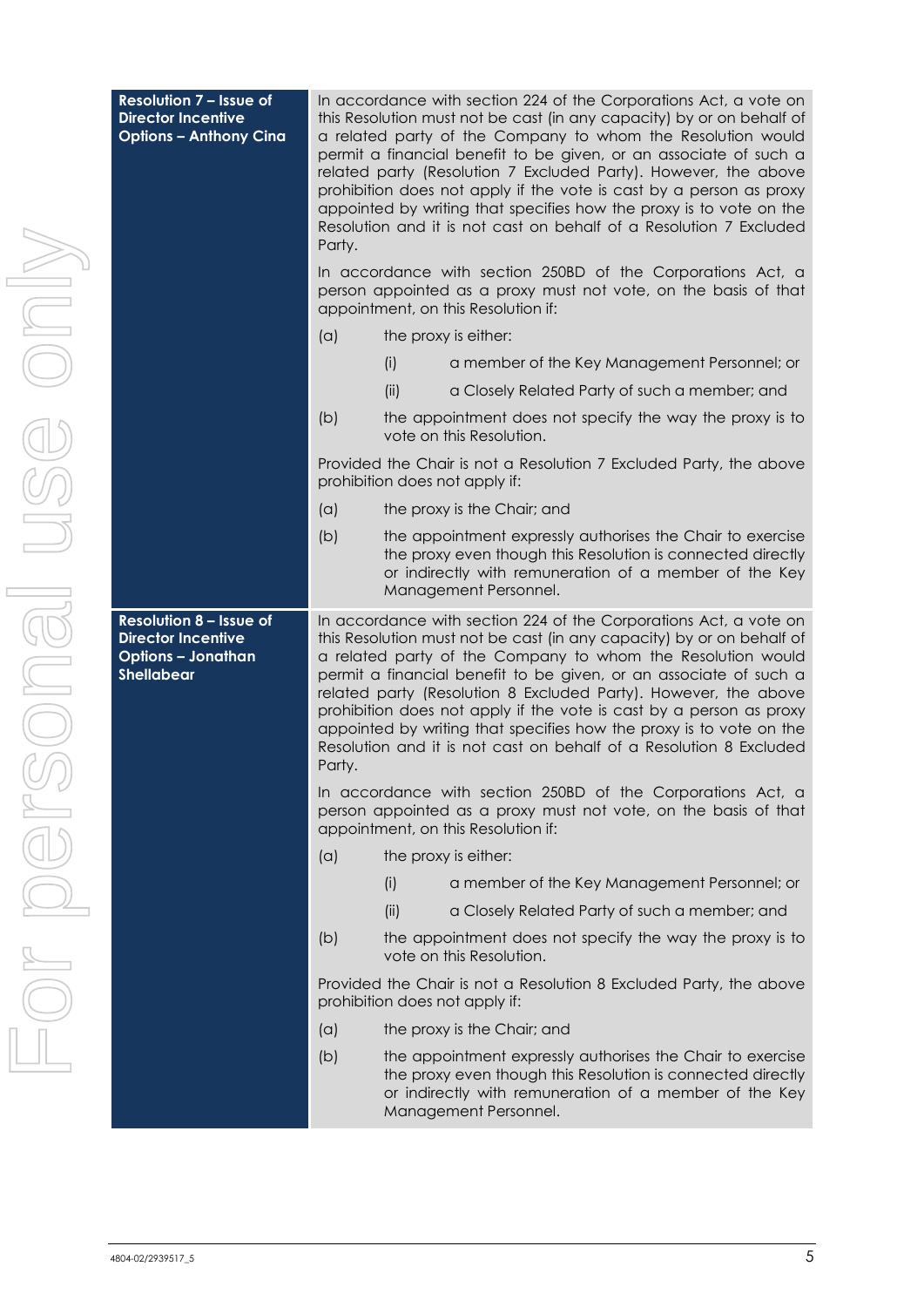| <b>Resolution 9 - Issue of</b><br><b>Director Incentive</b><br><b>Options - Gary Artmont</b> | In accordance with section 224 of the Corporations Act, a vote on<br>this Resolution must not be cast (in any capacity) by or on behalf of<br>a related party of the Company to whom the Resolution would<br>permit a financial benefit to be given, or an associate of such a<br>related party (Resolution 9 Excluded Party). However, the above<br>prohibition does not apply if the vote is cast by a person as proxy<br>appointed by writing that specifies how the proxy is to vote on the<br>Resolution and it is not cast on behalf of a Resolution 9 Excluded<br>Party. |                                                                                                                                                                                                              |                                                                                                                                                                                                              |  |  |  |  |
|----------------------------------------------------------------------------------------------|---------------------------------------------------------------------------------------------------------------------------------------------------------------------------------------------------------------------------------------------------------------------------------------------------------------------------------------------------------------------------------------------------------------------------------------------------------------------------------------------------------------------------------------------------------------------------------|--------------------------------------------------------------------------------------------------------------------------------------------------------------------------------------------------------------|--------------------------------------------------------------------------------------------------------------------------------------------------------------------------------------------------------------|--|--|--|--|
|                                                                                              |                                                                                                                                                                                                                                                                                                                                                                                                                                                                                                                                                                                 |                                                                                                                                                                                                              | In accordance with section 250BD of the Corporations Act, a<br>person appointed as a proxy must not vote, on the basis of that<br>appointment, on this Resolution if:                                        |  |  |  |  |
|                                                                                              | (a)                                                                                                                                                                                                                                                                                                                                                                                                                                                                                                                                                                             |                                                                                                                                                                                                              | the proxy is either:                                                                                                                                                                                         |  |  |  |  |
|                                                                                              |                                                                                                                                                                                                                                                                                                                                                                                                                                                                                                                                                                                 | (i)                                                                                                                                                                                                          | a member of the Key Management Personnel; or                                                                                                                                                                 |  |  |  |  |
|                                                                                              |                                                                                                                                                                                                                                                                                                                                                                                                                                                                                                                                                                                 | (ii)                                                                                                                                                                                                         | a Closely Related Party of such a member; and                                                                                                                                                                |  |  |  |  |
|                                                                                              | (b)                                                                                                                                                                                                                                                                                                                                                                                                                                                                                                                                                                             |                                                                                                                                                                                                              | the appointment does not specify the way the proxy is to<br>vote on this Resolution.                                                                                                                         |  |  |  |  |
|                                                                                              |                                                                                                                                                                                                                                                                                                                                                                                                                                                                                                                                                                                 |                                                                                                                                                                                                              | Provided the Chair is not a Resolution 9 Excluded Party, the above<br>prohibition does not apply if:                                                                                                         |  |  |  |  |
|                                                                                              | (a)                                                                                                                                                                                                                                                                                                                                                                                                                                                                                                                                                                             |                                                                                                                                                                                                              | the proxy is the Chair; and                                                                                                                                                                                  |  |  |  |  |
|                                                                                              | (b)                                                                                                                                                                                                                                                                                                                                                                                                                                                                                                                                                                             | the appointment expressly authorises the Chair to exercise<br>the proxy even though this Resolution is connected directly<br>or indirectly with remuneration of a member of the Key<br>Management Personnel. |                                                                                                                                                                                                              |  |  |  |  |
| Resolution 10 - Issue of<br><b>CEO Incentive Options -</b>                                   |                                                                                                                                                                                                                                                                                                                                                                                                                                                                                                                                                                                 |                                                                                                                                                                                                              | A person appointed as a proxy must not vote, on the basis of that<br>appointment, on this Resolution if:                                                                                                     |  |  |  |  |
| <b>Jason Bahnsen</b>                                                                         | (a)                                                                                                                                                                                                                                                                                                                                                                                                                                                                                                                                                                             |                                                                                                                                                                                                              | the proxy is either:                                                                                                                                                                                         |  |  |  |  |
|                                                                                              |                                                                                                                                                                                                                                                                                                                                                                                                                                                                                                                                                                                 | (i)                                                                                                                                                                                                          | a member of the Key Management Personnel; or                                                                                                                                                                 |  |  |  |  |
|                                                                                              |                                                                                                                                                                                                                                                                                                                                                                                                                                                                                                                                                                                 | (ii)                                                                                                                                                                                                         | a Closely Related Party of such a member; and                                                                                                                                                                |  |  |  |  |
|                                                                                              | (b)                                                                                                                                                                                                                                                                                                                                                                                                                                                                                                                                                                             |                                                                                                                                                                                                              | the appointment does not specify the way the proxy is to<br>vote on this Resolution.                                                                                                                         |  |  |  |  |
|                                                                                              |                                                                                                                                                                                                                                                                                                                                                                                                                                                                                                                                                                                 |                                                                                                                                                                                                              | However, the above prohibition does not apply if:                                                                                                                                                            |  |  |  |  |
|                                                                                              | (a)                                                                                                                                                                                                                                                                                                                                                                                                                                                                                                                                                                             |                                                                                                                                                                                                              | the proxy is the Chair; and                                                                                                                                                                                  |  |  |  |  |
|                                                                                              | (b)                                                                                                                                                                                                                                                                                                                                                                                                                                                                                                                                                                             |                                                                                                                                                                                                              | the appointment expressly authorises the Chair to exercise<br>the proxy even though this Resolution is connected directly<br>or indirectly with remuneration of a member of the Key<br>Management Personnel. |  |  |  |  |
| <b>Voting Exclusion Statements</b>                                                           |                                                                                                                                                                                                                                                                                                                                                                                                                                                                                                                                                                                 |                                                                                                                                                                                                              |                                                                                                                                                                                                              |  |  |  |  |
|                                                                                              |                                                                                                                                                                                                                                                                                                                                                                                                                                                                                                                                                                                 |                                                                                                                                                                                                              |                                                                                                                                                                                                              |  |  |  |  |
|                                                                                              | In accordance with Listing Rule 14.11, the Company will disregard any votes cast in favour of the<br>resolution set out below by or on behalf of the following persons:                                                                                                                                                                                                                                                                                                                                                                                                         |                                                                                                                                                                                                              |                                                                                                                                                                                                              |  |  |  |  |

| Resolution $1 -$<br><b>Ratification of prior issue</b><br>of RCFS Incentive<br><b>Options to RCFS</b> | A person who participated in the issue or is a counterparty to the<br>agreement being approved (namely RCFS) or an associate of that<br>person or those persons. |
|-------------------------------------------------------------------------------------------------------|------------------------------------------------------------------------------------------------------------------------------------------------------------------|
| Resolution $2 -$                                                                                      | A person who participated in the issue or is a counterparty to the                                                                                               |
| <b>Ratification of prior issue</b>                                                                    | agreement being approved (namely the Placement Participants) or                                                                                                  |
| of Placement Securities                                                                               | an associate of that person or those persons.                                                                                                                    |
| <b>Resolution 3 - Approval</b>                                                                        | Haywood (or its nominee) and any other person who will obtain a                                                                                                  |
| to issue Participation                                                                                | material benefit as a result of the issue of the securities (except a                                                                                            |
| Securities to Related                                                                                 | benefit solely by reason of being a holder of ordinary securities in the                                                                                         |
| Party - Haywood                                                                                       | Company) or an associate of that person or those persons.                                                                                                        |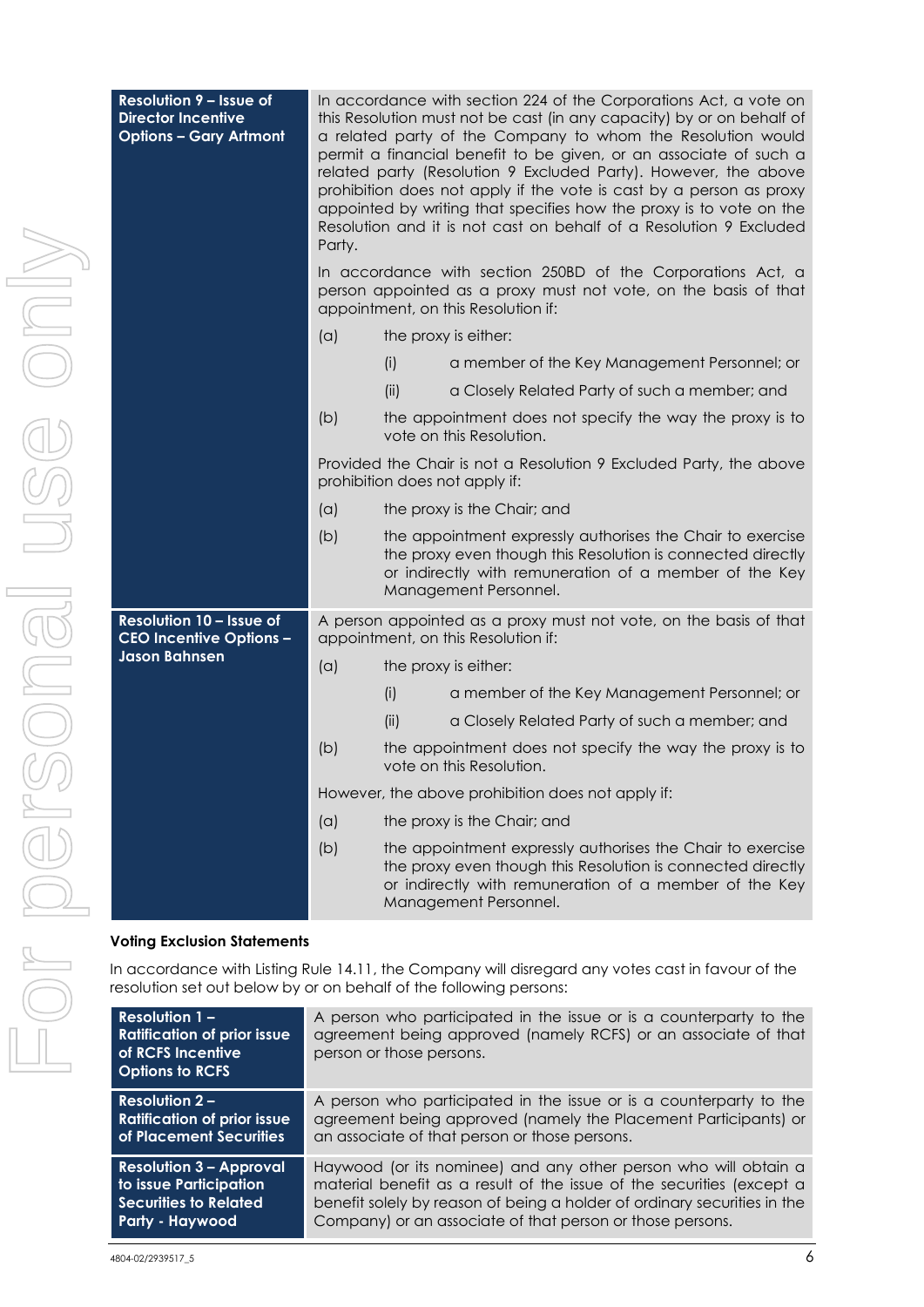| <b>Resolution 4-</b><br><b>Ratification of prior issue</b><br>of Finder Options                               | A person who participated in the issue or is a counterparty to the<br>agreement being approved (namely RCFS or an associate of that<br>person or those persons.                                                                                                                                         |
|---------------------------------------------------------------------------------------------------------------|---------------------------------------------------------------------------------------------------------------------------------------------------------------------------------------------------------------------------------------------------------------------------------------------------------|
| <b>Resolution 5 - Issue of</b><br><b>Director Incentive</b><br><b>Options - Melanie Ross</b>                  | Any person referred to in Listing Rule 10.14.1, 10.14.2 or 10.14.3 who is<br>eligible to participate in the employee incentive scheme in question<br>(including Melanie Ross) or an associate of that person or those<br>persons.                                                                       |
| Resolution 6 - Issue of<br><b>Director Incentive</b><br><b>Options - Alexander</b><br><b>Molyneux</b>         | Any person referred to in Listing Rule 10.14.1, 10.14.2 or 10.14.3 who is<br>eligible to participate in the employee incentive scheme in question<br>(including Alexander Molyneux under resolution) or an associate of<br>that person or those persons.                                                |
| <b>Resolution 7 - Issue of</b><br><b>Director Incentive</b><br><b>Options - Anthony Cina</b>                  | Any person referred to in Listing Rule 10.14.1, 10.14.2 or 10.14.3 who is<br>eligible to participate in the employee incentive scheme in question<br>(including Anthony Cina) or an associate of that person or those<br>persons.                                                                       |
| <b>Resolution 8 - Issue of</b><br><b>Director Incentive</b><br><b>Options - Jonathan</b><br><b>Shellabear</b> | Any person referred to in Listing Rule 10.14.1, 10.14.2 or 10.14.3 who is<br>eligible to participate in the employee incentive scheme in question<br>(including Jonathan Shellabear) or an associate of that person or<br>those persons.                                                                |
| <b>Resolution 9 - Issue of</b><br><b>Director Incentive</b><br><b>Options - Gary Artmont</b>                  | Any person referred to in Listing Rule 10.14.1, 10.14.2 or 10.14.3 who is<br>eligible to participate in the employee incentive scheme in question<br>(including Gary Artmont) or an associate of that person or those<br>persons.                                                                       |
| Resolution 10 - Issue of<br><b>CEO Incentive Options -</b><br><b>Jason Bahnsen</b>                            | A person who is expected to participate in, or who will obtain a<br>material benefit as a result of, the proposed issue (except a benefit<br>solely by reason of being a holder of ordinary securities in the<br>Company) (namely, Jason Bahnsen) or an associate of that person<br>(or those persons). |
| <b>Resolution 11 - Approval</b><br>to issue Consideration<br><b>Shares to Xwisten</b>                         | A person who is expected to participate in, or who will obtain a<br>material benefit as a result of, the proposed issue (except a benefit<br>solely by reason of being a holder of ordinary securities in the<br>Company) (namely Xwisten) or an associate of that person (or those<br>persons).        |

However, this does not apply to a vote cast in favour of the Resolution by:

- (a) a person as a proxy or attorney for a person who is entitled to vote on the Resolution, in accordance with the directions given to the proxy or attorney to vote on the Resolution in that way; or
- (b) the Chair as proxy or attorney for a person who is entitled to vote on the Resolution, in accordance with a direction given to the Chair to vote on the Resolution as the Chair decides; or
- (c) a holder acting solely in a nominee, trustee, custodial or other fiduciary capacity on behalf of a beneficiary provided the following conditions are met:
	- (i) the beneficiary provides written confirmation to the holder that the beneficiary is not excluded from voting, and is not an associate of a person excluded from voting, on the resolution; and
	- (ii) the holder votes on the resolution in accordance with directions given by the beneficiary to the holder to vote in that way.

#### **Voting by proxy**

To vote by proxy, please complete and sign the enclosed Proxy Form and return by the time and in accordance with the instructions set out on the Proxy Form.

In accordance with section 249L of the Corporations Act, Shareholders are advised that:

each Shareholder has a right to appoint a proxy;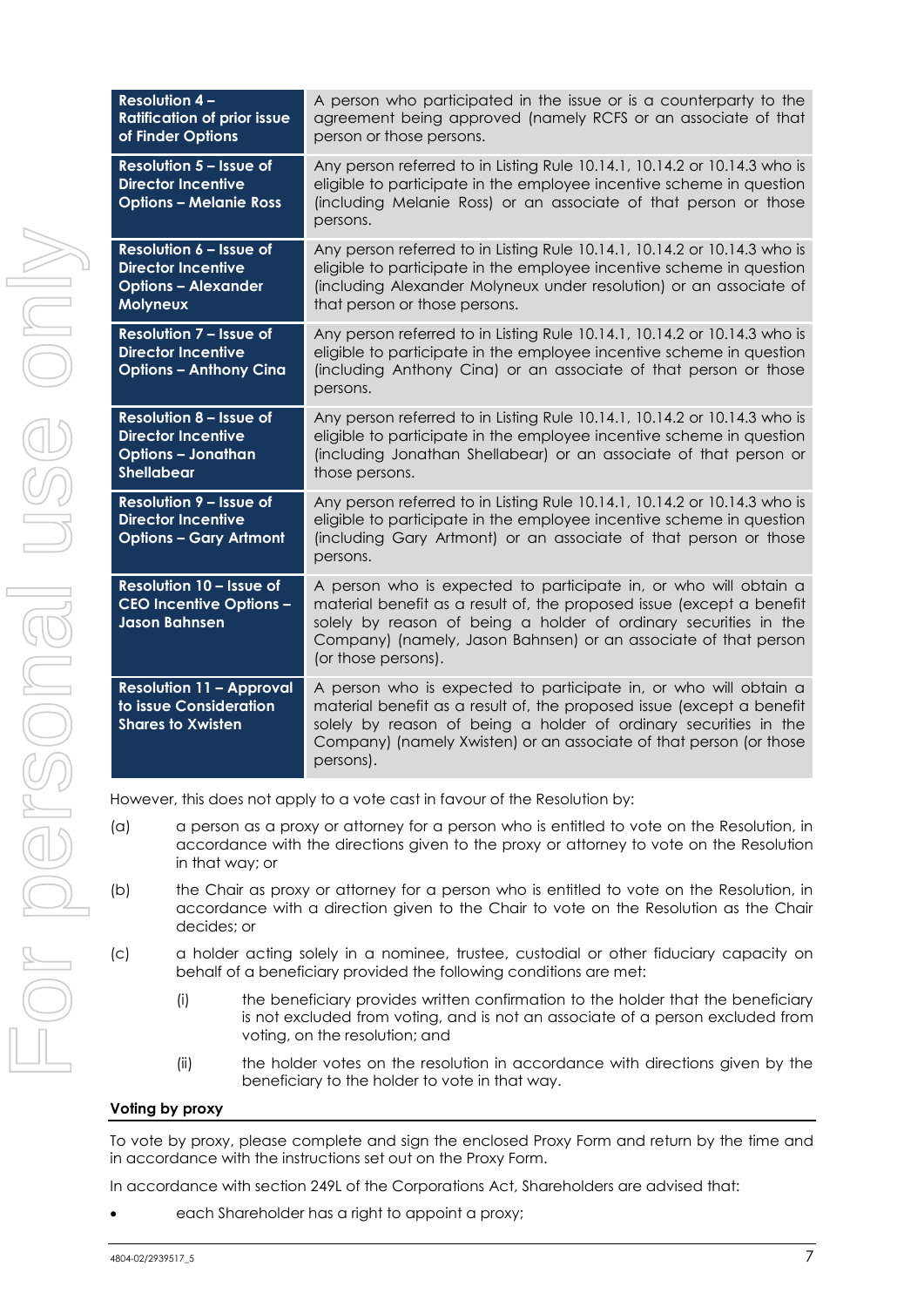- the proxy need not be a Shareholder of the Company; and
- a Shareholder who is entitled to cast two (2) or more votes may appoint two (2) proxies and may specify the proportion or number of votes each proxy is appointed to exercise. If the member appoints two (2) proxies and the appointment does not specify the proportion or number of the member's votes, then in accordance with section 249X(3) of the Corporations Act, each proxy may exercise one-half of the votes.

Shareholders and their proxies should be aware that:

- if proxy holders vote, they must cast all directed proxies as directed; and
- any directed proxies which are not voted will automatically default to the Chair, who must vote the proxies as directed.

#### **Voting in person**

To vote in person, attend the Meeting at the time, date and place set out above.

*Should you wish to discuss the matters in this Notice of Meeting please do not hesitate to contact the Company Secretary on +61 8 6188 8181.*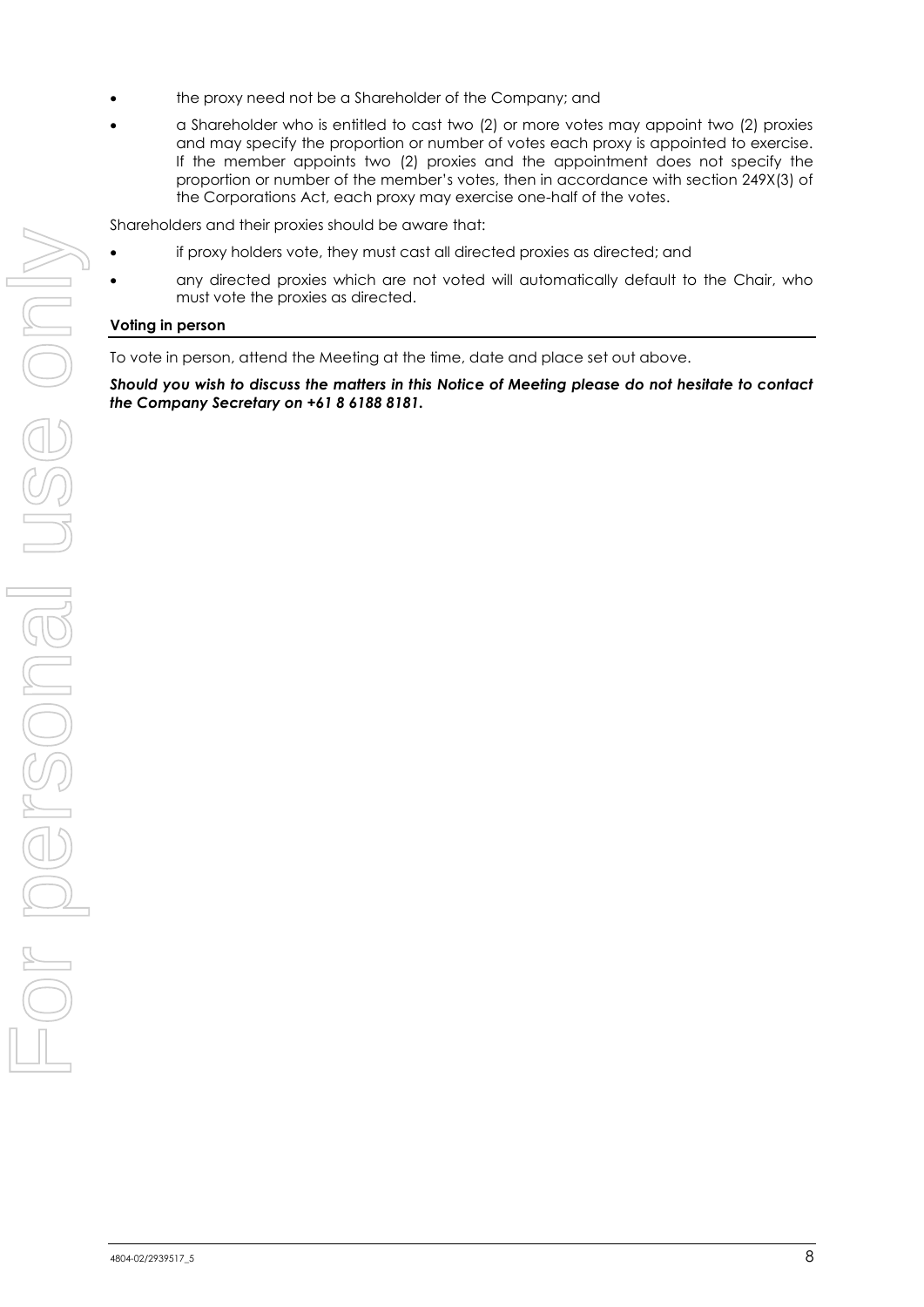#### **EXPLANATORY STATEMENT**

This Explanatory Statement has been prepared to provide information which the Directors believe to be material to Shareholders in deciding whether or not to pass the Resolutions.

#### **1. RESOLUTION [1](#page-1-0) – RATIFICATION OF PRIOR ISSUE OF RCFS INCENTIVE OPTIONS TO RCFS**

#### <span id="page-9-0"></span>**1.1 General**

On 12 November 2021, the Company and Red Cloud Financial Services Inc. (**RCFS**) entered into an Option sale letter (**RCFS Letter Agreement**) pursuant to which the Company agreed to issue 1,000,000 unlisted Options exercisable at C\$0.16 each on or before the date that is three (3) years the date of issue (**RCFS Incentive Options**). Under the RCFS Letter Agreement RCFS agreed to pay the Company C\$100 in consideration for the RCFS Incentive Options.

The Company issued the RCFS Incentive Options on 6 December 2021 pursuant to the Company's capacity under Listing Rule 7.1.

#### <span id="page-9-1"></span>**1.2 Listing Rules 7.1 and 7.4**

Broadly speaking, and subject to a number of exceptions, Listing Rule 7.1 limits the amount of equity securities that a listed company can issue without the approval of its shareholders over any 12 month period to 15% of the fully paid ordinary securities it had on issue at the start of that 12 month period.

The issue of the RCFS Incentive Options does not fit within any of the exceptions set out in Listing Rule 7.2 and, as it has not yet been approved by Shareholders, it effectively uses up part of the 15% limit in Listing Rule 7.1, reducing the Company's capacity to issue further equity securities without Shareholder approval under Listing Rule 7.1 for the 12 month period following the date of issue of the RCFS Incentive Options.

Listing Rule 7.4 allows the shareholders of a listed company to approve an issue of equity securities after it has been made or agreed to be made. If they do, the issue is taken to have been approved under Listing Rule 7.1 and so does not reduce the company's capacity to issue further equity securities without shareholder approval under that rule.

The Company wishes to retain as much flexibility as possible to issue additional equity securities in the future without having to obtain Shareholder approval for such issues under Listing Rule 7.1. Accordingly, the Company is seeking Shareholder ratification pursuant to Listing Rule 7.4 for the issue of the RCFS Incentive Options.

Resolution [1](#page-1-0) seeks Shareholder ratification pursuant to Listing Rule 7.4 for the issue of the RCFS Incentive Options.

#### **1.3 Technical information required by Listing Rule 14.1A**

If Resolution [1](#page-1-0) is passed, the RCFS Incentive Options will be excluded in calculating the Company's 15% limit in Listing Rule 7.1, effectively increasing the number of equity securities the Company can issue without Shareholder approval over the 12 month period following the date of issue of the RCFS Incentive Options.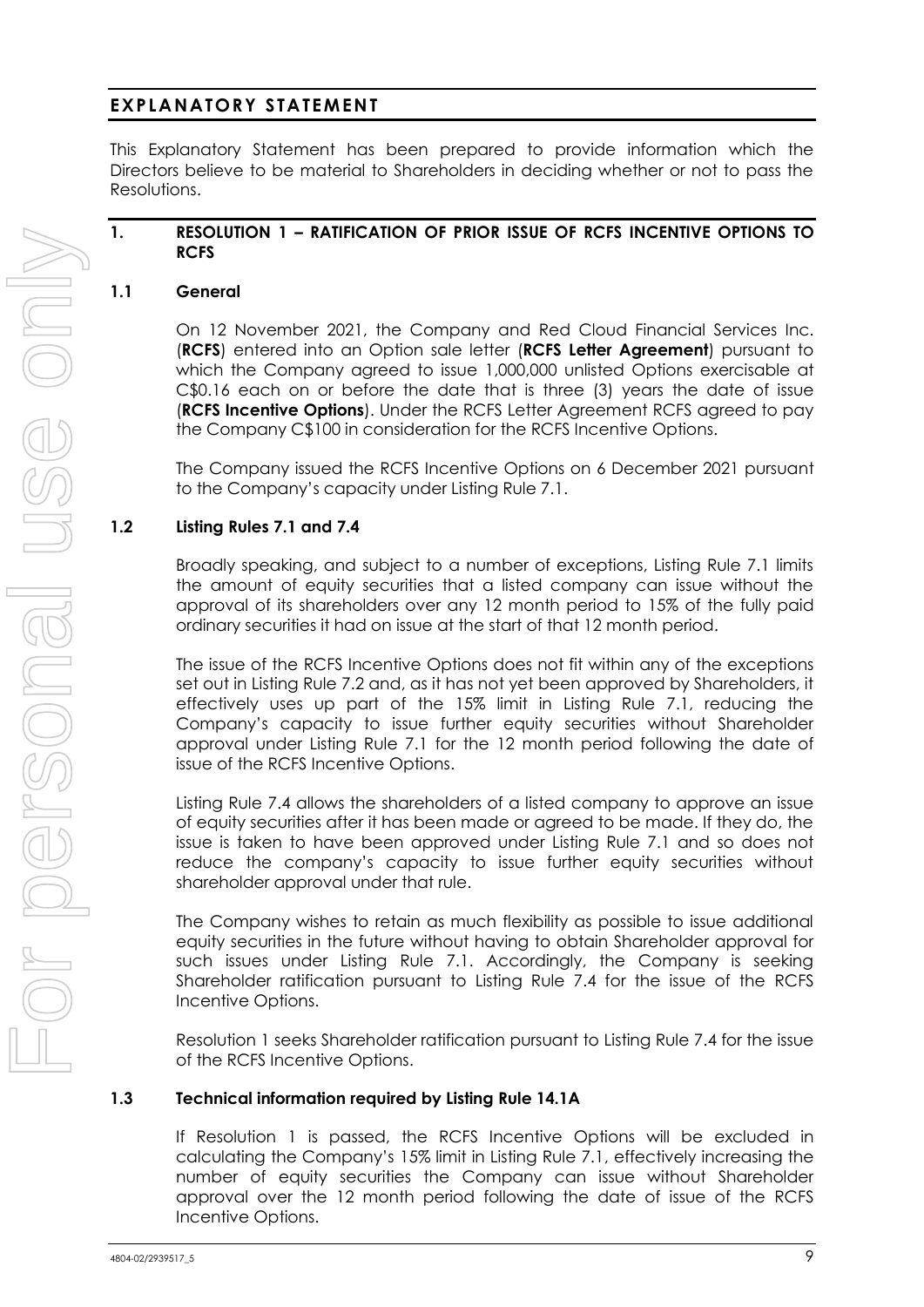If Resolution [1](#page-1-0) is not passed, the RCFS Incentive Options will be included in calculating the Company's 15% limit in Listing Rule 7.1, effectively decreasing the number of equity securities that the Company can issue without Shareholder approval over the 12 month period following the date of issue of the RCFS Incentive Options.

#### **1.4 Technical information required by Listing Rule 7.5**

Pursuant to and in accordance with Listing Rule 7.5, the following information is provided in relation to Resolution [1:](#page-1-0)

- (a) the RCFS Incentive Options were issued to RCFS;
- (b) in accordance with paragraph 7.4 of ASX Guidance Note 21, the Company confirms that none of the recipients were:
	- (i) related parties of the Company, members of the Company's Key Management Personnel, substantial holders of the Company, advisers of the Company or an associate of any of these parties; and
	- (ii) issued more than 1% of the issued capital of the Company;
- (c) 1,000,000 RCFS Incentive Options were issued and the RCFS Incentive Options were issued on the terms and conditions set out in Schedule 1;
- (d) the RCFS Incentive Options were issued on 3 December 2021;
- (e) the RCFS Incentive Options were issued for C\$100 in total. The Company has not and will not receive any other consideration for the issue of the RCFS Incentive Options (other than in respect of funds received on exercise of the RCFS Incentive Options);
- (f) the purpose of the issue of the RCFS Incentive Options was to satisfy the Company's obligations under the RCFS Letter Agreement; and
- (g) the RCFS Incentive Options were issued to RCFS under the RCFS Letter Agreement. A summary of the material terms of the RCFS Letter Agreement is set out in Section [1.1.](#page-9-0)

#### **2. RESOLUTION [2](#page-1-1) – RATIFICATION OF PRIOR ISSUE OF PLACEMENT SECURITIES**

#### <span id="page-10-0"></span>**2.1 General**

As announced on 8 March 2022 and 6 April 2022, the Company completed a placement (**Placement**) which raised C\$628,000 via the issue of 8,895,797 Shares (**Placement Shares**) and 4,447,900 free attaching Options (**Placement Options**).

The Placement Shares and Placement Options (together the, **Placement Securities**) were issued in two traches as follows:

- (a) 8,542,857 Shares and 4,271,429 free attaching Options at an issue price of C\$0.070 per Share to raise C\$598,000 (**Tranche 1**); and
- (b) 4,271,429 Shares and 176,471 free attaching Options at an issue price of C\$0.085 per Share to raise C\$30,000 (**Tranche 2**).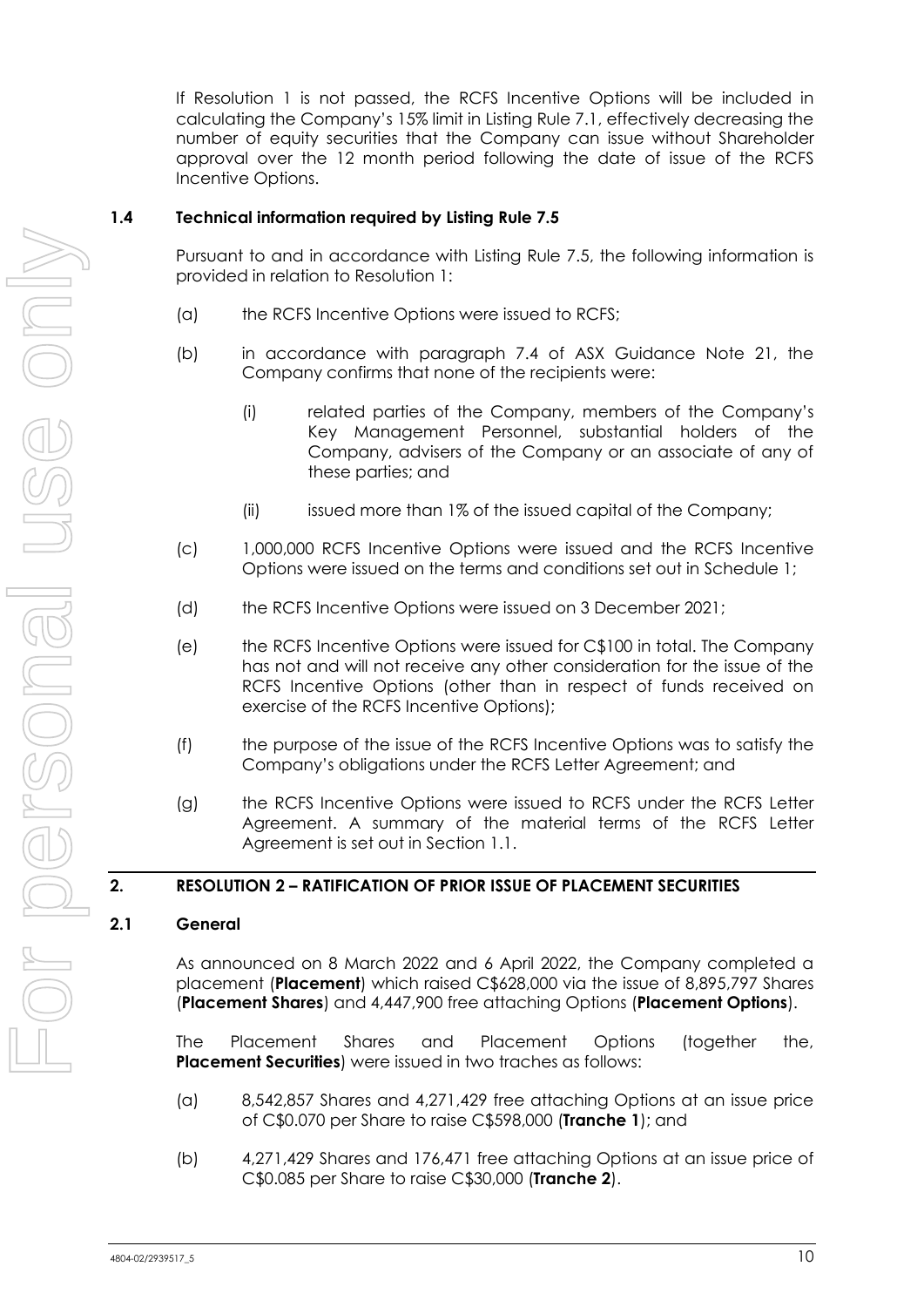The Placement Securities were issued on 6 April 2022 pursuant to the Company's capacity under Listing Rule 7.1.

The Placement Shares issued under Tranche 1 and Tranche 2 have different issue prices because the Placement Shares issued under Tranche 1 were issued as "Canadian flow-through shares", which provide tax credits to those investors for capital to be used in qualifying mining and exploration activities. The term "flowthrough share" is a defined term in the *Income Tax Act* (Canada) and is not a special type of share under corporate law. In this case, the term "flow-through share" refers to an ordinary share that will be issued by the Company to an investor under an agreement in writing with the investor under which the Company agrees (a) to incur certain Canadian exploration expenses, and (b) to renounce an amount to the investor in respect of those Canadian exploration expenses. If the Company and the investor comply with the detailed rules in the *Income Tax Act* (Canada), the investor will be entitled to deduct the amount renounced in computing the investor's income for Canadian income tax purposes.

#### <span id="page-11-0"></span>**2.2 Director Participation**

In addition, Haywood Securities Inc. (**Haywood**), an entity controlled by Director Alexander Molyneux seeks to participate on the same terms as Tranche 1 of the Placement (**Participation**) for up to 1,285,714 Shares (**Participation Shares**) and 642,857 free attaching Options (**Participation Options**). This is in addition to the Placement and will raise up to a further C\$90,000 from the Participation.

The Participation is subject to the Company obtaining Shareholder approval (being the subject of Resolution [3\)](#page-1-2).

#### <span id="page-11-1"></span>**2.3 Finder to the Placement**

The Company engaged the services of RCFS to act as finder on behalf of the Company under the Placement pursuant to a Placement services agreement entered into between the Company and RCFS dated 7 March 2022 (**Finders Agreement**).

The material terms and conditions of the Finders Agreement are summarised below:

- (a) **Fees**: in consideration for acting as finder of the Placement, the Company agreed to:
	- (i) pay RCFS a cash finder's fees of C\$30,100; and
	- (ii) issue RCFS 424,706 Options exercisable at C\$0.07 each on or before the date that is two (2) years the closing date of the Placement (**Finder Options**).
- (b) **Subsequent Placement**: in the event the Company completes an equity offering over the 12 months following the later of the closing date of the Placement or termination occurring in accordance with the Finders Agreement (**Subsequent Placement**), the Company shall pay RCFS:
	- (i) cash commission equal to 7.0% of the gross proceeds from the sale of equity securities under the Subsequent Placement to parties sourced by RCFS that also purchased securities under the Placement (**Identified Parties**); and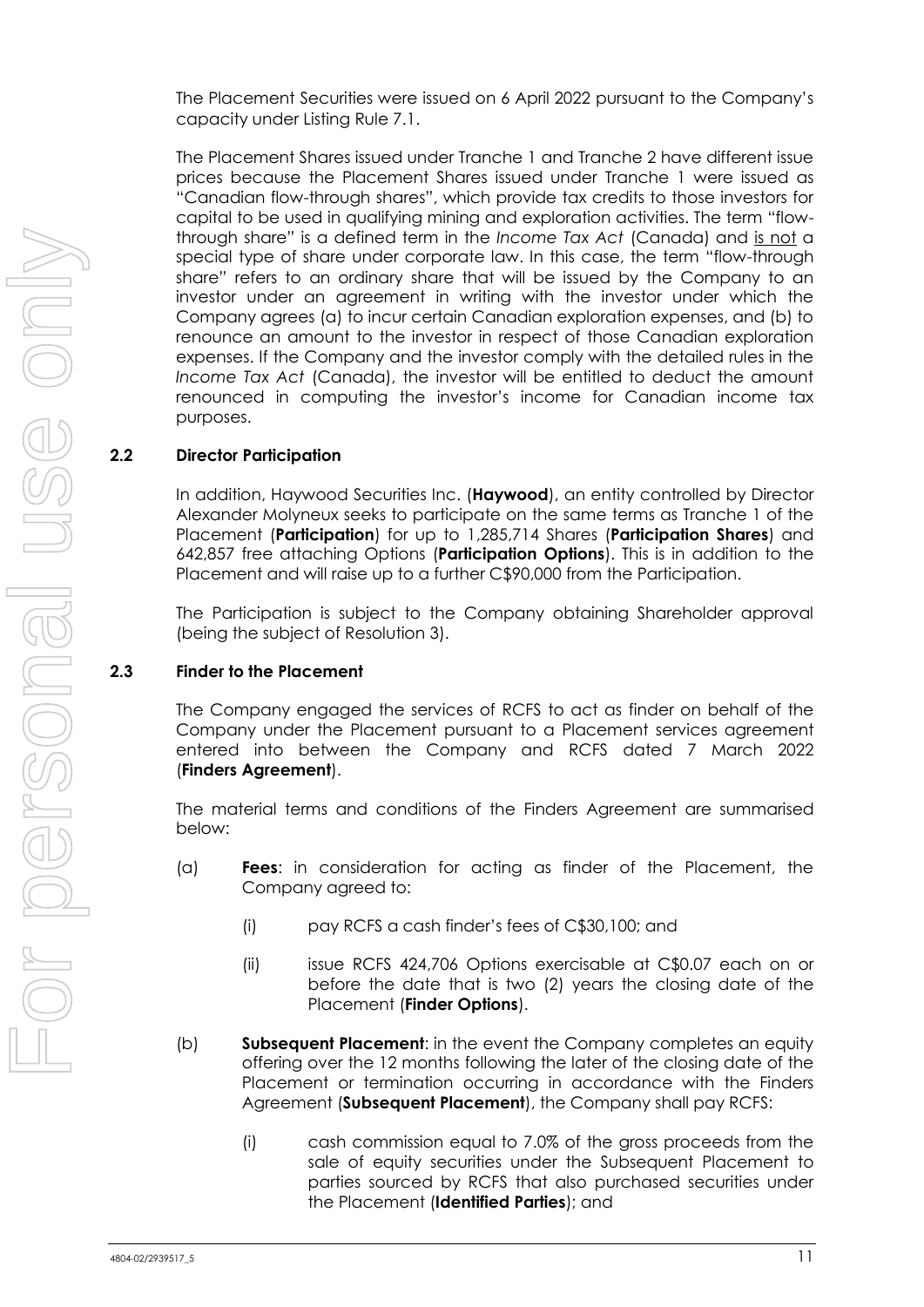(ii) that number of Options equal to 7.0% of the aggregate number of equity securities sold under the Subsequent Placement to Identified Parties exercisable at a price equal to the offer price under the Subsequent Placement on or before two (2) years from the date of issue.

The Finders Agreement otherwise contains provisions considered standard for an agreement of its nature (including representations and warranties, indemnity provisions and confidentiality provisions).

#### **2.4 Listing Rules 7.1 and 7.4**

As summarised in Section [1.2](#page-9-1) above, Listing Rule 7.1 limits the amount of equity securities that a listed company can issue without the approval of its shareholders over any 12 month period to 15% of the fully paid ordinary securities it had on issue at the start of that 12 month period.

The issue of the Placement Securities does not fit within any of the exceptions set out in Listing Rule 7.2 and, as it has not yet been approved by Shareholders, it effectively uses up part of the 15% limit in Listing Rule 7.1, reducing the Company's capacity to issue further equity securities without Shareholder approval under Listing Rule 7.1 for the 12 month period following the date of issue of the Placement Securities.

Listing Rule 7.4 allows the shareholders of a listed company to approve an issue of equity securities after it has been made or agreed to be made. If they do, the issue is taken to have been approved under Listing Rule 7.1 and so does not reduce the company's capacity to issue further equity securities without shareholder approval under that rule.

The Company wishes to retain as much flexibility as possible to issue additional equity securities in the future without having to obtain Shareholder approval for such issues under Listing Rule 7.1. Accordingly, the Company is seeking Shareholder ratification pursuant to Listing Rule 7.4 for the issue of the Placement Securities.

Resolution [2](#page-1-1) seeks Shareholder ratification pursuant to Listing Rule 7.4 for the issue of the Placement Securities.

#### **2.5 Technical information required by Listing Rule 14.1A**

If Resolution [2](#page-1-1) is passed, the Placement Securities will be excluded in calculating the Company's 15% limit in Listing Rule 7.1, effectively increasing the number of equity securities the Company can issue without Shareholder approval over the 12 month period following the date of issue of the Placement Securities.

If Resolution [2](#page-1-1) is not passed, the Placement Securities will be included in calculating the Company's 15% limit in Listing Rule 7.1, effectively decreasing the number of equity securities that the Company can issue without Shareholder approval over the 12 month period following the date of issue of the Placement Securities.

#### <span id="page-12-0"></span>**2.6 Technical information required by Listing Rule 7.4**

Pursuant to and in accordance with Listing Rule 7.5, the following information is provided in relation to Resolution [2:](#page-1-1)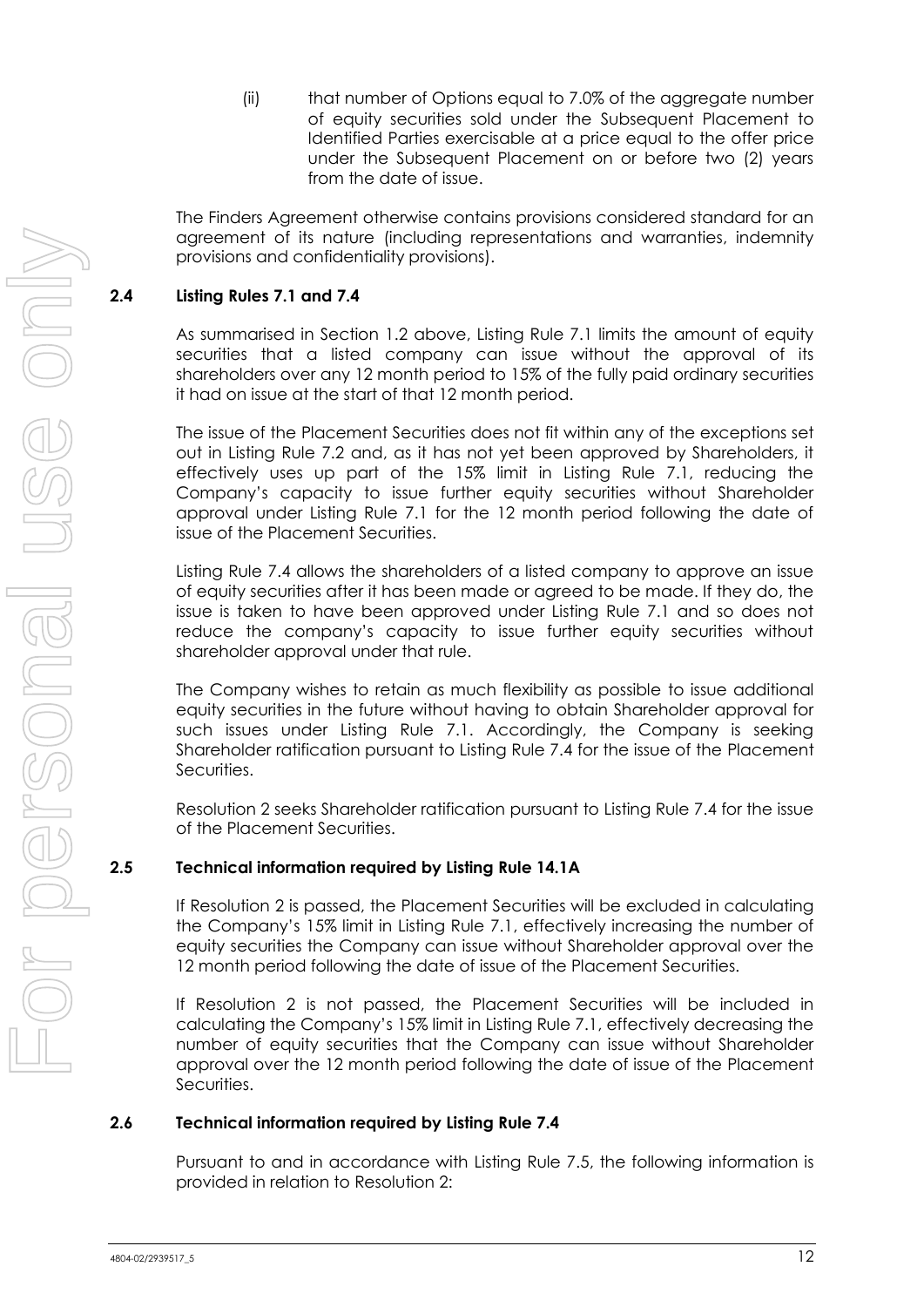- (a) the Placement Securities were issued to professional and sophisticated investors who are clients of RCFS. The recipients were identified through a bookbuild process, which involved RCFS seeking expressions of interest to participate in the Placement from non-related parties of the Company (**Placement Participants**);
- (b) in accordance with paragraph 7.4 of ASX Guidance Note 21, the Company confirms that none of the recipients were:
	- (i) related parties of the Company, members of the Company's Key Management Personnel, substantial holders of the Company, advisers of the Company or an associate of any of these parties; and
	- (ii) issued more than 1% of the issued capital of the Company;
- (c) 8,895,797 Placement Shares and 4,447,900 Placement Options were issued;
- (d) the Placement Shares issued to participants were all fully paid ordinary shares in the capital of the Company issued on the same terms and conditions as the Company's existing Shares;
- (e) the Placement Options issued to participants were issued on the terms and conditions set out in Schedule 2;
- (f) the Placement Securities were issued on 6 April 2022;
- (b) the issue price of the Placement Shares pursuant to Tranche 1 was C\$0.070 per Share. The Company has not and will not receive any other consideration for the issue of the Tranche 1 Placement Shares;
- (c) the issue price of the Placement Shares pursuant to Tranche 2 was C\$0.085 per Share. The Company has not and will not receive any other consideration for the issue of the Tranche 2 Placement Shares;
- (g) the issue price of the Placement Options was nil as they were issued free attaching with the Placement Shares on a 2:1 basis. The Company has not and will not receive any other consideration for the issue of the Placement Options (other than in respect of funds received on exercise of the Placement Options);
- (h) the purpose of the issue of the Placement Securities was to raise C\$628,000, which will be applied towards the exploration of the Company's Elizabeth-Blackdome Project located in southern British Columbia, Canada and for general working capital purposes; and
- (i) the Placement Securities were not issued under an agreement.

#### **3. RESOLUTION [3](#page-1-2) – APPROVAL TO ISSUE PARTICIPATION SECURITIES TO RELATED PARTY - HAYWOOD**

#### <span id="page-13-0"></span>**3.1 General**

As set out in Section [2.2](#page-11-0) above, Haywood, an entity controlled by Director Alexander Molyneux, wishes to participate in the Placement on the same terms as unrelated participants in the Placement.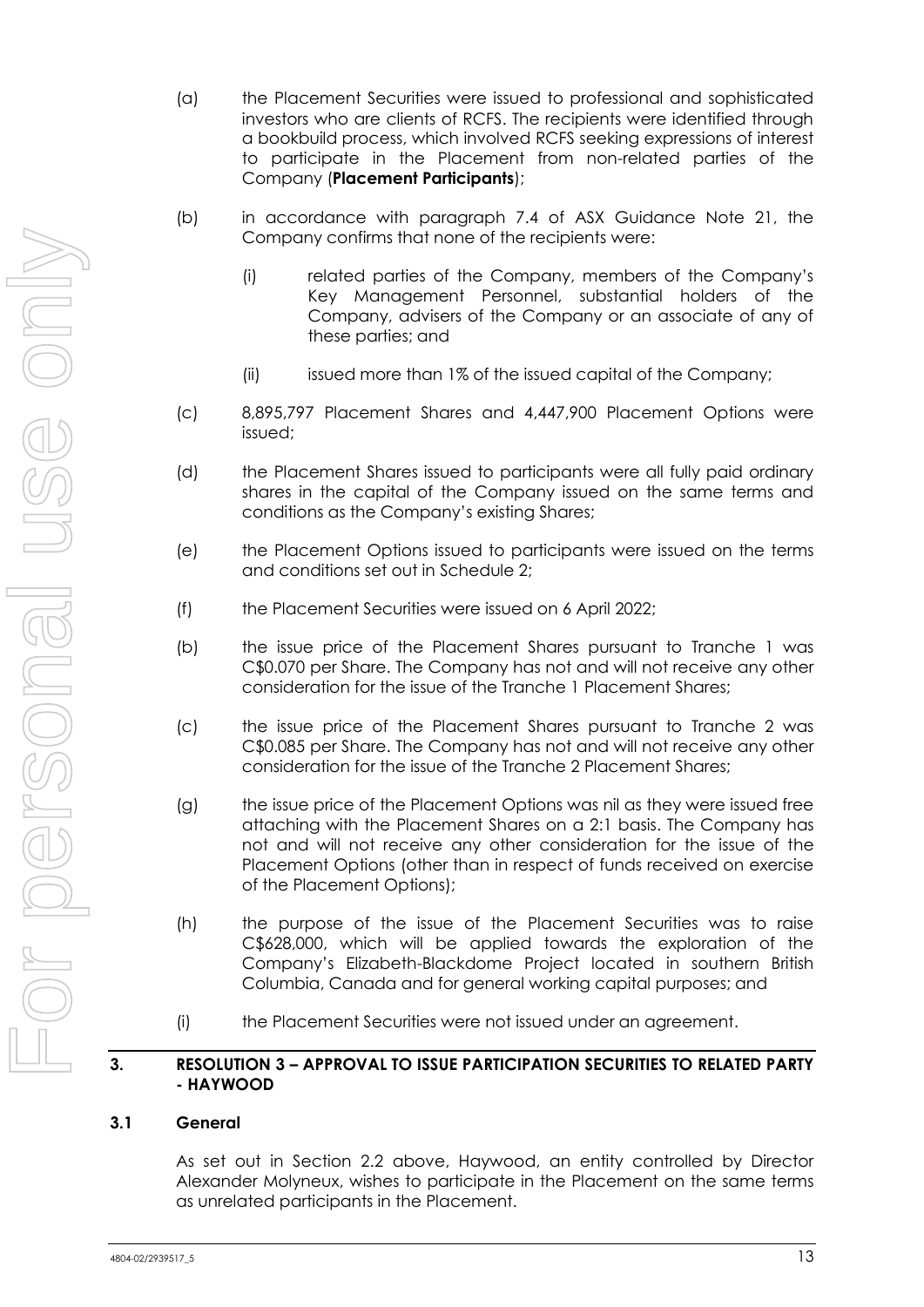Accordingly, Resolution [3](#page-1-2) seeks Shareholder approval for the issue of 1,285,714 Participation Shares and 642,857 Participation Options to Haywood (or its nominee), on the terms set out below (**Participation Securities**).

#### <span id="page-14-0"></span>**3.2 Chapter 2E of the Corporations Act**

For a public company, or an entity that the public company controls, to give a financial benefit to a related party of the public company, the public company or entity must:

- (a) obtain the approval of the public company's members in the manner set out in sections 217 to 227 of the Corporations Act; and
- (b) give the benefit within 15 months following such approval,

unless the giving of the financial benefit falls within an exception set out in sections 210 to 216 of the Corporations Act.

The Participation will result in the issue of Shares and Options which constitutes giving a financial benefit and Haywood is a related party of the Company by virtue of being an entity controlled by a Director.

The Directors (other than Alexander Molyneux who has a material personal interest in the Resolution) consider that Shareholder approval pursuant to Chapter 2E of the Corporations Act is not required in respect of the Participation because the Shares and Options will be issued to Haywood (or its nominee) on the same terms as Shares and Options issued to non-related party participants in the Placement and as such the giving of the financial benefit is on arm's length terms.

#### **3.3 Listing Rule 10.11**

Listing Rule 10.11 provides that unless one of the exceptions in Listing Rule 10.12 applies, a listed company must not issue or agree to issue equity securities to:

- 10.11.1 a related party;
- 10.11.2 a person who is, or was at any time in the 6 months before the issue or agreement, a substantial (30%+) holder in the company;
- 10.11.3 a person who is, or was at any time in the 6 months before the issue or agreement, a substantial (10%+) holder in the company and who has nominated a director to the board of the company pursuant to a relevant agreement which gives them a right or expectation to do so;
- 10.11.4 an associate of a person referred to in Listing Rules 10.11.1 to 10.11.3; or
- 10.11.5 a person whose relationship with the company or a person referred to in Listing Rules 10.11.1 to 10.11.4 is such that, in ASX's opinion, the issue or agreement should be approved by its shareholders,

unless it obtains the approval of its shareholders.

The Participation falls within Listing Rule 10.11.1 and does not fall within any of the exceptions in Listing Rule 10.12. It therefore requires the approval of Shareholders under Listing Rule 10.11.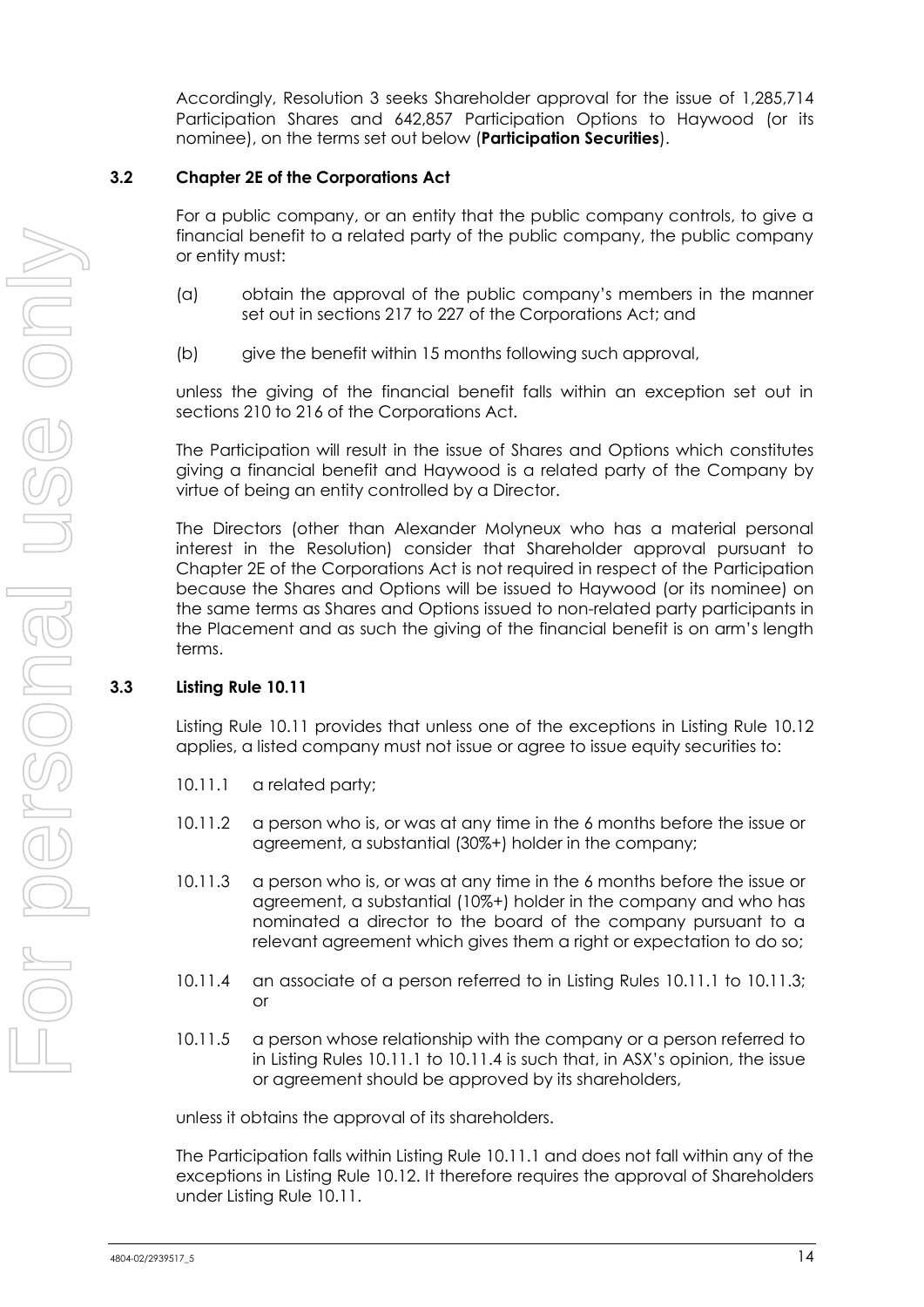Resolution [3](#page-1-2) seeks Shareholder approval for the Participation under and for the purposes of Listing Rule 10.11.

#### **3.4 Technical information required by Listing Rule 14.1A**

If Resolution [3](#page-1-2) is passed, the Company will be able to proceed with the issue of the Participation Securities within one month after the date of the Meeting (or such later date as permitted by any ASX waiver or modification of the Listing Rules) and will raise additional funds which will be used in the manner set out in Section [3](#page-1-2) above. As approval pursuant to Listing Rule 7.1 is not required for the issue of the Participation Securities (because approval is being obtained under Listing Rule 10.11), the issue of the Participation Securities will not use up any of the Company's 15% annual placement capacity.

If Resolution [3](#page-1-2) is not passed, the Company will not be able to proceed with the issue of the Participation Securities and no further funds will be raised in respect of the Placement.

#### **3.5 Technical Information required by Listing Rule 10.13**

Pursuant to and in accordance with Listing Rule 10.13, the following information is provided in relation to Resolution [3:](#page-1-2)

- (a) the Participation Securities will be issued to Haywood (or its nominee), who falls within the category set out in Listing Rule 10.11.1, as Haywood is a related party of the Company by virtue of being an entity controlled by a Director;
- (b) a maximum of 1,285,714 Participation Shares and 642,857 Participation Options will be issued;
- (c) the Participation Shares issued will be fully paid ordinary shares in the capital of the Company issued on the same terms and conditions as the Company's existing Shares;
- (d) the Participation Options issued will be on the terms and conditions set out in Schedule 2;
- (e) the Participation Securities will be issued no later than 1 month after the date of the Meeting (or such later date to the extent permitted by any ASX waiver or modification of the Listing Rules) and it is anticipated the Participation Securities will be issued on the same date;
- (f) the issue price will be C\$0.070 per Share, being the same issue price as Placement Shares issued to other participants in the Placement under Tranche 1. The Company will not receive any other consideration for the issue of the Participation Shares;
- (g) the issue price of the Participation Options was nil as they were issued free attaching with the Participation Shares on a 2:1 basis. The Company has not and will not receive any other consideration for the issue of the Participation Options (other than in respect of funds received on exercise of the Participation Options);
- (h) the purpose of the issue of the Participation Securities is to raise C\$90,000 in addition to the Placement, which will be applied towards the exploration of the Company's Elizabeth-Blackdome Project located in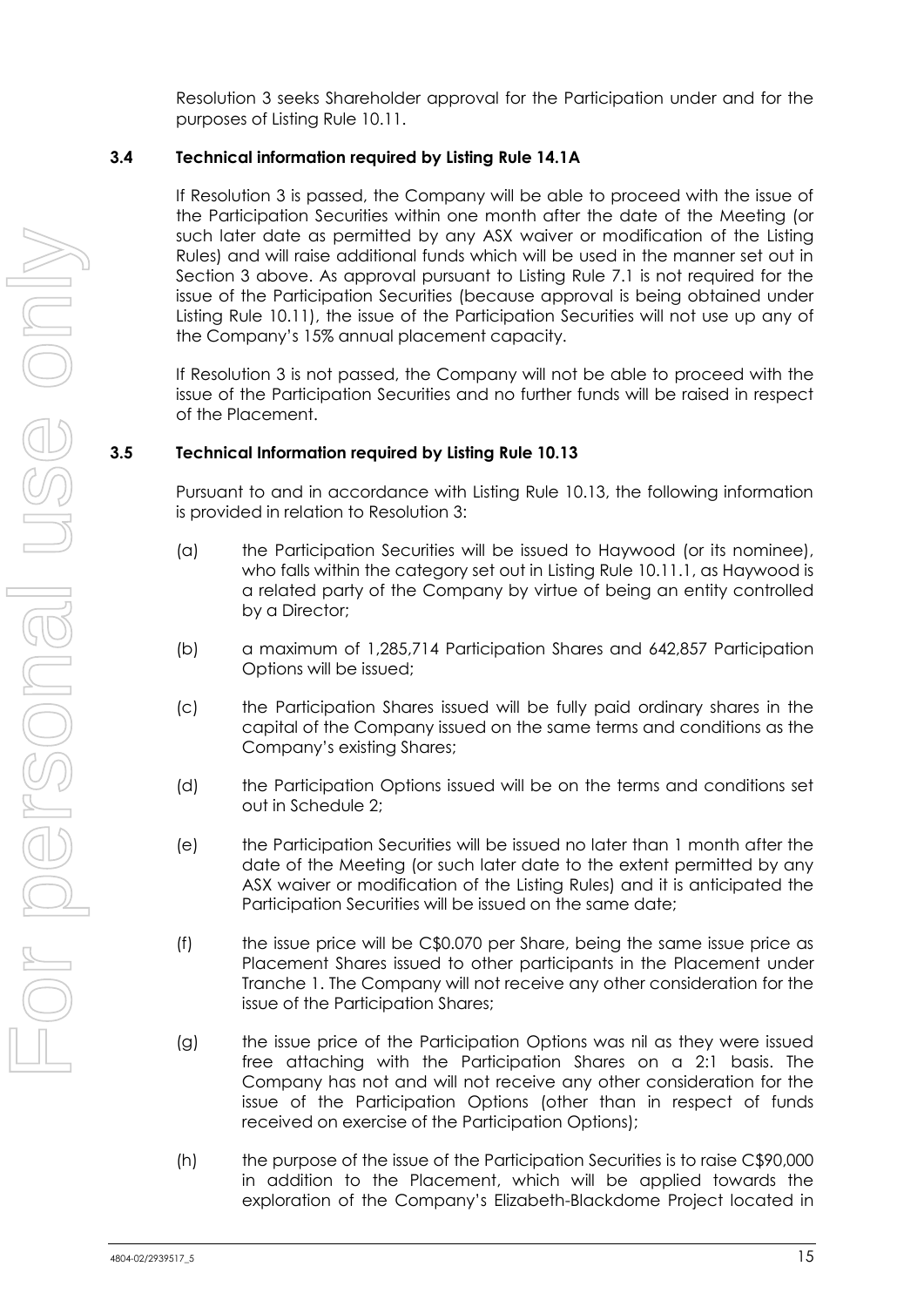southern British Columbia, Canada and for general working capital purposes;

- (i) the Participation Securities to be issued are not intended to remunerate or incentivise the Director;
- (j) the Participation Securities are not being issued under an agreement; and
- (k) a voting exclusion statement is included in this Notice.

#### **4. RESOLUTION [4](#page-1-3) – RATIFICATION OF PRIOR ISSUE OF FINDER OPTIONS TO RCFS**

#### **4.1 General**

As set out in Sections [2.1](#page-10-0) and [2.3,](#page-11-1) the Company has entered into the Finders Agreement pursuant to which the Company has agreed to issue 424,706 Finder Options in part consideration for finder services provided by RCFS in relation to the Placement.

#### **4.2 Listing Rules 7.1 and 7.4**

As summarised in Section [1.2](#page-9-1) above, Listing Rule 7.1 limits the amount of equity securities that a listed company can issue without the approval of its shareholders over any 12 month period to 15% of the fully paid ordinary securities it had on issue at the start of that 12 month period.

The issue of the Finder Options does not fit within any of the exceptions set out in Listing Rule 7.2 and, as it has not yet been approved by Shareholders, it effectively uses up part of the 15% limit in Listing Rule 7.1, reducing the Company's capacity to issue further equity securities without Shareholder approval under Listing Rule 7.1 for the 12 month period following the date of issue of the Finder Options.

Listing Rule 7.4 allows the shareholders of a listed company to approve an issue of equity securities after it has been made or agreed to be made. If they do, the issue is taken to have been approved under Listing Rule 7.1 and so does not reduce the company's capacity to issue further equity securities without shareholder approval under that rule.

The Company wishes to retain as much flexibility as possible to issue additional equity securities in the future without having to obtain Shareholder approval for such issues under Listing Rule 7.1. Accordingly, the Company is seeking Shareholder ratification pursuant to Listing Rule 7.4 for the issue of the Finder Options.

Resolution [4](#page-1-3) seeks Shareholder ratification pursuant to Listing Rule 7.4 for the issue of the Finder Options.

#### **4.3 Technical information required by Listing Rule 14.1A**

If Resolution [4](#page-1-3) is passed, the Finder Options will be excluded in calculating the Company's 15% limit in Listing Rule 7.1, effectively increasing the number of equity securities the Company can issue without Shareholder approval over the 12 month period following the date of issue of the Finder Options.

If Resolution [4](#page-1-3) is not passed, the Finder Options will be included in calculating the Company's 15% limit in Listing Rule 7.1, effectively decreasing the number of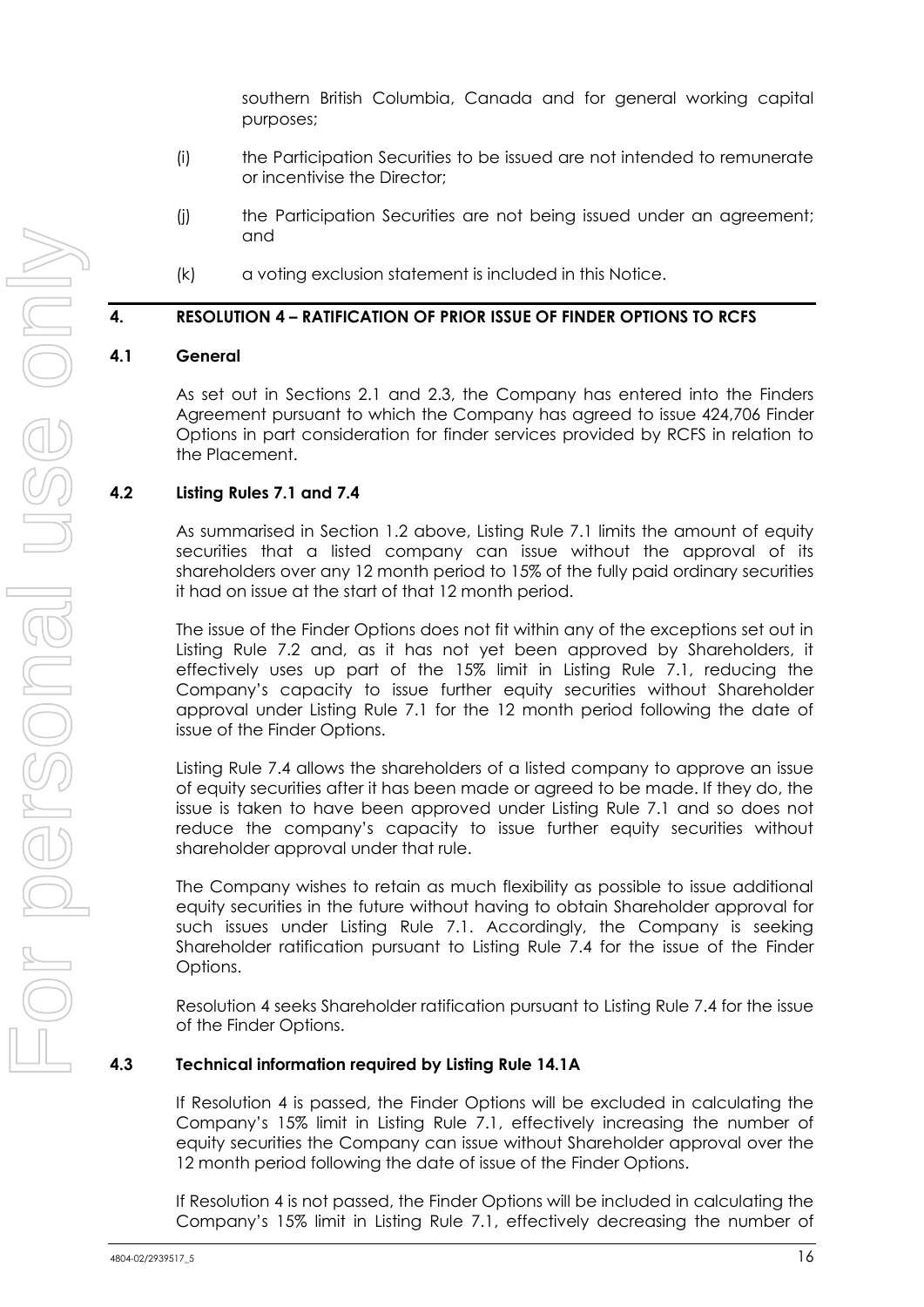equity securities that the Company can issue without Shareholder approval over the 12 month period following the date of issue of the Finder Options.

#### **4.4 Technical information required by Listing Rule 7.5**

Pursuant to and in accordance with Listing Rule 7.5, the following information is provided in relation to Resolution [4:](#page-1-3)

- (a) the Finder Options were issued to RCFS;
- (b) in accordance with paragraph 7.4 of ASX Guidance Note 21, the Company confirms that none of the recipients were:
	- (i) related parties of the Company, members of the Company's Key Management Personnel, substantial holders of the Company, advisers of the Company or an associate of any of these parties; and
	- (ii) issued more than 1% of the issued capital of the Company;
- (c) 424,706 Finder Options were issued and the Finder Options were issued on the terms and conditions set out in Schedule 3;
- (d) the Finder Options were issued on 6 April 2022;
- (e) the Finder Options were issued at a nil issue price, in part consideration for finder services provided by RCFS in relation to the Placement. The Company has not and will not receive any other consideration for the issue of the Finder Options (other than in respect of funds received on exercise of the Finder Options);
- (f) the purpose of the issue of the Finder Options was to satisfy the Company's obligations under the Finders Agreement; and
- (g) the Finder Options were issued to RCFS under the Finders Agreement. A summary of the material terms of the Finders Agreement is set out in Section [2.3.](#page-11-1)

#### **5. RESOLUTIONS [5](#page-2-0) TO [9](#page-3-0) – ISSUE OF DIRECTOR INCENTIVE OPTIONS TO RELATED PARTIES**

#### <span id="page-17-0"></span>**5.1 General**

The Company has agreed, subject to obtaining Shareholder approval, to issue an aggregate of 1,700,000 Options to Ms Melanie Ross, Mr Alexander Molyneux, Mr Anthony Cina, Mr Jonathan Shellabear and Mr Gary Artmont (or their nominees) (**Related Parties**) pursuant to the Incentive Option Plan (**Option Plan**) on the terms and conditions set out below (**Director Incentive Options**).

#### **5.2 Chapter 2E of the Corporations Act**

A summary of Chapter 2E of the Corporations Act is set out in Section [3.2](#page-14-0) above.

The issue of the Director Incentive Options to the Related Parties constitutes giving a financial benefit and each of the Related Parties is a related party of the Company by virtue of being a Director.

As the Director Incentive Options are proposed to be issued to all of the Directors, the Directors are unable to form a quorum to consider whether one of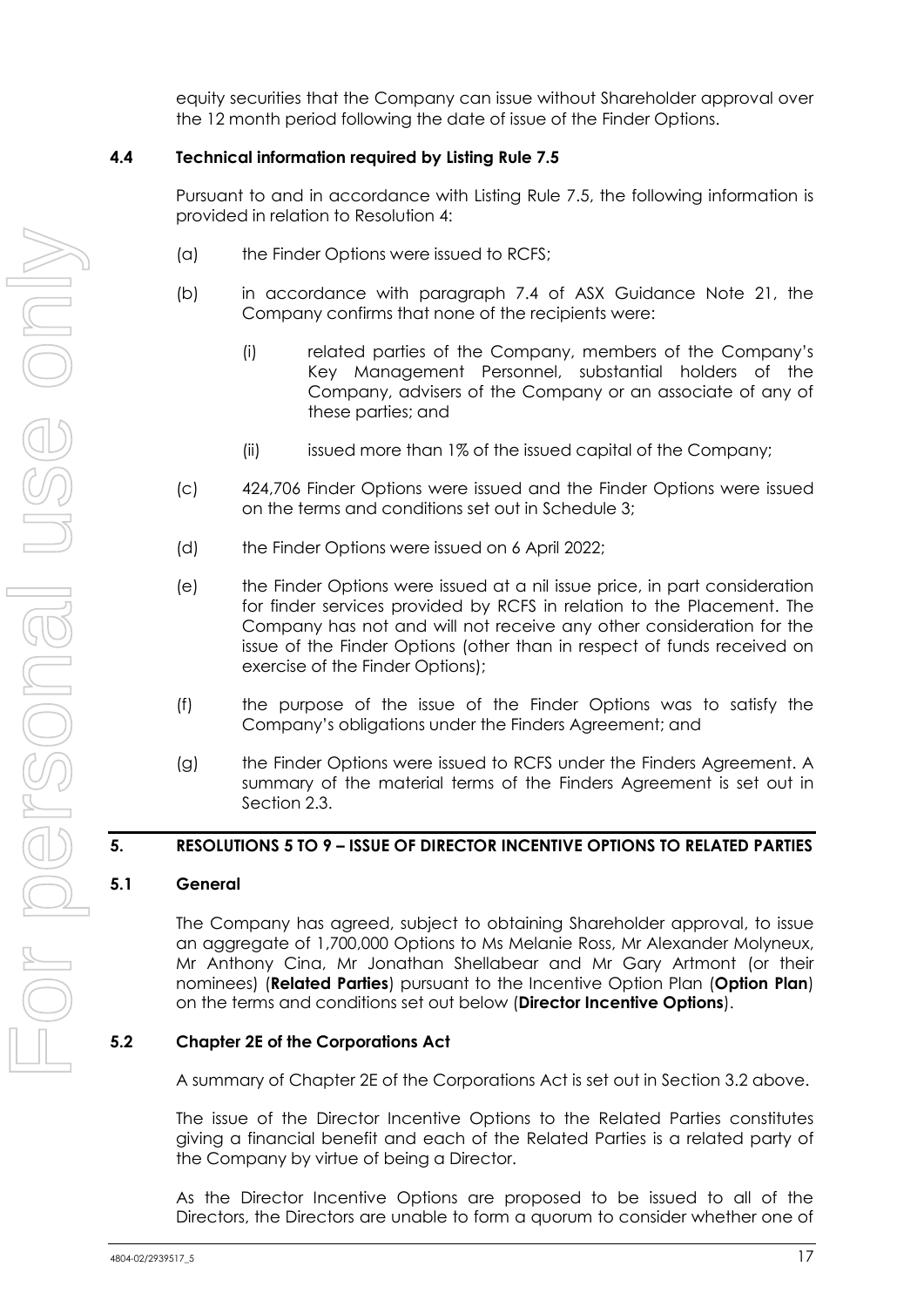the exceptions set out in sections 210 to 216 of the Corporations Act applies to the issue of the Director Incentive Options. Accordingly, Shareholder approval for the issue of Director Incentive Options to the Related Parties is sought in accordance with Chapter 2E of the Corporations Act.

#### **5.3 Listing Rule 10.14**

Listing Rule 10.14 provides that an entity must not permit any of the following persons to acquire equity securities under an employee incentive scheme without the approval of the holders of its ordinary securities:

- 10.14.1 a director of the entity;
- 10.14.2 an associate of a director of the entity; or
- 10.14.3 a person whose relationship with the entity or a person referred to in Listing Rules 10.14.1 to 10.14.2 is such that, in ASX's opinion, the acquisition should be approved by security holders.

The issue of Director Incentive Options to the Related Parties falls within Listing Rule 10.14.1 and therefore requires the approval of Shareholders under Listing Rule 10.14.

Resolutions [5](#page-2-0) to [9](#page-3-0) seek the required Shareholder approval for the issue of the Director Incentive Options under and for the purposes of Listing Rule 10.14.

#### **5.4 Technical information required by Listing Rule 14.1A**

If Resolutions [5](#page-2-0) to [9](#page-3-0) are passed, the Company will be able to proceed with the issue of the Director Incentive Options to the Related Parties under the Option Plan within three (3) years after the date of the Meeting (or such later date as permitted by any ASX waiver or modification of the Listing Rules). As approval pursuant to Listing Rule 7.1 is not required for the issue of the Director Incentive Options (because approval is being obtained under Listing Rule 10.14), the issue of the Director Incentive Options will not use up any of the Company's 15% annual placement capacity.

If Resolutions [5](#page-2-0) to [9](#page-3-0) are not passed, the Company will not be able to proceed with the issue of the Director Incentive Options to the Related Parties under the Option Plan and will negotiate alternative remuneration.

#### **5.5 Technical information required by Listing Rule 10.15 and section 219 of the Corporations Act**

Pursuant to and in accordance with the requirements of Listing Rule 10.15 and section 219 of the Corporations Act, the following information is provided in relation to Resolutions [5](#page-2-0) to [9:](#page-3-0)

- (a) the Director Incentive Options will be issued to the following persons:
	- (i) Melanie Ross (or her nominee) pursuant to Resolution [5;](#page-2-0)
	- (ii) Alexander Molyneux (or his nominee) pursuant to Resolution [6;](#page-2-1)
	- (iii) Anthony Cina (or his nominee) pursuant to Resolution [7;](#page-2-2)
	- (iv) Jonathan Shellabear (or his nominee) pursuant to Resolution [8;](#page-2-3) and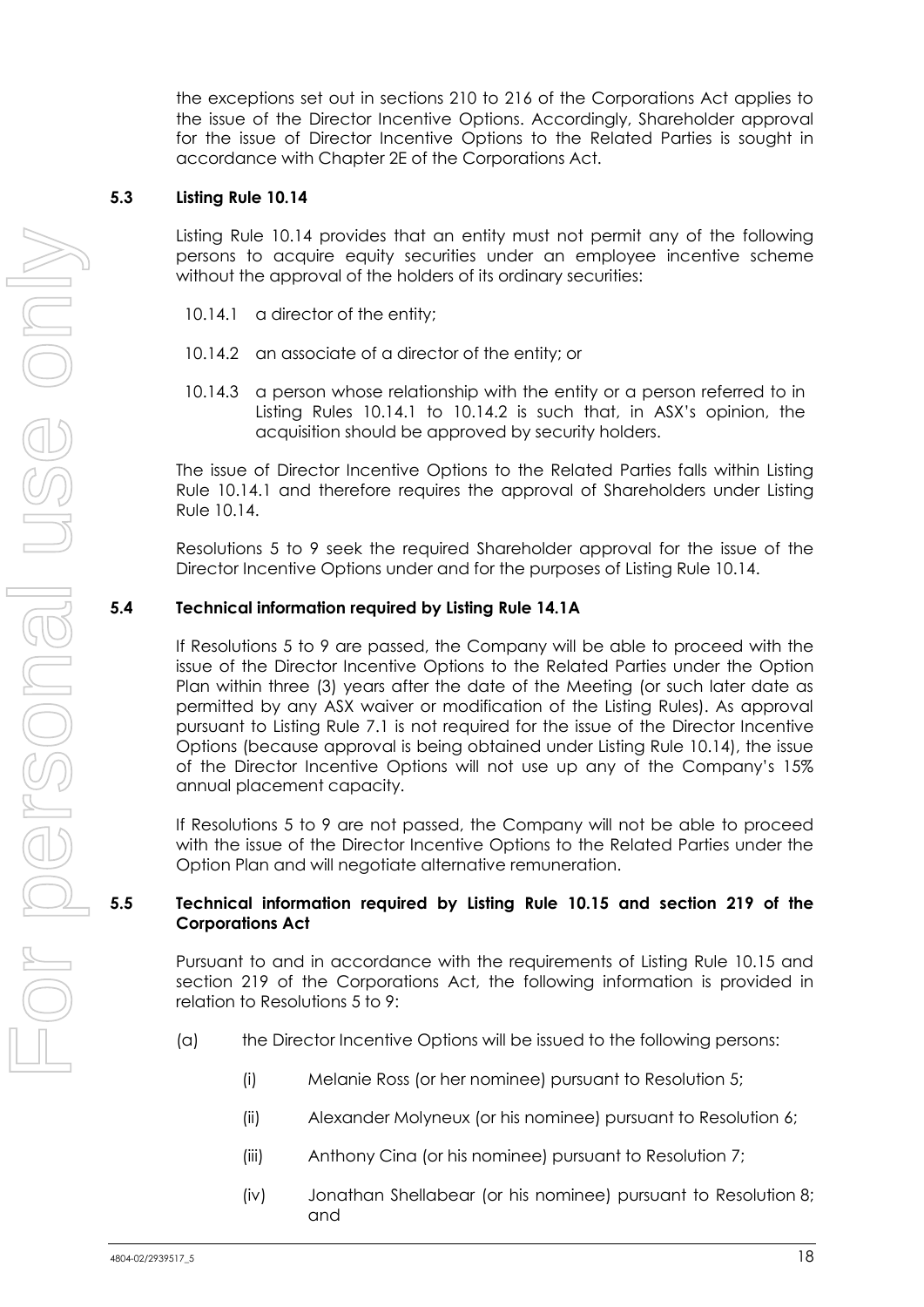(v) Gary Artmont (or his nominee) pursuant to Resolution [9,](#page-3-0)

each of whom falls within the category set out in Listing Rule 10.14.1 by virtue of being a Director;

- (b) the maximum number of Director Incentive Options to be issued to the Related Parties (being the nature of the financial benefit proposed to be given) is 1,700,000 Director Incentive Options comprising:
	- (i) 300,000 Director Incentive Options to Melanie Ross (or her nominee) pursuant to Resolution [5;](#page-2-0)
	- (ii) 500,000 Director Incentive Options to Alexander Molyneux (or his nominee) pursuant to Resolution [6;](#page-2-1)
	- (iii) 300,000 Director Incentive Options to Anthony Cina (or his nominee) pursuant to Resolution [7;](#page-2-2)
	- (iv) 300,000 Director Incentive Options to Jonathan Shellabear (or his nominee) pursuant to Resolution [8;](#page-2-3) and
	- (v) 300,000 Director Incentive Options to Gary Artmont (or his nominee) pursuant to Resolution [9;](#page-3-0)
- (c) 1,360,000 Options have previously been issued to the Directors for nil cash consideration under the Option Plan;
- (d) a summary of the material terms and conditions of the Director Incentive Options is set out in Schedule 4;
- (e) the Director Incentive Options are unquoted Options. The Company has chosen to issue Director Incentive Options to the Related Parties for the following reasons:
	- (i) the Director Incentive Options are unquoted; therefore, the issue of the Director Incentive Options has no immediate dilutionary impact on Shareholders;
	- (ii) the deferred taxation benefit which is available to the Related Parties in respect of an issue of Options is also beneficial to the Company as it means the Related Parties are not required to immediately sell the Director Incentive Options to fund a tax liability (as would be the case in an issue of Shares where the tax liability arises upon issue of the Shares) and will instead, continue to hold an interest in the Company; and
	- (iii) it is not considered that there are any significant opportunity costs to the Company or benefits foregone by the Company in issuing the Director Incentive Options on the terms proposed;
- (f) the number of Director Incentive Options to be issued to each of the Related Parties has been determined based upon a consideration of:
	- (i) current market standards and/or practices of other ASX listed companies of a similar size and stage of development to the Company;
	- (ii) the remuneration of the Related Parties; and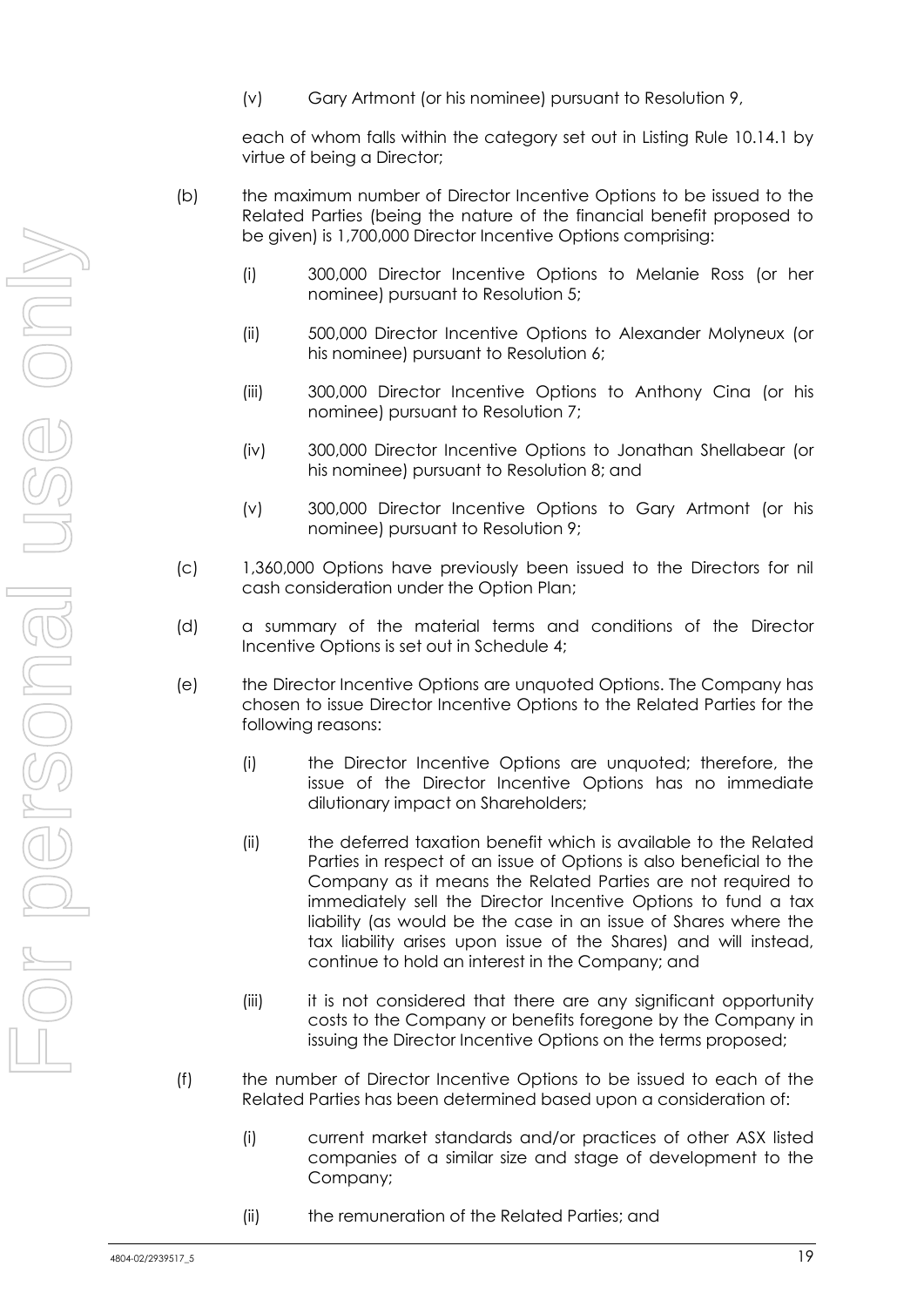(iii) incentives to attract and ensure continuity of service and retain the service of the Related Parties who have appropriate knowledge and expertise, while maintaining the Company's cash reserves.

The Company does not consider that there are any significant opportunity costs to the Company or benefits foregone by the Company in issuing the Director Incentive Options upon the terms proposed;

(g) the total remuneration package for each of the Related Parties for the previous financial year and the proposed total remuneration package for the current financial year are set out below:

| <b>Related Party</b>              | <b>Current Financial</b><br>Year | <b>Previous</b><br><b>Financial Year</b> |  |  |
|-----------------------------------|----------------------------------|------------------------------------------|--|--|
| <b>Melanie Ross</b>               | A\$79,0511                       | A\$60,615 <sup>6</sup>                   |  |  |
| Alexander Molyneux                | A\$145,418 <sup>2</sup>          | A\$153,7307                              |  |  |
| Anthony Cinall                    | A\$95,1373                       | A\$33,941                                |  |  |
| Jonathan Shellabear <sup>12</sup> | A\$84,4944                       | A\$15,014                                |  |  |
| Gary Artmont                      | A\$66,5515                       | A\$69,9788                               |  |  |

#### **Notes:**

- 1. Comprising cash, salary and commission of A\$79,051 (including an increase of A\$15,671 being the value of the incentive options).
- 2. Comprising cash, salary, and commissions of A\$145,418 (including an increase of A\$26,118 being the value of the incentive options).
- 3. Comprising cash, salary and commission of A\$95,137 (including an increase of A\$15,671 being the value of the incentive options).
- 4. Comprising cash, salary and commission of A\$84,494 (including an increase of A\$15,671 being the value of the incentive options).
- 5. Comprising cash, salary and commission of A\$66,551 (including an increase of A\$15,671 being the value of the incentive options).
- 6. Comprising cash, salary and commissions of A\$36,000 and share-based payments of A\$24,615.
- 7. Comprising cash, salary and commissions of A\$66,000 and share-based payments of A\$87,730.
- 8. Comprising cash, salary and commissions of A\$36,000 and share-based payments of A\$33,978.
- 9. Mr Cina was appointed as a Director on 1 November 2020.
- 10. Mr Shellabear was appointed as a Director on 1 February 2021.
- (h) the value of the Director Incentive Options and the pricing methodology is set out in Schedule 4;
- (i) the Director Incentive Options will be issued to the Related Parties no later than three (3) years after the date of the Meeting (or such later date as permitted by any ASX waiver or modification of the Listing Rules) and it is anticipated the Director Incentive Options will be issued on one date;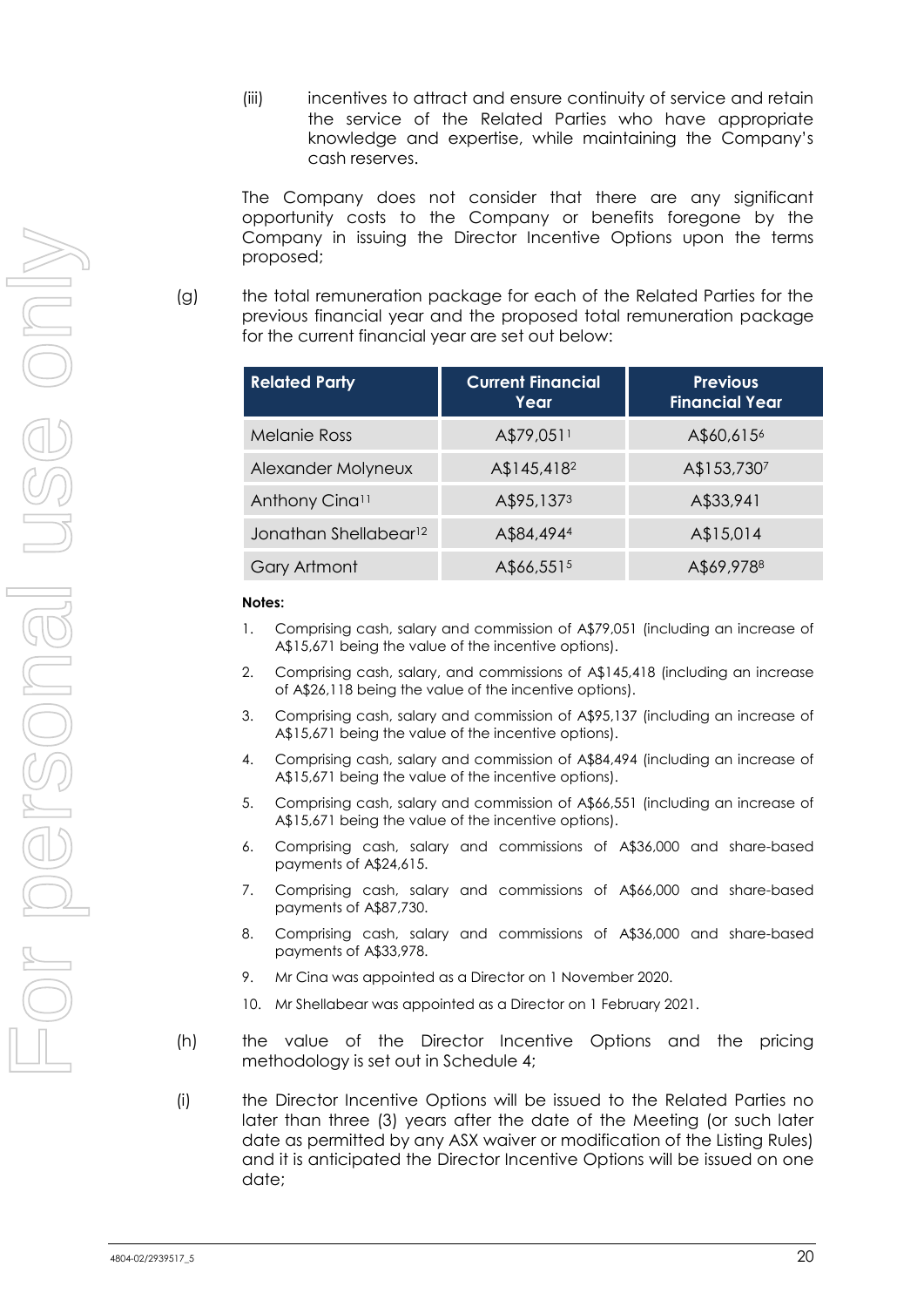- (j) the issue price of the Director Incentive Options will be nil, as such no funds will be raised from the issue of the Director Incentive Options (other than in respect of funds received on exercise of the Director Incentive Options);
- (k) the purpose of the issue of the Director Incentive Options is to provide a performance linked incentive component in the remuneration package for the Related Parties to align the interests of the Related Parties with those of Shareholders, to motivate and reward the performance of the Related Parties in their roles as Directors and to provide a cost effective way from the Company to remunerate the Related Parties, which will allow the Company to spend a greater proportion of its cash reserves on its operations than it would if alternative cash forms of remuneration were given to the Related Parties;
- (l) a summary of the material terms and conditions of the Option Plan is set out in Schedule 5;
- (m) no loans are being made to the Related Parties in connection with the acquisition of the Director Incentive Options;
- (n) details of any Options issued under the Option Plan will be published in the annual report of the Company relating to the period in which they were issued, along with a statement that approval for the issue was obtained under Listing Rule 10.14;
- (o) any additional persons covered by Listing Rule 10.14 who become entitled to participate in an issue of Options under the Option Plan after Resolutions [5](#page-2-0) to [9](#page-3-0) are approved and who were not named in this Notice will not participate until approval is obtained under Listing Rule 10.14;
- (p) the relevant interests of the Related Parties in securities of the Company as at the date of this Notice are set out below:

| <b>Related Party</b>      | Shares <sup>1</sup> | <b>Options</b> | <b>Performance</b><br><b>Rights</b> |
|---------------------------|---------------------|----------------|-------------------------------------|
| Melanie Ross <sup>2</sup> | 360,000             | 465,0003       | Nil                                 |
| Alexander Molyneux        | 1,600,000           | 1,200,0004     | Nil                                 |
| Anthony Cina              | Nil                 | 240,0005       | 200,000                             |
| Jonathan Shellabear       | Nil                 | 240,0005       | 200,000                             |
| Gary Artmont              | 400,000             | 490,0005       | Nil                                 |

#### **Notes:**

- 1. Fully paid ordinary shares in the capital of the Company (ASX: TMR).
- 2. Securities indirectly held via Consilium Corporate Advisory Pty Ltd.
- 3. Comprising:
	- (a) 112,500 unquoted options exercisable at A\$0.29 each on or before 14 December 2023;
	- (b) 112,500 unquoted options exercisable at A\$0.37 each on or before 14 December 2023; and
	- (c) 240,000 unquoted options exercisable at A\$0.31 each on or before 3 December 2024.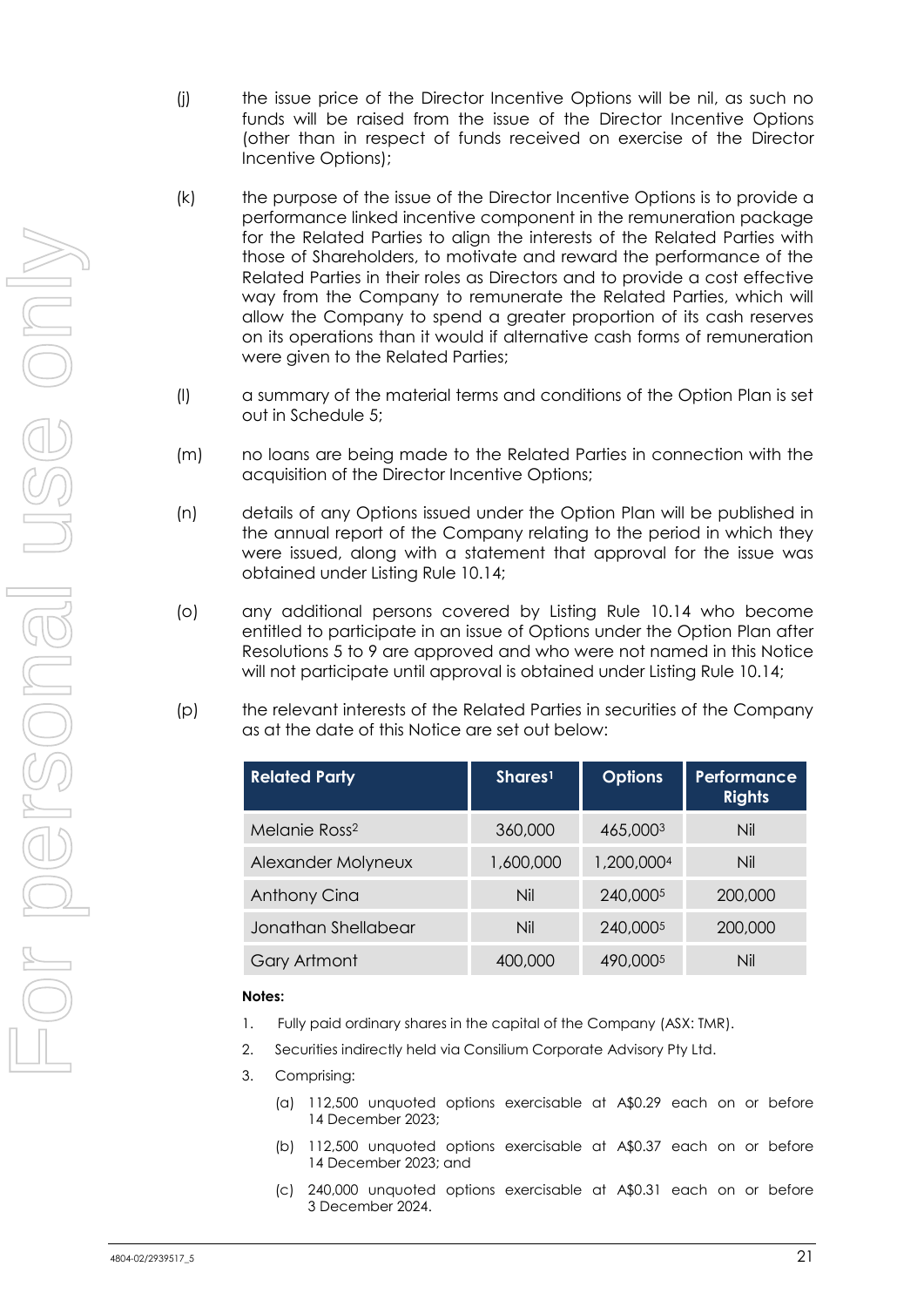- 4. Comprising:
	- (a) 400,000 unquoted options exercisable at A\$0.29 each on or before 14 December 2023;
	- (b) 400,000 unquoted options exercisable at A\$0.37 each on or before 14 December 2023; and
	- (c) 400,000 unquoted options exercisable at A\$0.31 each on or before 3 December 2024.
	- 5. Exercisable at A\$0.31 each on or before 3 December 2024.
	- 6. Comprising:
		- (a) 125,000 unquoted options exercisable at A\$0.29 each on or before 14 December 2023;
		- (b) 125,000 unquoted options exercisable at A\$0.37 each on or before 14 December 2023; and
		- (c) 240,000 unquoted options exercisable at A\$0.31 each on or before 3 December 2024.
- (q) if the Director Incentive Options issued to the Related Parties are exercised, a total of 1,700,000 Shares would be issued. This will increase the number of Shares on issue from 133,862,410 (being the total number of Shares on issue as at the date of this Notice) to 135,562,410 (assuming that no Shares are issued and no convertible securities vest or are exercised) with the effect that the shareholding of existing Shareholders would be diluted by an aggregate of 1.25%, comprising 17.65% by each of Ms Ross and Messrs Cina, Shellabear and Artmont, and 29.41% by Mr Molyneux.

The market price for Shares during the term of the Director Incentive Options would normally determine whether the Director Incentive Options are exercised. If, at any time any of the Director Incentive Options are exercised and the Shares are trading on ASX at a price that is higher than the exercise price of the Director Incentive Options, there may be a perceived cost to the Company.

(r) the trading history of the Shares on ASX in the 12 months before the date of this Notice is set out below:

|                | <b>Price</b> | Date             |
|----------------|--------------|------------------|
| <b>Highest</b> | A\$0.295     | 16 August 2021   |
| Lowest         | A\$0.080     | 25 February 2022 |
| Last           | A\$0.070     | 11 May 2022      |

- (s) each Director has a material personal interest in the outcome of Resolutions [5](#page-2-0) to [9](#page-3-0) on the basis that all of the Directors (or their nominees) are to be issued Director Incentive Options should Resolutions [5](#page-2-0) to [9](#page-3-0) be passed. For this reason, the Directors do not believe that it is appropriate to make a recommendation on Resolutions [5](#page-2-0) to [9](#page-3-0) of this Notice; and
- (t) the Board is not aware of any other information that is reasonably required by Shareholders to allow them to decide whether it is in the best interests of the Company to pass Resolutions [5](#page-2-0) to [9.](#page-3-0)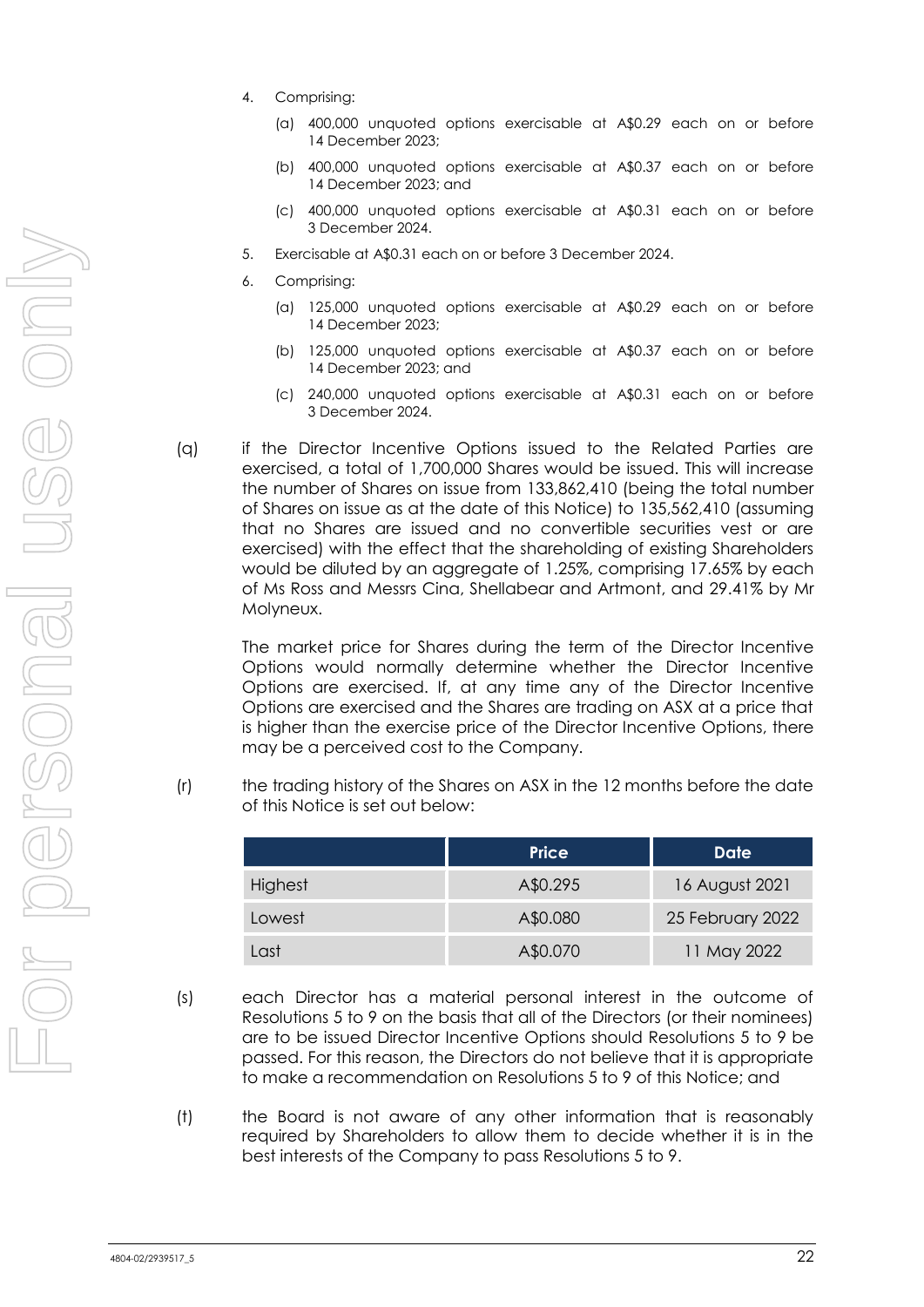#### <span id="page-23-0"></span>**6. RESOLUTION [10](#page-3-1) – ISSUE OF CEO INCENTIVE OPTIONS – JASON BAHNSEN**

#### <span id="page-23-1"></span>**6.1 General**

In addition to the Director Incentive Options agreed to be issued to the Related Parties, the Company has agreed to issue 1,000,000 Options to Mr Jason Bahnsen (or his nominees) pursuant to the Option Plan on the terms and conditions set out below (**CEO Incentive Options**).

As summarised in Section [1.2](#page-9-1) above, Listing Rule 7.1 limits the amount of equity securities that a listed company can issue without the approval of its shareholders over any 12 month period to 15% of the fully paid ordinary shares it had on issue at the start of that period.

The proposed issue of the CEO Incentive Options falls within exception 13 of Listing Rule 7.2 and accordingly can be issued under the Company's under the Option Plan so to not use up any of the Company's 15% placement capacity under Listing Rule 7.1. However, the Company wishes to retain as much flexibility as possible to issue additional incentive options in the future under the Option Plan. Accordingly, the Company is seeking Shareholder approval pursuant to Listing Rule 7.1 so that it does not use up any of its remaining capacity to issue incentive options in reliance on exception 13 of Listing Rule 7.2 under the Option Plan or its 15% placement capacity under Listing Rule 7.1.

#### **6.2 Technical information required by Listing Rule 14.1A**

If Resolution [10](#page-3-1) is passed, the Company will be able to proceed with the issue of the CEO Incentive Options. In addition, the issue of the CEO Incentive Options will be excluded from the calculation of the number of equity securities that the Company can issue without Shareholder approval under Listing Rule 7.1 as well as its remaining capacity to issue incentive options in reliance on exception 13 of Listing Rule 7.2 under the Option Plan.

If Resolution [10](#page-3-1) is not passed, the issue of the CEO Incentive Options can still proceed but it will reduce, to that extent, the Company's remaining capacity to issue incentive options in reliance on exception 13 of Listing Rule 7.2 under the Option Plan.

Resolution [10](#page-3-1) seeks Shareholder approval for the purposes of Listing Rule 7.1 for the issue of the CEO Incentive Options.

#### **6.3 Technical information required by Listing Rule 7.3**

Pursuant to and in accordance with Listing Rule 7.3, the following information is provided in relation to Resolution [10:](#page-3-1)

- (a) the CEO Incentive Options will be issued to Jason Bahnsen;
- (b) in accordance with paragraph 7.2 of ASX Guidance Note 21, the Company confirms that none of the recipients will be:
	- (i) related parties of the Company, members of the Company's Key Management Personnel, substantial holders of the Company, advisers of the Company or an associate of any of these parties; and
	- (ii) issued more than 1% of the issued capital of the Company;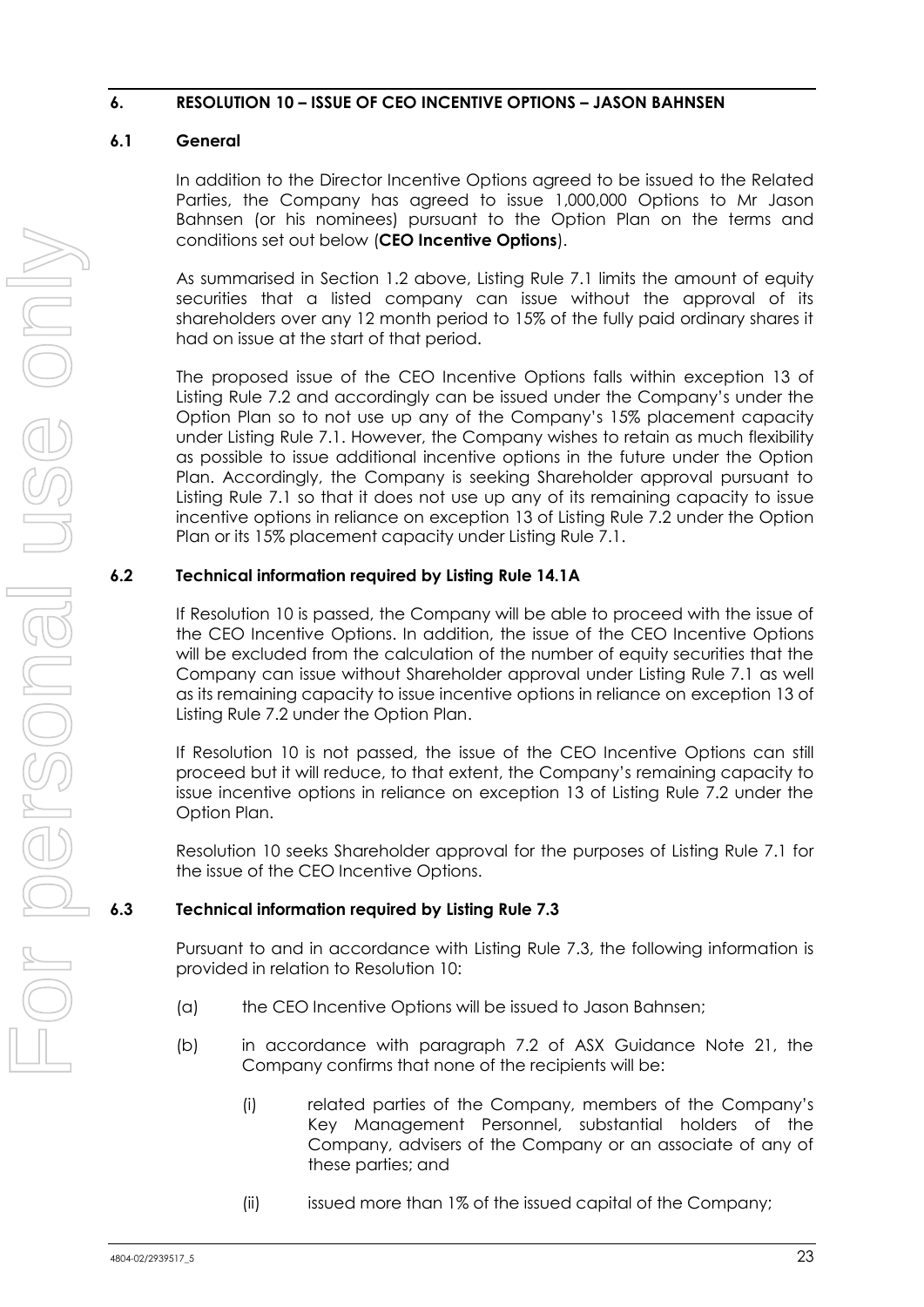- (c) the maximum number of CEO Incentive Options to be issued is 1,000,000. The terms and conditions of the CEO Incentive Options are set out in Schedule 4;
- (d) the CEO Incentive Options will be issued no later than 3 months after the date of the Meeting (or such later date to the extent permitted by any ASX waiver or modification of the Listing Rules) and it is intended that issue of the CEO Incentive Options will occur on the same date;
- (e) the issue price of the CEO Incentive Options will be nil, as such no funds will be raised from the issue of the CEO Incentive Options (other than in respect of funds received on exercise of the CEO Incentive Options);
- (f) the purpose of the issue of the CEO Incentive Options is to provide a performance linked incentive component in the remuneration package for Mr Bahnsen to align the interests of Mr Bahnsen with those of Shareholders, to motivate and reward the performance of Mr Bahnsen in his role as CEO and to provide a cost effective way from the Company to remunerate Mr Bahnsen, which will allow the Company to spend a greater proportion of its cash reserves on its operations than it would if alternative cash forms of remuneration were given to Mr Bahnsen;
- (g) the CEO Incentive Options are not being issued under an agreement; and
- (h) the CEO Incentive Options are not being issued under, or to fund, a reverse takeover.

#### **7. RESOLUTION [11](#page-3-2) – APPROVAL TO ISSUE CONSIDERATION SHARES TO XWISTEN**

#### <span id="page-24-0"></span>**7.1 General**

On 26 August 2020, the Company entered into an exploration agreement with Bridge River Indian Band represented by the Chief and Council of Xwisten (**Xwisten**) pertaining the exploration by the Company on its Elizabeth Gold Project which is located on land which is located in Xwisten's traditional territory (**Exploration Agreement**). A summary of the Exploration Agreement is set out in Schedule 6.

Pursuant to the Exploration Agreement the Company has agreed to issue Xwisten, subject to obtaining Shareholder approval, \$40,000 worth of Shares at a deemed issue price equal to the closing trading price of Shares on the trading date prior to the date of issue, on the first anniversary of the execution date of the Exploration Agreement.

Accordingly, Resolution [11](#page-3-2) seeks Shareholder approval for the Company to issue Xwisten that number of Shares, when multiplied by the issue price, will equal A\$40,000 (**Consideration Shares**).

#### **7.2 Listing Rule 7.1**

As summarised in Section [1.2](#page-9-1) above, Listing Rule 7.1 limits the amount of equity securities that a listed company can issue without the approval of its shareholders over any 12 month period to 15% of the fully paid ordinary shares it had on issue at the start of that period.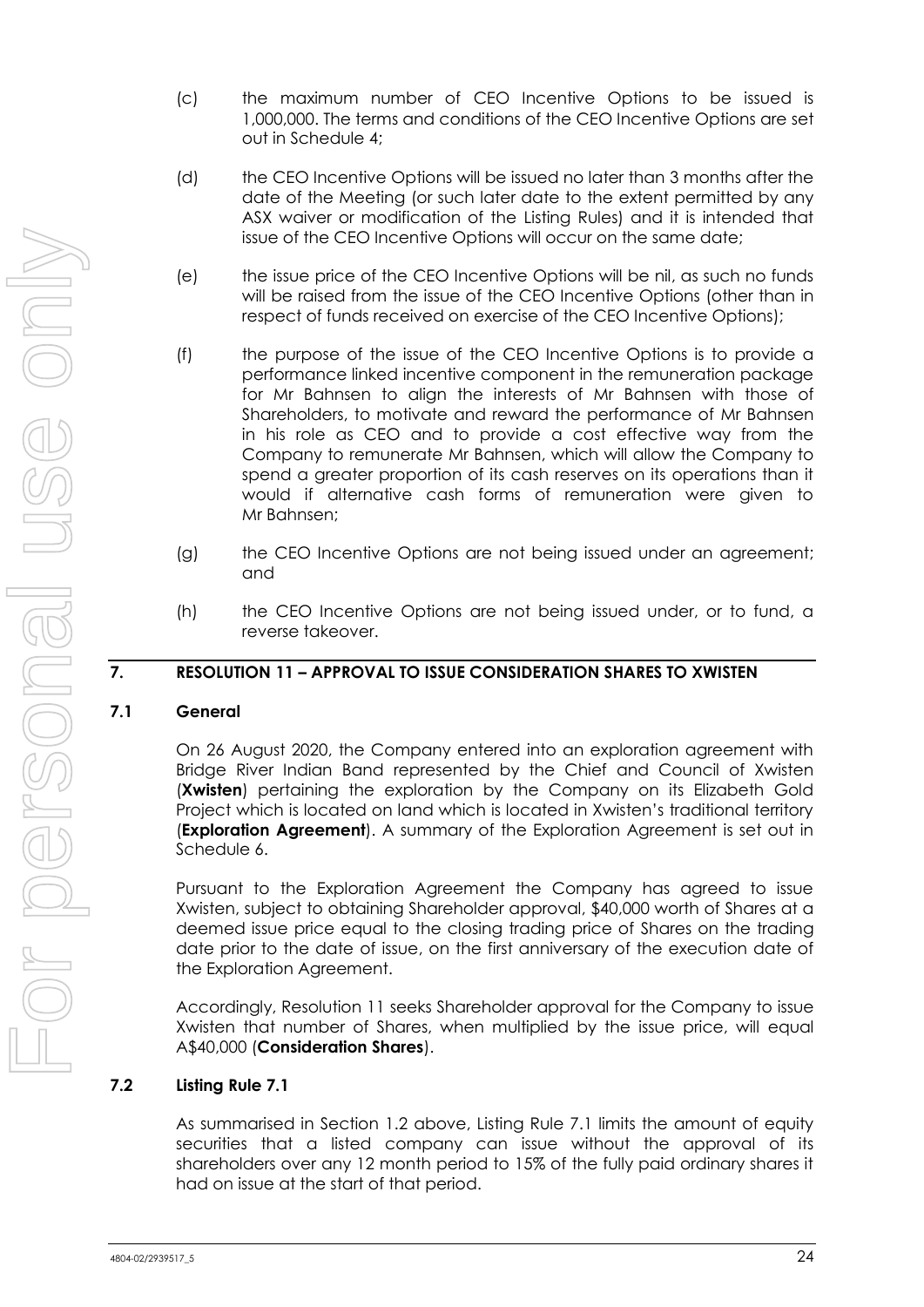The proposed issue of the Consideration Shares falls within exception 17 of Listing Rule 7.2. It therefore requires the approval of Shareholders under Listing Rule 7.1.

#### **7.3 Technical information required by Listing Rule 14.1A**

If Resolution [11](#page-3-2) is passed, the Company will be able to proceed with the issue of the Consideration Shares. In addition, the issue of the Consideration Shares will be excluded from the calculation of the number of equity securities that the Company can issue without Shareholder approval under Listing Rule 7.1.

If Resolution [11](#page-3-2) is not passed, the Company will not be able to proceed with the issue of the Consideration Shares and the Company will be required to pay the \$40,000 in cash.

Resolution [11](#page-3-2) seeks Shareholder approval for the purposes of Listing Rule 7.1 for the issue of the Consideration Shares.

#### **7.4 Technical information required by Listing Rule 7.1**

Pursuant to and in accordance with Listing Rule 7.3, the following information is provided in relation to Resolution [11:](#page-3-2)

- (a) the Consideration Shares will be issued to Xwisten.
- (b) in accordance with paragraph 7.2 of ASX Guidance Note 21, the Company confirms that none of the recipients will be:
	- (i) related parties of the Company, members of the Company's Key Management Personnel, substantial holders of the Company, advisers of the Company or an associate of any of these parties; and
	- (ii) issued more than 1% of the issued capital of the Company;
- (c) the maximum number of Consideration Shares to be issued is that number of Shares which, when multiplied by the issue price, equals A\$40,000. The Consideration Shares issued will be fully paid ordinary shares in the capital of the Company issued on the same terms and conditions as the Company's existing Shares;
- (d) the Shares will be issued no later than 3 months after the date of the Meeting (or such later date to the extent permitted by any ASX waiver or modification of the Listing Rules) and it is intended that issue of the Consideration Shares will occur on the same date;
- (e) the Consideration Shares will be issued at a deemed issue price equal to the closing trading price of Shares on the trading date prior to the date of issue, in consideration for the Company undertaking exploration activities on its Elizabeth Gold Project which is located on land which is located in Xwisten's traditional territory;
- (f) the purpose of the issue of the Consideration Shares is to satisfy the Company's obligations under the Exploration Agreement;
- (g) the Consideration Shares are being issued to Xwisten under the Exploration Agreement. A summary of the material terms of the Exploration Agreement is set out in Schedule 6; and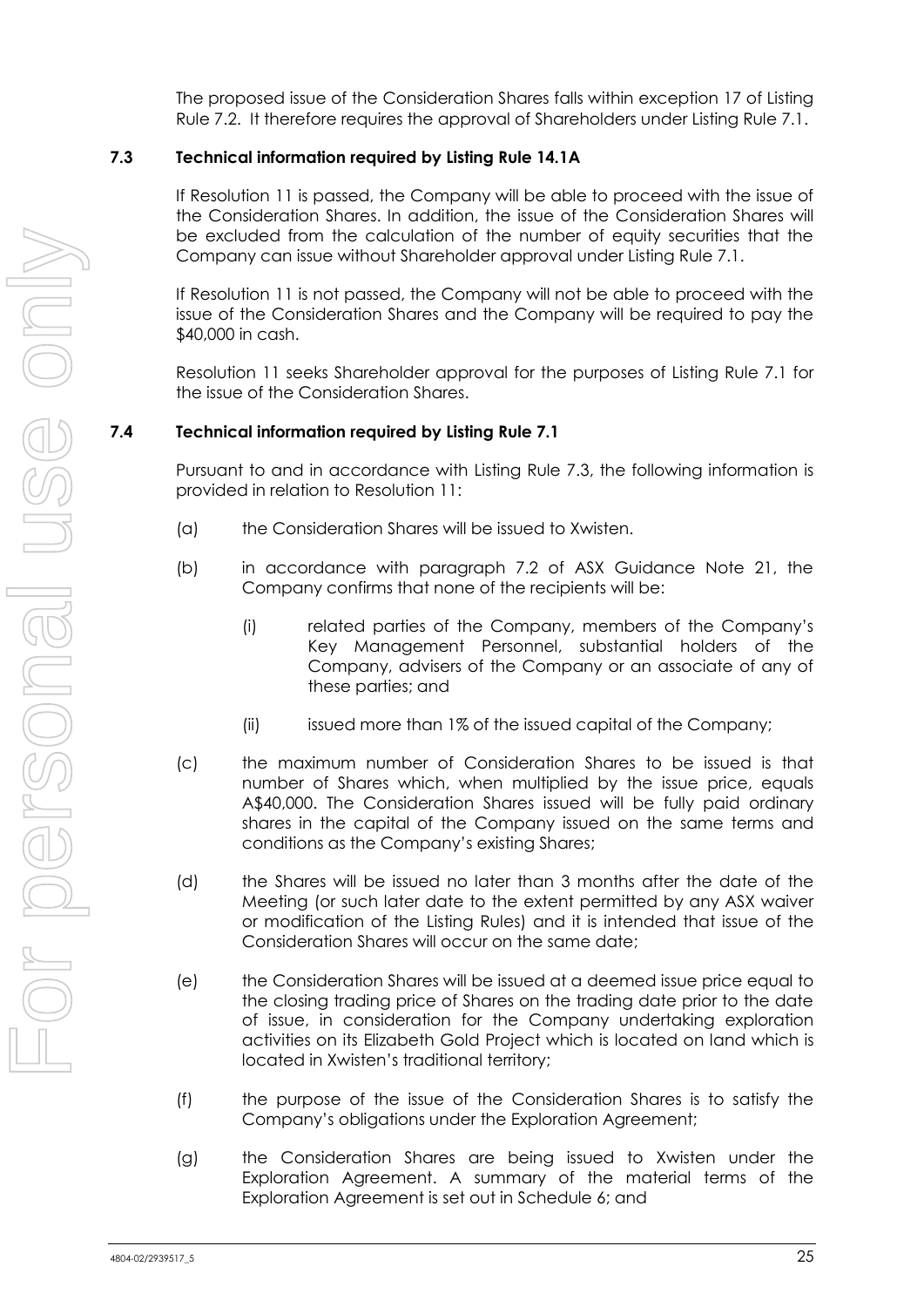(h) the Consideration Shares are not being issued under, or to fund, a reverse takeover.

#### **8. RESOLUTION [12](#page-3-3) – AMENDMENT TO CONSTITUTION**

A company may modify or repeal its constitution or a provision of its constitution by special resolution of Shareholders.

Resolution [12](#page-3-3) is a special resolution which will enable the Company to amend its existing Constitution (**Amended Constitution**) to insert an additional clause (the new clause 14), which permits the use of technology at general meetings, including wholly virtual meetings, to the extent permitted under the Corporations Act, Listing Rules and applicable law.

A copy of the Amended Constitution is available for review by Shareholders at the office of the Company. A copy of the Amended Constitution can also be sent to Shareholders upon request to the Company Secretary. Shareholders are invited to contact the Company if they have any queries or concerns.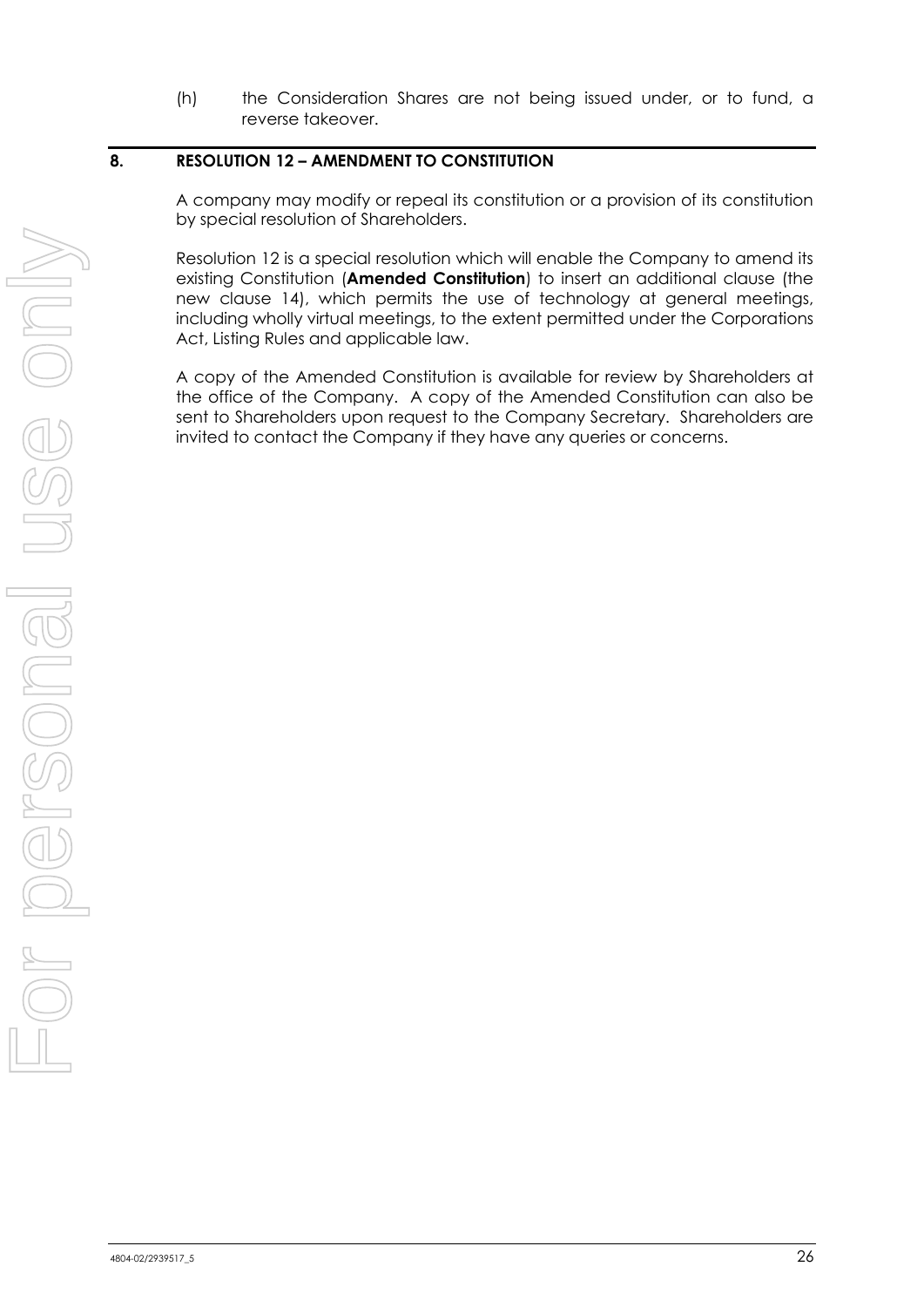#### **GLOSSARY**

**A\$** means Australian dollars.

**Amended Constitution** has the meaning given in Section [6.](#page-23-0)

**ASIC** means the Australian Securities & Investments Commission.

**ASX** means ASX Limited (ACN 008 624 691) or the financial market operated by ASX Limited, as the context requires.

**Board** means the current board of directors of the Company.

**Business Day** means Monday to Friday inclusive, except New Year's Day, Good Friday, Easter Monday, Christmas Day, Boxing Day, and any other day that ASX declares is not a business day.

**C\$** means Canadian dollars.

**CEO Incentive Options** has the meaning given in Section [6.1.](#page-23-1)

**Chair** means the chair of the Meeting.

**Closely Related Party** of a member of the Key Management Personnel means:

- (a) a spouse or child of the member;
- (b) a child of the member's spouse;
- (c) a dependent of the member or the member's spouse;
- (d) anyone else who is one of the member's family and may be expected to influence the member, or be influenced by the member, in the member's dealing with the entity;
- (e) a company the member controls; or
- (f) a person prescribed by the Corporations Regulations 2001 (Cth) for the purposes of the definition of 'closely related party' in the Corporations Act.

**Company** means Tempus Resources Ltd (ACN 625 645 338).

**Consideration Shares** has the meaning given in Section [7.1.](#page-24-0)

**Constitution** means the Company's constitution.

**Corporations Act** means the *Corporations Act 2001* (Cth).

**Directors** means the current directors of the Company.

**Director Incentive Options** has the meaning given in Section [5.1.](#page-17-0)

**Explanatory Statement** means the explanatory statement accompanying the Notice.

**Finders Agreement** has the meaning given in Section [2.3.](#page-11-1)

**General Meeting** or **Meeting** means the meeting convened by the Notice.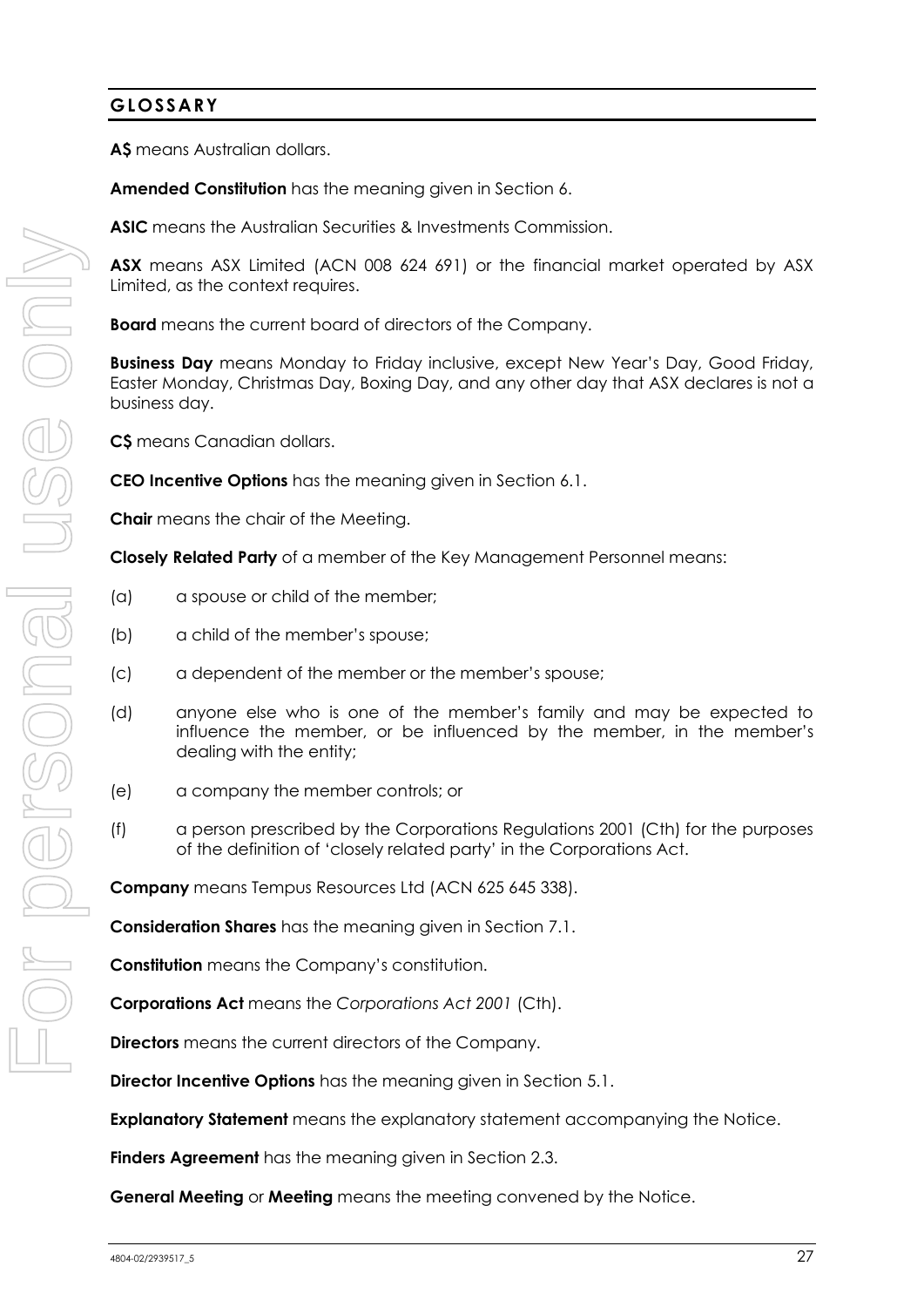**Haywood** means Haywood Securities Inc.

**Key Management Personnel** has the same meaning as in the accounting standards issued by the Australian Accounting Standards Board and means those persons having authority and responsibility for planning, directing and controlling the activities of the Company, or if the Company is part of a consolidated entity, of the consolidated entity, directly or indirectly, including any director (whether executive or otherwise) of the Company, or if the Company is part of a consolidated entity, of an entity within the consolidated group.

**Listing Rules** means the Listing Rules of ASX.

**Notice** or **Notice of Meeting** means this notice of meeting including the Explanatory Statement and the Proxy Form.

**Option** means an option to acquire a Share.

**Optionholder** means a holder of an Option.

**Option Plan** has the meaning given in Section [5.1.](#page-17-0)

**Participation** has the meaning given in Section [2.2.](#page-11-0)

**Participation Options** has the meaning given in Section [2.2.](#page-11-0)

**Participation Securities** has the meaning given in Section [3.1.](#page-13-0)

**Participation Shares** has the meaning given in Section [2.2.](#page-11-0)

**Placement Options** has the meaning given in Section [2.1.](#page-10-0)

**Placement** has the meaning given in Section [2.1.](#page-10-0)

**Placement Participants** has the meaning given in Section [2.6.](#page-12-0)

**Placement Securities** has the meaning given in Section [2.1.](#page-10-0)

**Placement Shares** has the meaning given in Section [2.1.](#page-10-0)

**Proxy Form** means the proxy form accompanying the Notice.

**RCFS** means Red Cloud Financial Services Inc.

**RCFS Incentive Options** has the meaning given in Section [1.1.](#page-9-0)

**RCFS Letter Agreement** has the meaning given in Section [1.1.](#page-9-0)

**Related Parties** has the meaning given in Section [5.1.](#page-17-0)

**Resolutions** means the resolutions set out in the Notice, or any one of them, as the context requires.

**Section** means a section of the Explanatory Statement.

**Share** means a fully paid ordinary share in the capital of the Company.

**Shareholder** means a registered holder of a Share.

**Tranche 1** has the meaning given in Section [2.1.](#page-10-0)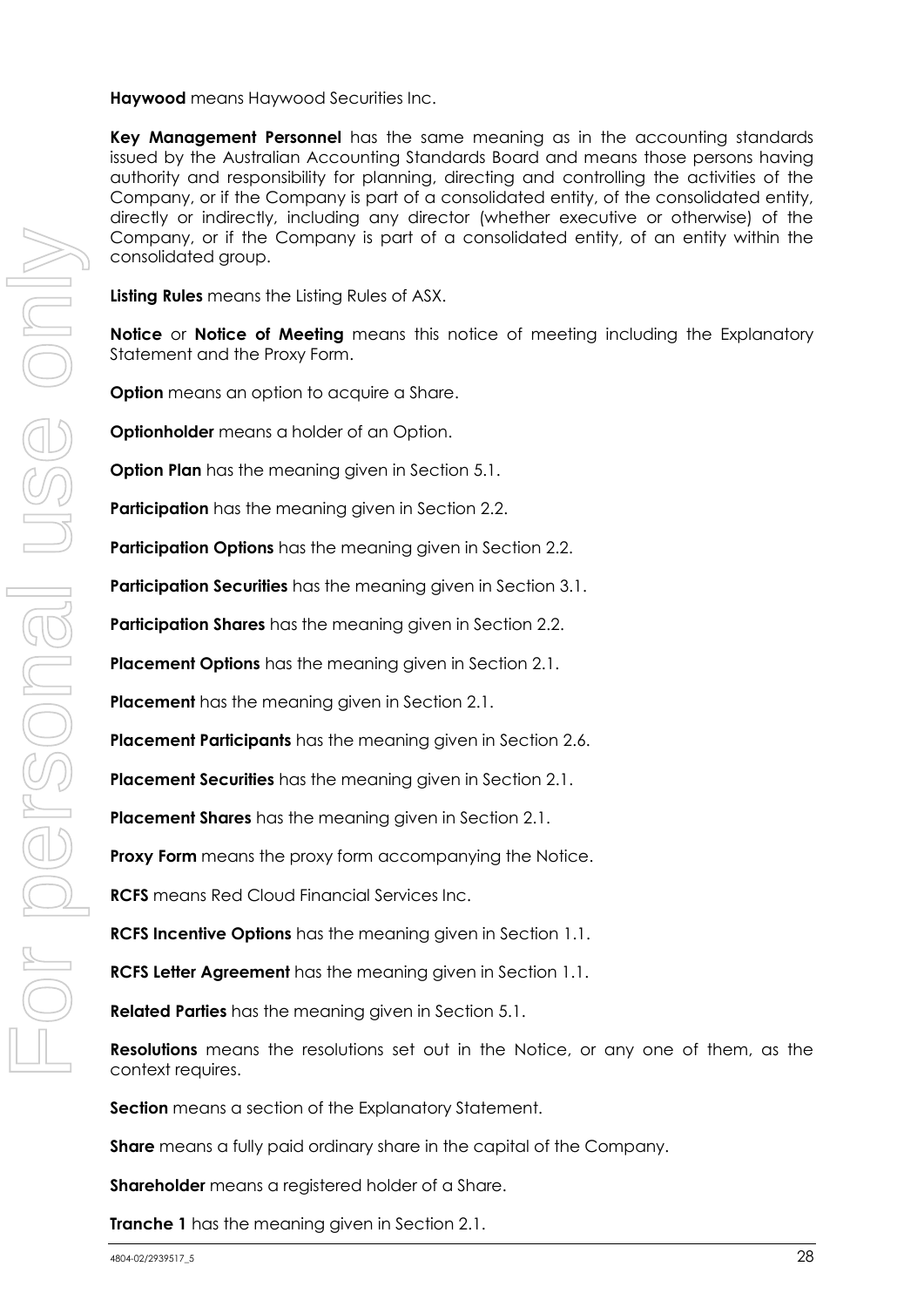**Tranche 2** has the meaning given in Section [2.1.](#page-10-0)

**WST** means Western Standard Time as observed in Perth, Western Australia.

**Xwisten** means the Bridge River Indian Band represented by the Chief and Council of Xwisten.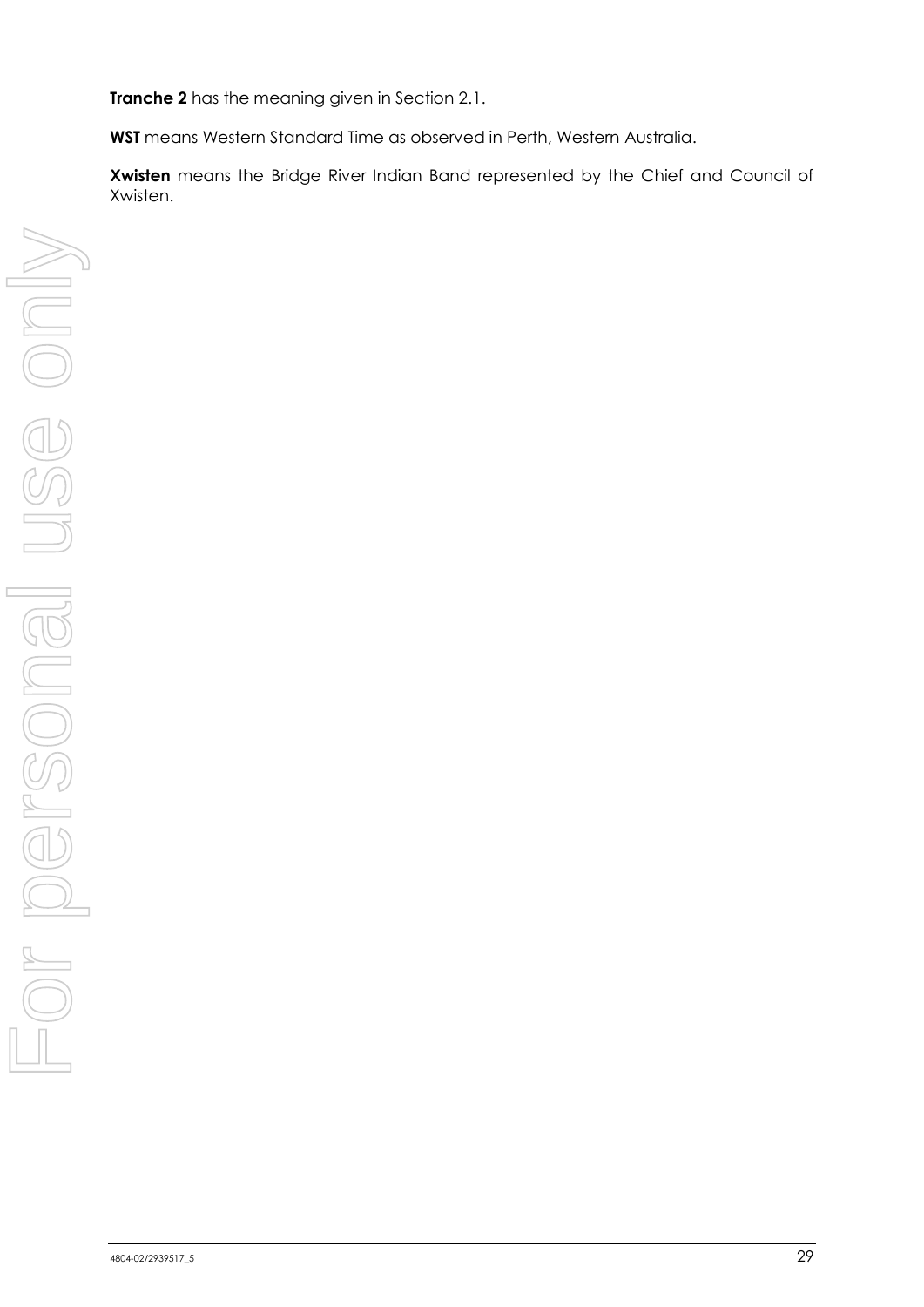#### **SCHEDULE 1 - TERMS AND CONDITIONS OF RCFS INCENTIVE OPTIONS**

#### **1. Entitlement**

Each Option entitles the holder to subscribe for one Share upon exercise of the Option.

#### **2. Exercise Price**

Subject to paragraph [9,](#page-37-0) the amount payable upon exercise of each Option will be C\$0.16 (**Exercise Price**)

#### **3. Expiry Date**

Each Option will expire at 5:00 pm (WST) on 3 December 2024 (**Expiry Date**). An Option not exercised before the Expiry Date will automatically lapse on the Expiry Date.

#### **4. Exercise Period**

The Options are exercisable at any time on or prior to the Expiry Date (**Exercise Period**).

#### **5. Notice of Exercise**

The Options may be exercised during the Exercise Period by notice in writing to the Company in the manner specified on the Option certificate (**Notice of Exercise**) and payment of the Exercise Price for each Option being exercised in Australian currency by electronic funds transfer or other means of payment acceptable to the Company.

#### **6. Exercise Date**

A Notice of Exercise is only effective on and from the later of the date of receipt of the Notice of Exercise and the date of receipt of the payment of the Exercise Price for each Option being exercised in cleared funds (**Exercise Date**).

#### **7. Timing of issue of Shares on exercise**

Within five Business Days after the Exercise Date, the Company will:

- (g) issue the number of Shares required under these terms and conditions in respect of the number of Options specified in the Notice of Exercise and for which cleared funds have been received by the Company;
- (h) if required, give ASX a notice that complies with section 708A(5)(e) of the Corporations Act, or, if the Company is unable to issue such a notice, lodge with ASIC a prospectus prepared in accordance with the Corporations Act and do all such things necessary to satisfy section 708A(11) of the Corporations Act to ensure that an offer for sale of the Shares does not require disclosure to investors; and
- (i) if admitted to the official list of ASX at the time, apply for official quotation on ASX of Shares issued pursuant to the exercise of the Options.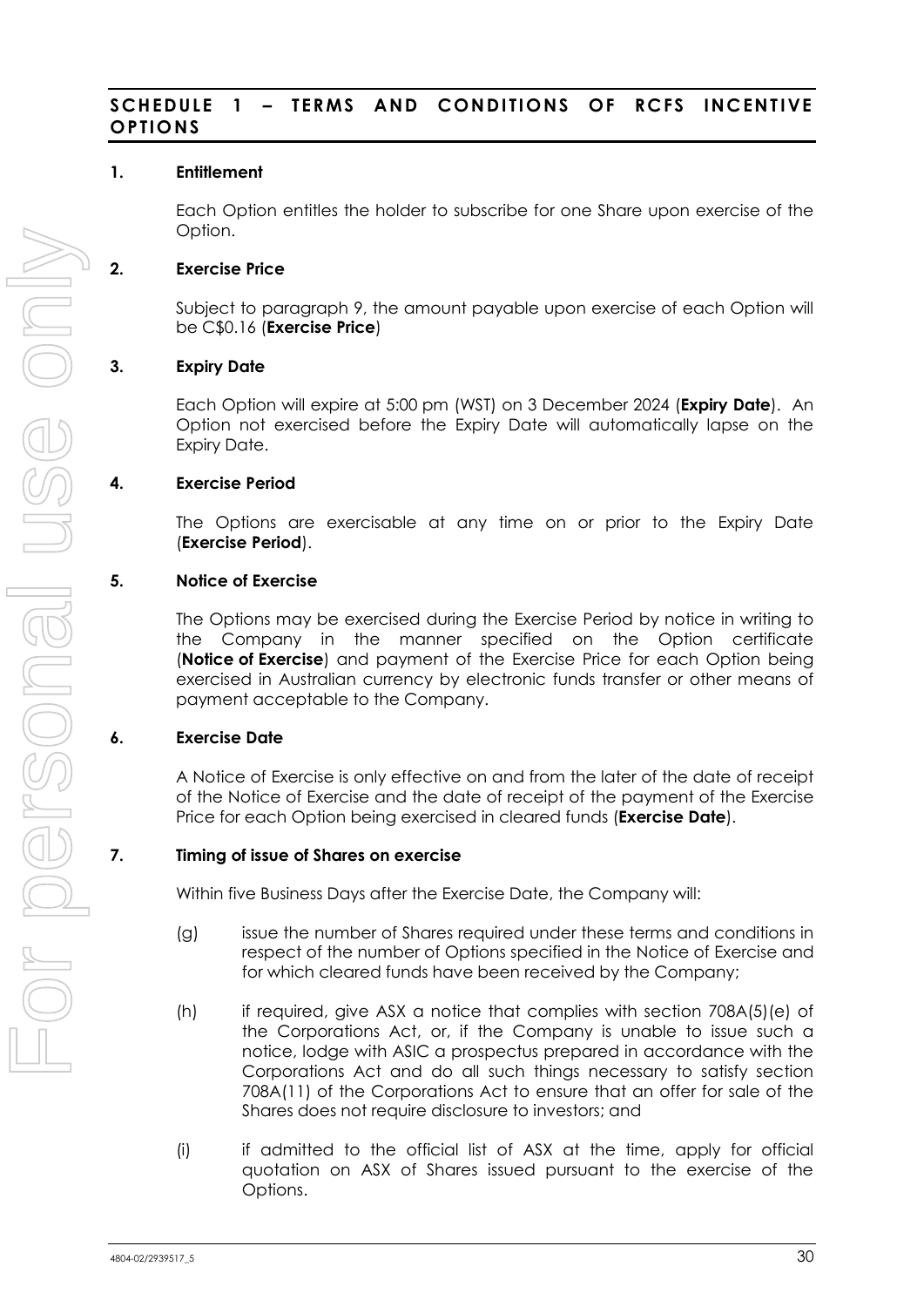If a notice delivered under [7\(b\)](#page-36-0) for any reason is not effective to ensure that an offer for sale of the Shares does not require disclosure to investors, the Company must, no later than 20 Business Days after becoming aware of such notice being ineffective, lodge with ASIC a prospectus prepared in accordance with the Corporations Act and do all such things necessary to satisfy section 708A(11) of the Corporations Act to ensure that an offer for sale of the Shares does not require disclosure to investors.

#### **8. Shares issued on exercise**

Shares issued on exercise of the Options rank equally with the then issued shares of the Company.

#### **9. Reconstruction of capital**

If at any time the issued capital of the Company is reconstructed, all rights of an Optionholder are to be changed in a manner consistent with the Corporations Act and the ASX Listing Rules at the time of the reconstruction.

#### **10. Participation in new issues**

There are no participation rights or entitlements inherent in the Options and holders will not be entitled to participate in new issues of capital offered to Shareholders during the currency of the Options without exercising the Options.

#### **11. Change in exercise price**

An Option does not confer the right to a change in Exercise Price or a change in the number of underlying securities over which the Option can be exercised.

#### **12. Transferability**

The Options are transferable subject to any restriction or escrow arrangements imposed by ASX or under applicable Australian securities laws.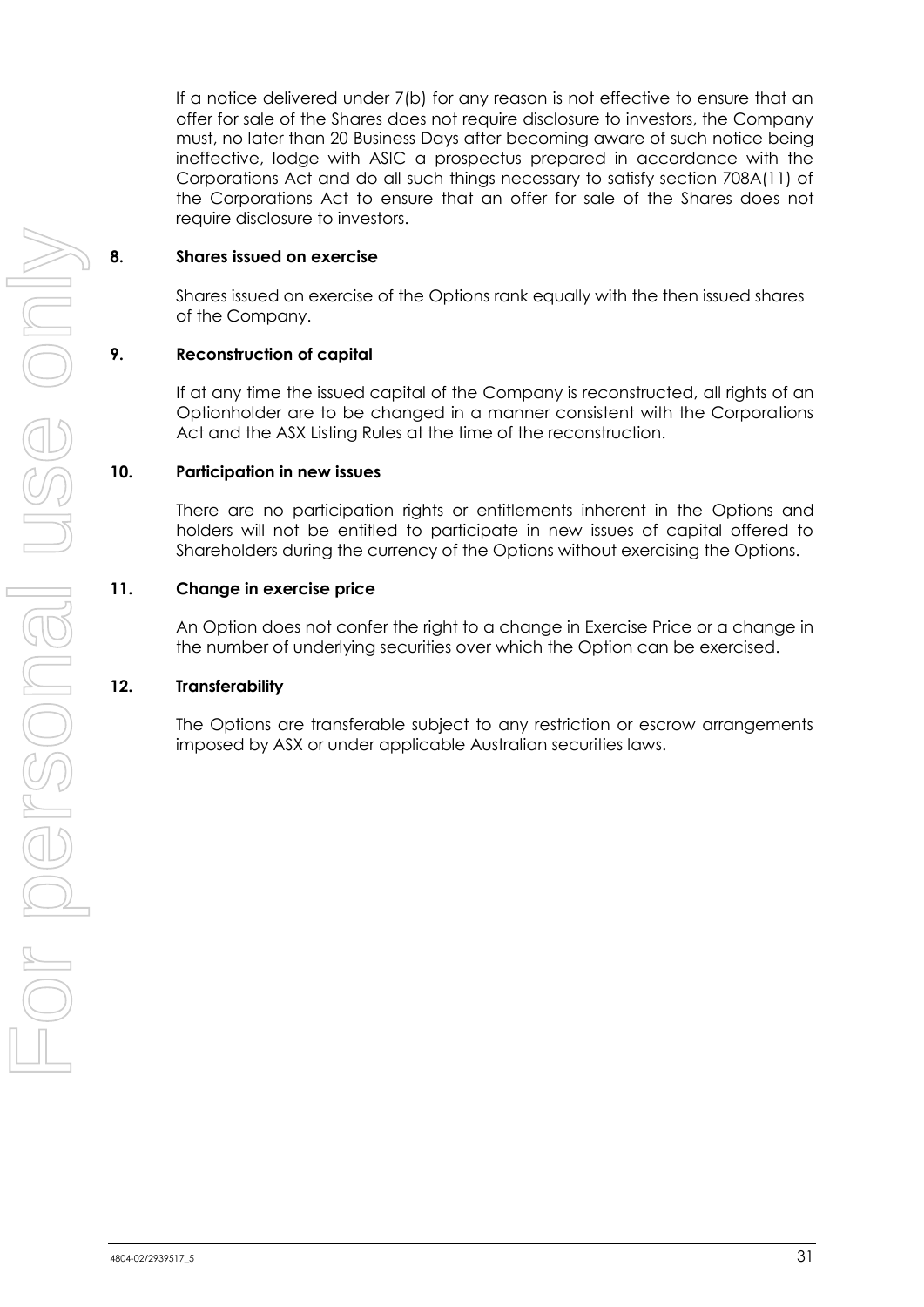#### **SCHEDULE 2 – TERMS AND CONDITIONS OF PLACEMENT OPTIONS AND PARTICIPATION OPTIO NS**

#### **1. Entitlement**

Each Option entitles the holder to subscribe for one Share upon exercise of the Option.

#### **2. Exercise Price**

Subject to paragraph [9,](#page-37-0) the amount payable upon exercise of each Option will be C\$0.11 (**Exercise Price**)

#### **3. Expiry Date**

Each Option will expire at 5:00 pm (WST) on 6 April 2024 (**Expiry Date**). An Option not exercised before the Expiry Date will automatically lapse on the Expiry Date.

#### **4. Exercise Period**

The Options are exercisable at any time on or prior to the Expiry Date (**Exercise Period**).

#### **5. Notice of Exercise**

The Options may be exercised during the Exercise Period by notice in writing to the Company in the manner specified on the Option certificate (**Notice of Exercise**) and payment of the Exercise Price for each Option being exercised in Australian currency by electronic funds transfer or other means of payment acceptable to the Company.

#### **6. Exercise Date**

A Notice of Exercise is only effective on and from the later of the date of receipt of the Notice of Exercise and the date of receipt of the payment of the Exercise Price for each Option being exercised in cleared funds (**Exercise Date**).

#### **7. Timing of issue of Shares on exercise**

Within five Business Days after the Exercise Date, the Company will:

- (j) issue the number of Shares required under these terms and conditions in respect of the number of Options specified in the Notice of Exercise and for which cleared funds have been received by the Company;
- (k) if required, give ASX a notice that complies with section 708A(5)(e) of the Corporations Act, or, if the Company is unable to issue such a notice, lodge with ASIC a prospectus prepared in accordance with the Corporations Act and do all such things necessary to satisfy section 708A(11) of the Corporations Act to ensure that an offer for sale of the Shares does not require disclosure to investors; and
- (l) if admitted to the official list of ASX at the time, apply for official quotation on ASX of Shares issued pursuant to the exercise of the Options.

If a notice delivered under [7\(b\)](#page-36-0) for any reason is not effective to ensure that an offer for sale of the Shares does not require disclosure to investors, the Company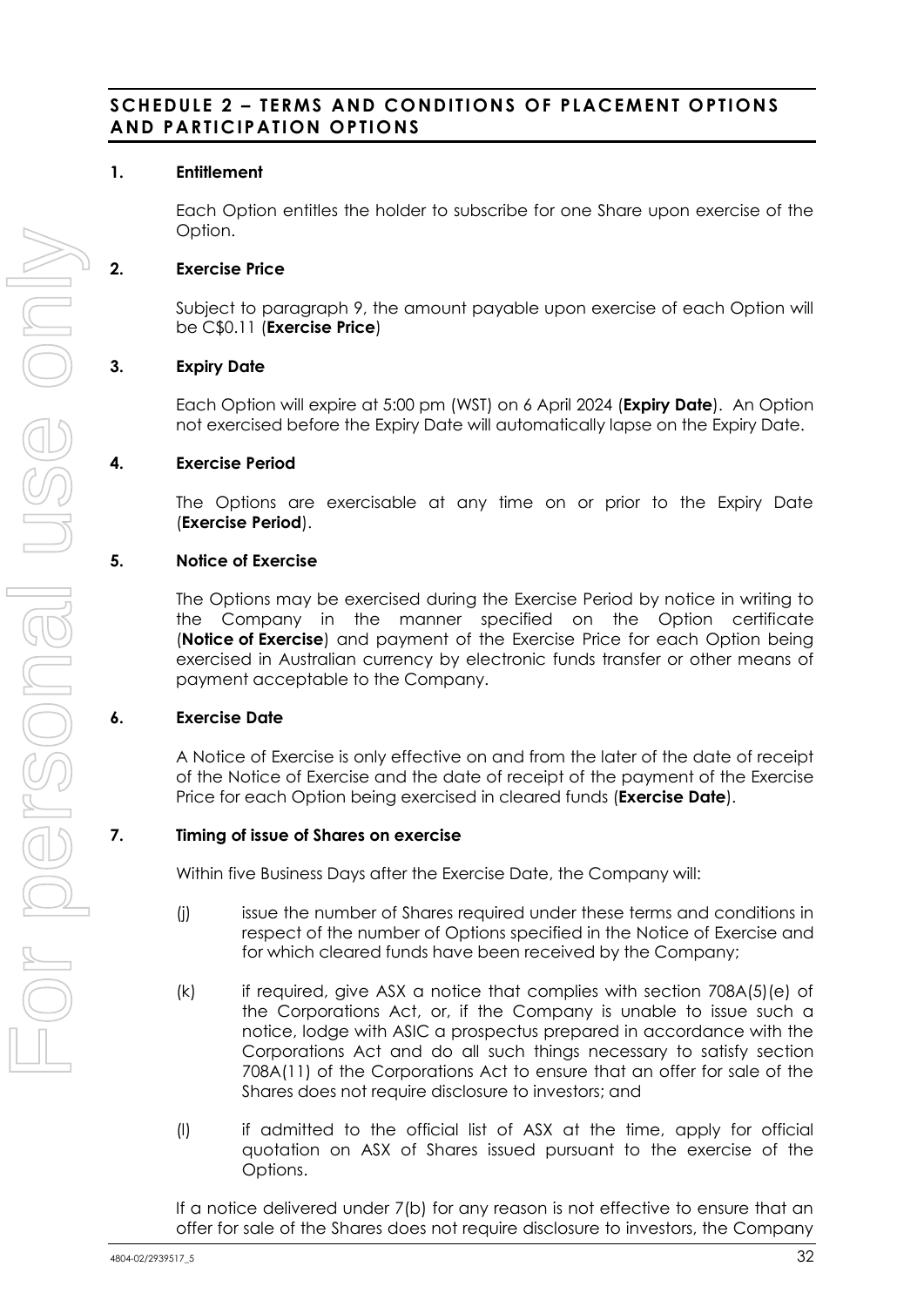must, no later than 20 Business Days after becoming aware of such notice being ineffective, lodge with ASIC a prospectus prepared in accordance with the Corporations Act and do all such things necessary to satisfy section 708A(11) of the Corporations Act to ensure that an offer for sale of the Shares does not require disclosure to investors.

#### **8. Shares issued on exercise**

Shares issued on exercise of the Options rank equally with the then issued shares of the Company.

#### **9. Reconstruction of capital**

If at any time the issued capital of the Company is reconstructed, all rights of an Optionholder are to be changed in a manner consistent with the Corporations Act and the ASX Listing Rules at the time of the reconstruction.

#### **10. Participation in new issues**

There are no participation rights or entitlements inherent in the Options and holders will not be entitled to participate in new issues of capital offered to Shareholders during the currency of the Options without exercising the Options.

#### **11. Change in exercise price**

An Option does not confer the right to a change in Exercise Price or a change in the number of underlying securities over which the Option can be exercised.

#### **12. Transferability**

The Options are transferable subject to any restriction or escrow arrangements imposed by ASX or under applicable Australian securities laws.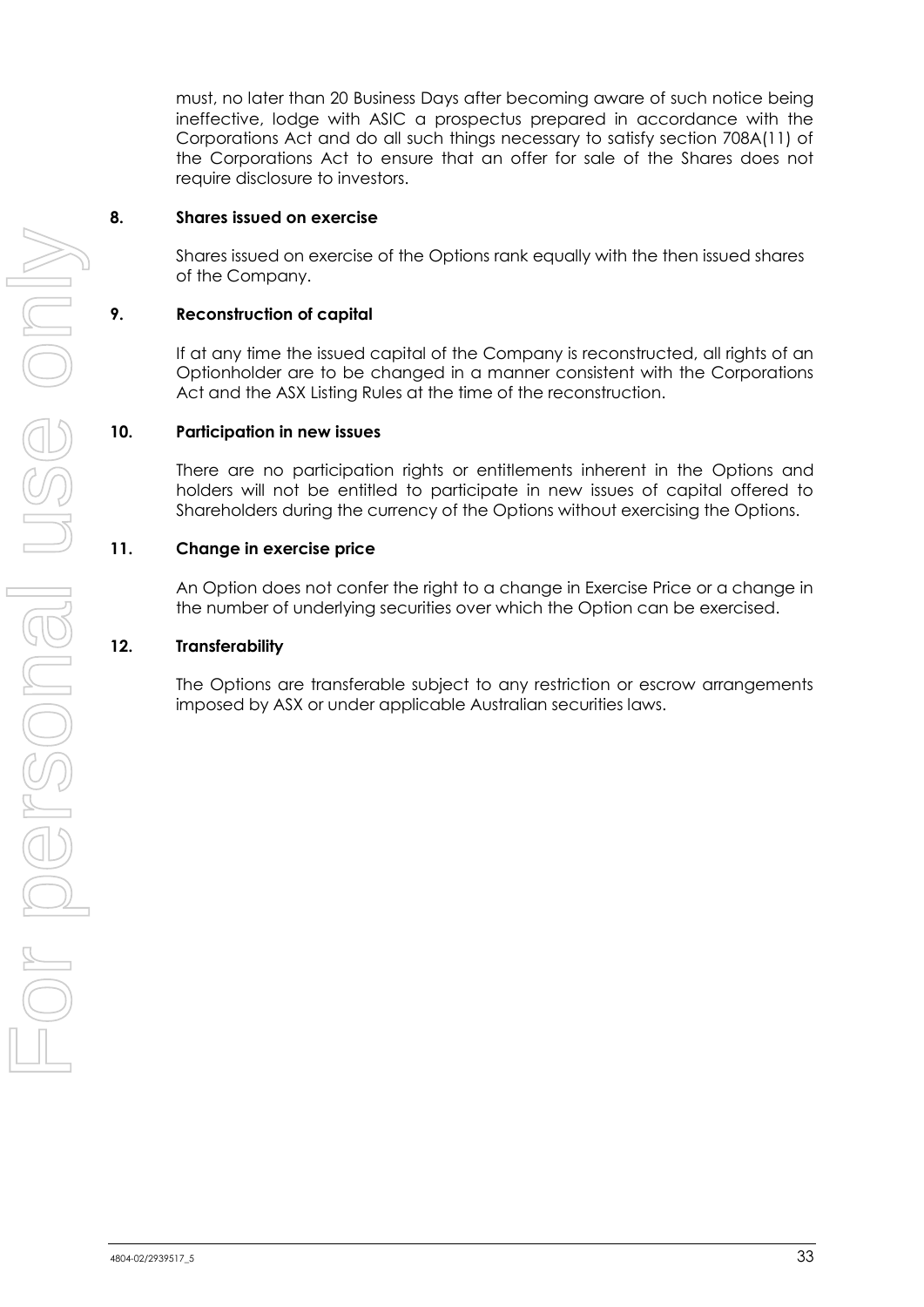#### **SCHEDULE 3 - TERMS AND CONDITIONS OF FINDER OPTIONS**

#### **1. Entitlement**

Each Option entitles the holder to subscribe for one Share upon exercise of the Option.

#### **2. Exercise Price**

Subject to paragraph [9,](#page-37-0) the amount payable upon exercise of each Option will be C\$0.07 (**Exercise Price**)

#### **3. Expiry Date**

Each Option will expire at 5:00 pm (WST) on 6 April 2024 (**Expiry Date**). An Option not exercised before the Expiry Date will automatically lapse on the Expiry Date.

#### **4. Exercise Period**

The Options are exercisable at any time on or prior to the Expiry Date (**Exercise Period**).

#### **5. Notice of Exercise**

The Options may be exercised during the Exercise Period by notice in writing to the Company in the manner specified on the Option certificate (**Notice of Exercise**) and payment of the Exercise Price for each Option being exercised in Australian currency by electronic funds transfer or other means of payment acceptable to the Company.

#### **6. Exercise Date**

A Notice of Exercise is only effective on and from the later of the date of receipt of the Notice of Exercise and the date of receipt of the payment of the Exercise Price for each Option being exercised in cleared funds (**Exercise Date**).

#### **7. Timing of issue of Shares on exercise**

Within five Business Days after the Exercise Date, the Company will:

- (m) issue the number of Shares required under these terms and conditions in respect of the number of Options specified in the Notice of Exercise and for which cleared funds have been received by the Company;
- (n) if required, give ASX a notice that complies with section 708A(5)(e) of the Corporations Act, or, if the Company is unable to issue such a notice, lodge with ASIC a prospectus prepared in accordance with the Corporations Act and do all such things necessary to satisfy section 708A(11) of the Corporations Act to ensure that an offer for sale of the Shares does not require disclosure to investors; and
- (o) if admitted to the official list of ASX at the time, apply for official quotation on ASX of Shares issued pursuant to the exercise of the Options.

If a notice delivered under [7\(b\)](#page-36-0) for any reason is not effective to ensure that an offer for sale of the Shares does not require disclosure to investors, the Company must, no later than 20 Business Days after becoming aware of such notice being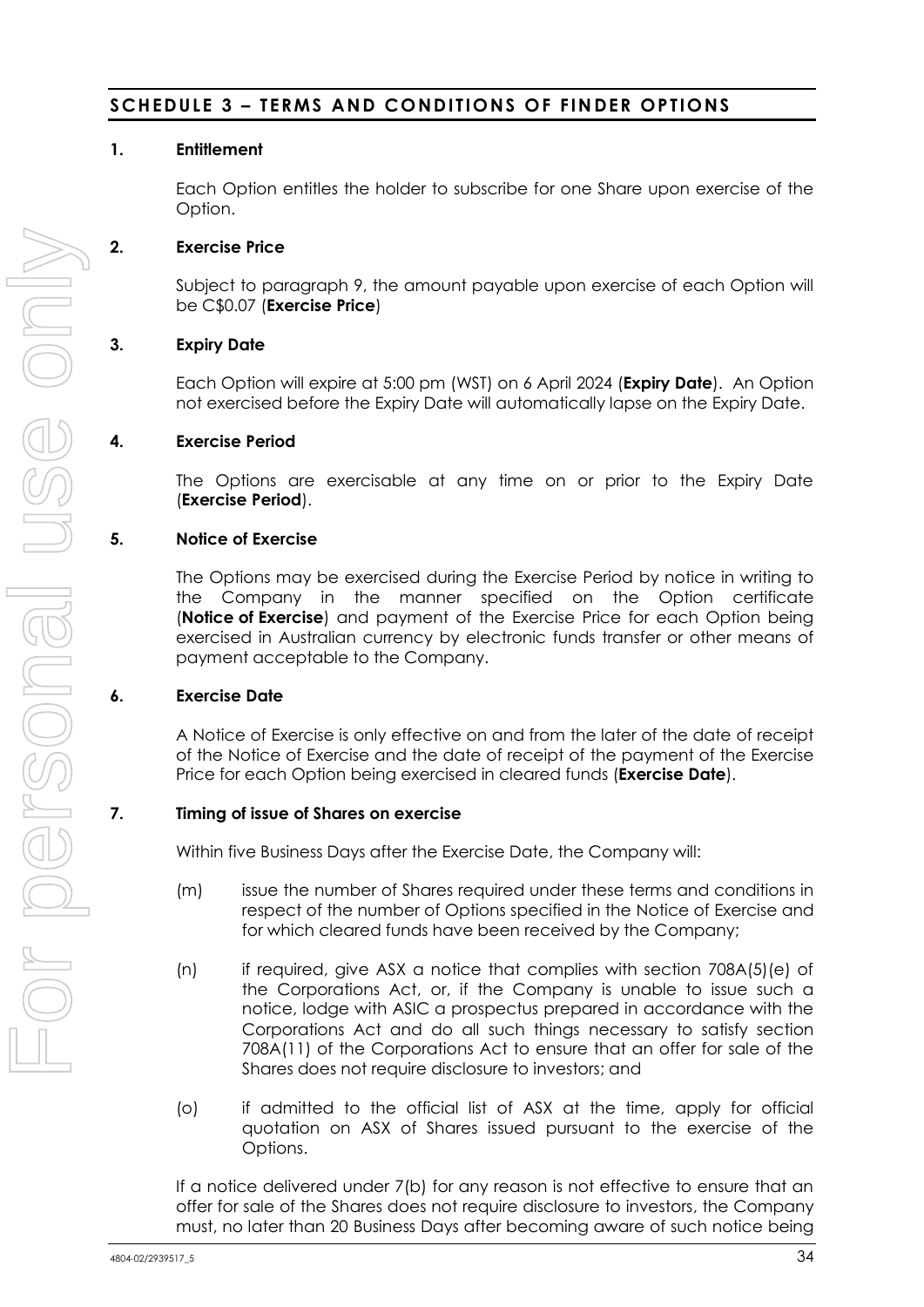ineffective, lodge with ASIC a prospectus prepared in accordance with the Corporations Act and do all such things necessary to satisfy section 708A(11) of the Corporations Act to ensure that an offer for sale of the Shares does not require disclosure to investors.

#### **8. Shares issued on exercise**

Shares issued on exercise of the Options rank equally with the then issued shares of the Company.

#### **9. Reconstruction of capital**

If at any time the issued capital of the Company is reconstructed, all rights of an Optionholder are to be changed in a manner consistent with the Corporations Act and the ASX Listing Rules at the time of the reconstruction.

#### **10. Participation in new issues**

There are no participation rights or entitlements inherent in the Options and holders will not be entitled to participate in new issues of capital offered to Shareholders during the currency of the Options without exercising the Options.

#### **11. Change in exercise price**

An Option does not confer the right to a change in Exercise Price or a change in the number of underlying securities over which the Option can be exercised.

#### **12. Transferability**

The Options are transferable subject to any restriction or escrow arrangements imposed by ASX or under applicable Australian securities laws.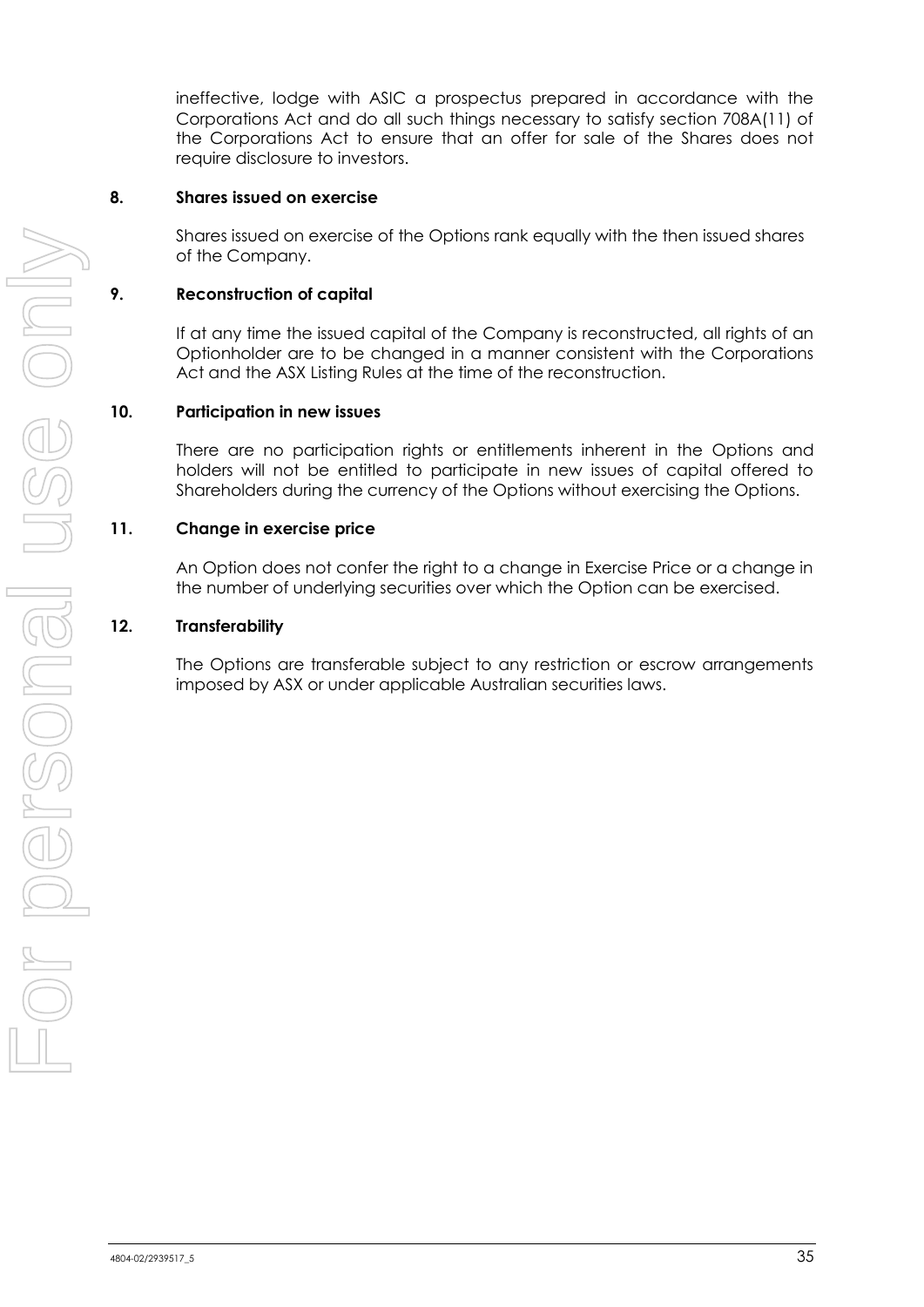#### **SCHEDULE 4 – TERMS AND CONDITIONS OF DIRECTOR INCENTIVE OPTIONS AND CEO INCENTIVE O PTIONS**

#### **1. Entitlement**

Each Option entitles the holder to subscribe for one Share upon exercise of the Option.

#### **2. Exercise Price**

Subject to paragraph [9,](#page-37-0) the amount payable upon exercise of each Option will be A\$0.12 (**Exercise Price**)

#### **3. Expiry Date**

Each Option will expire at 5:00 pm (WST) on the date that is three (3) years from the date of issue (**Expiry Date**). An Option not exercised before the Expiry Date will automatically lapse on the Expiry Date.

#### **4. Exercise Period**

The Options are exercisable at any time on or prior to the Expiry Date (**Exercise Period**).

#### **5. Notice of Exercise**

The Options may be exercised during the Exercise Period by notice in writing to the Company in the manner specified on the Option certificate (**Notice of Exercise**) and payment of the Exercise Price for each Option being exercised in Australian currency by electronic funds transfer or other means of payment acceptable to the Company.

#### **6. Exercise Date**

A Notice of Exercise is only effective on and from the later of the date of receipt of the Notice of Exercise and the date of receipt of the payment of the Exercise Price for each Option being exercised in cleared funds (**Exercise Date**).

#### <span id="page-36-0"></span>**7. Timing of issue of Shares on exercise**

Within five Business Days after the Exercise Date, the Company will:

- (a) issue the number of Shares required under these terms and conditions in respect of the number of Options specified in the Notice of Exercise and for which cleared funds have been received by the Company;
- (b) if required, give ASX a notice that complies with section 708A(5)(e) of the Corporations Act, or, if the Company is unable to issue such a notice, lodge with ASIC a prospectus prepared in accordance with the Corporations Act and do all such things necessary to satisfy section 708A(11) of the Corporations Act to ensure that an offer for sale of the Shares does not require disclosure to investors; and
- (c) if admitted to the official list of ASX at the time, apply for official quotation on ASX of Shares issued pursuant to the exercise of the Options.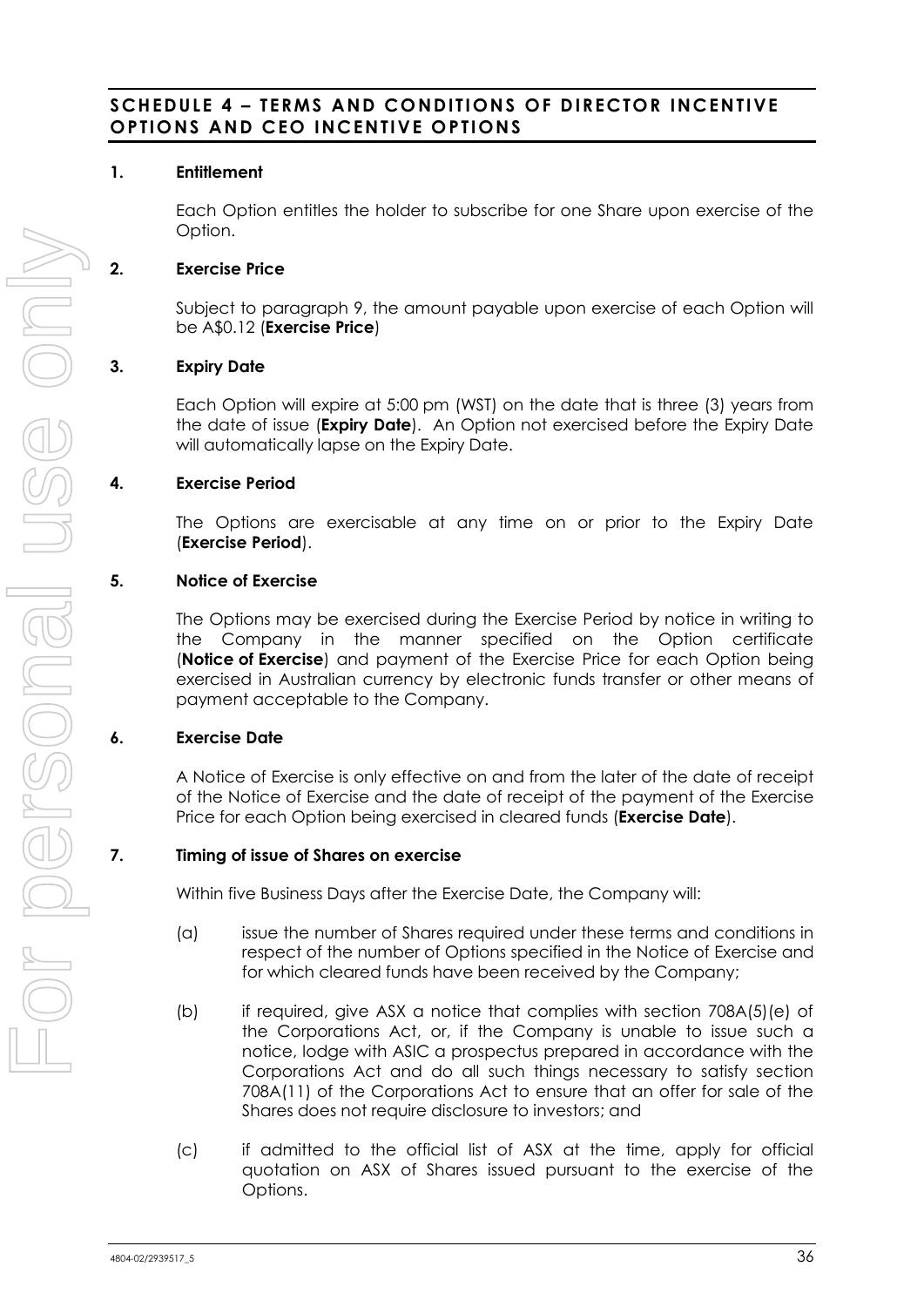If a notice delivered under [7\(b\)](#page-36-0) for any reason is not effective to ensure that an offer for sale of the Shares does not require disclosure to investors, the Company must, no later than 20 Business Days after becoming aware of such notice being ineffective, lodge with ASIC a prospectus prepared in accordance with the Corporations Act and do all such things necessary to satisfy section 708A(11) of the Corporations Act to ensure that an offer for sale of the Shares does not require disclosure to investors.

#### **8. Shares issued on exercise**

Shares issued on exercise of the Options rank equally with the then issued shares of the Company.

#### <span id="page-37-0"></span>**9. Reconstruction of capital**

If at any time the issued capital of the Company is reconstructed, all rights of an Optionholder are to be changed in a manner consistent with the Corporations Act and the ASX Listing Rules at the time of the reconstruction.

#### **10. Participation in new issues**

There are no participation rights or entitlements inherent in the Options and holders will not be entitled to participate in new issues of capital offered to Shareholders during the currency of the Options without exercising the Options.

#### **11. Change in exercise price**

An Option does not confer the right to a change in Exercise Price or a change in the number of underlying securities over which the Option can be exercised.

#### **12. Transferability**

The Options are transferable subject to any restriction or escrow arrangements imposed by ASX or under applicable Australian securities laws.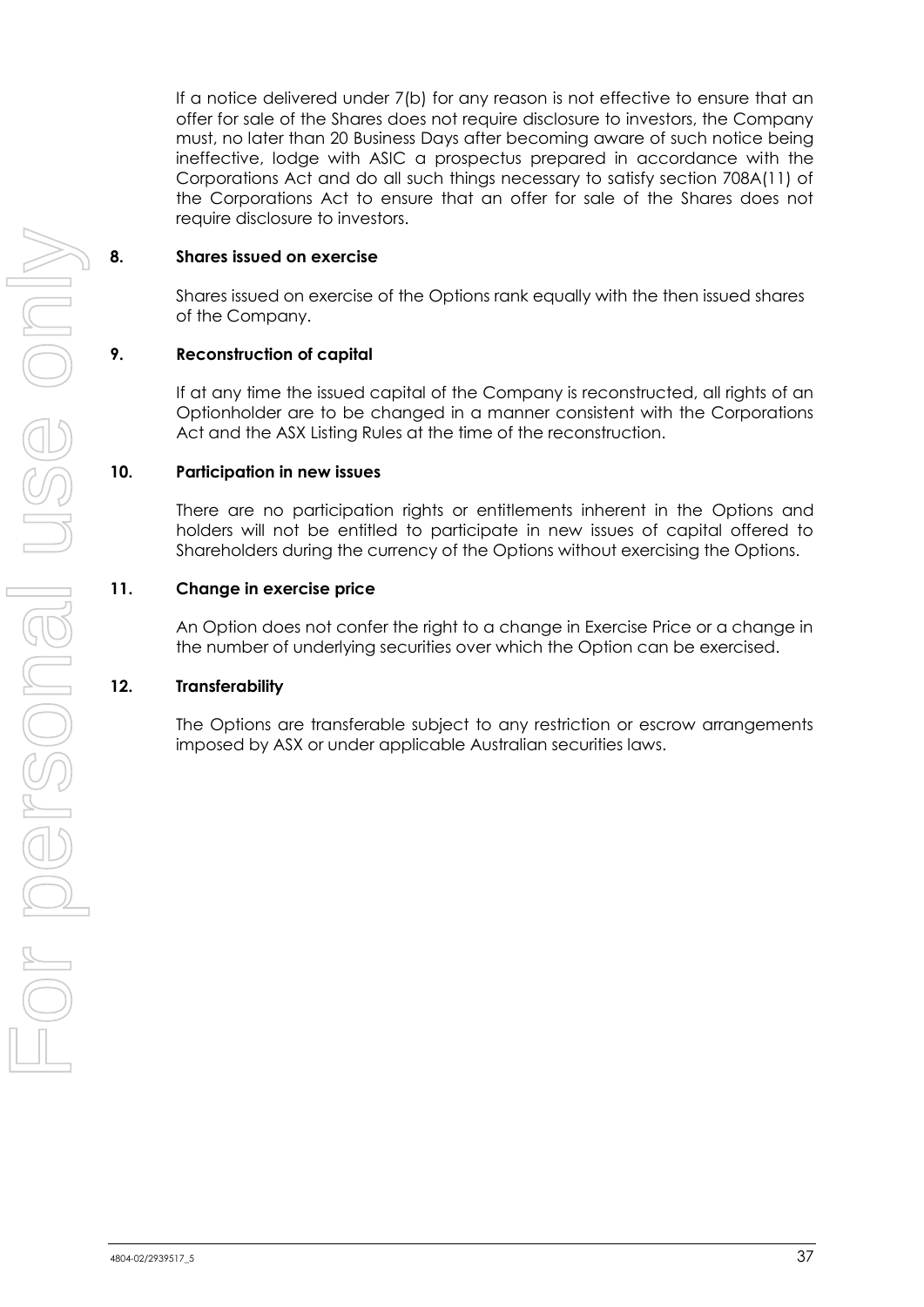### **SCHEDULE 4 – VALUATION OF OPTIONS**

The Options to be issued to the Related Parties pursuant to Resolutions 5 to 9 have been valued by internal management.

Using the Black & Scholes option model and based on the assumptions set out below, the Options were ascribed the following value:

| <b>Assumptions:</b>                     |                              |
|-----------------------------------------|------------------------------|
| Valuation date                          | 21 April 2022                |
| Market price of Shares                  | 9.1 cents                    |
| Exercise price                          | 12 cents                     |
| Expiry date (length of time from issue) | 36 months from date of issue |
| Risk free interest rate                 | 2.55%                        |
| Volatility (discount)                   | 100%                         |
|                                         |                              |
| Indicative value per Incentive Option   | 5.2 cents                    |
|                                         |                              |
| <b>Total Value of Options</b>           | \$88,802                     |
| - Melanie Ross (Resolution 5)           | \$15,671                     |
| - Alexander Molyneux (Resolution 6)     | \$26,118                     |
| - Anthony Cina (Resolution 7)           | \$15,671                     |
| - Jonathan Shellabear (Resolution 8)    | \$15,671                     |
| - Gary Artmont (Resolution 9)           | \$15,671                     |

**Note**: The valuation noted above is not necessarily the market price that the Options could be traded at and is not automatically the market price for taxation purposes.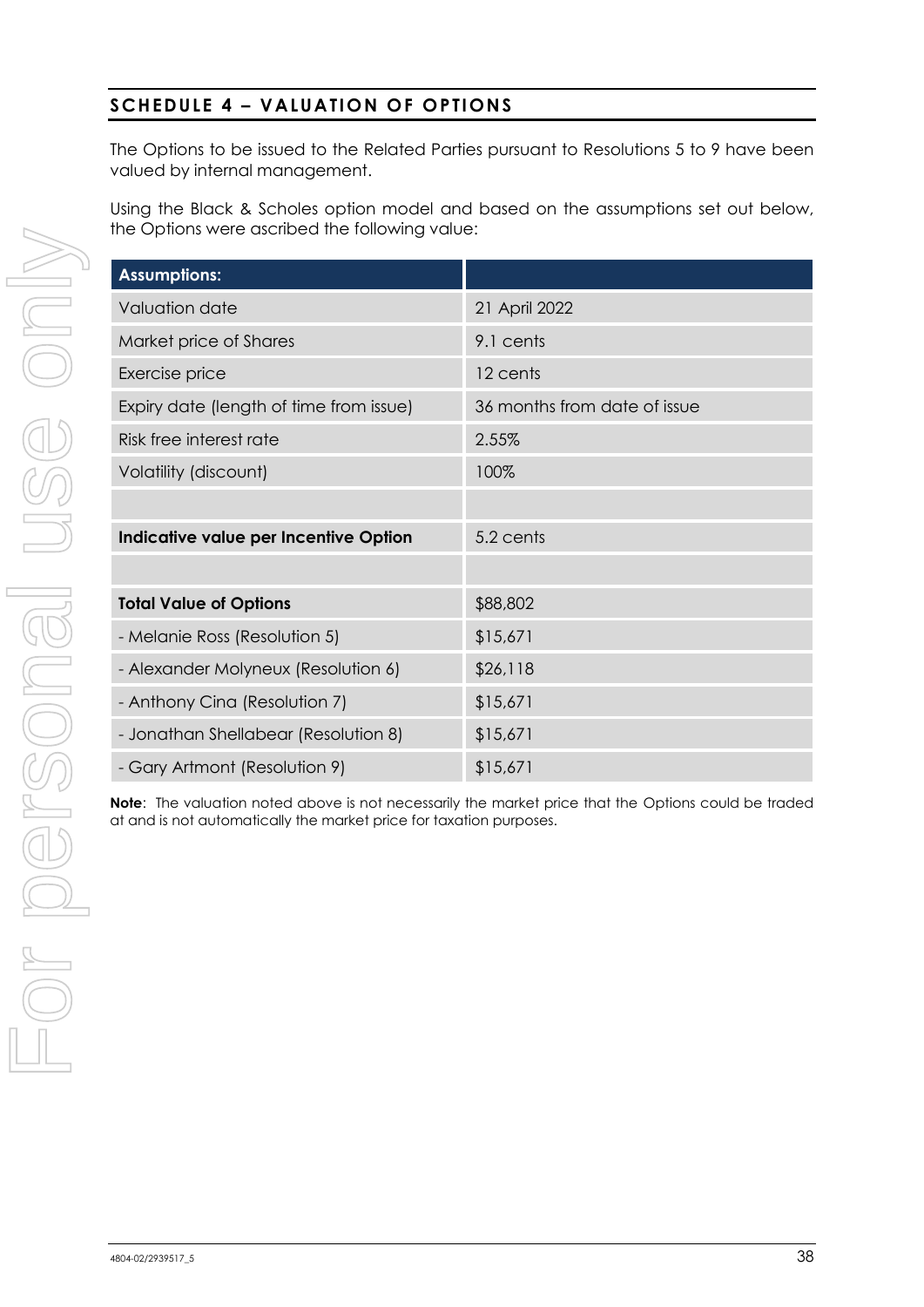#### **SCHEDULE 5 – TERMS AND CONDITIONS OF THE OPTION PLAN**

The material terms of the Option Plan are summarised below:

- (a) **Eligibility**: Participants in the Option Plan may be:
	- (i) a Director (whether executive or non-executive) of the Company and any Associated Body Corporate of the Company (each, a **Group Company**);
	- (ii) a full or part time employee of any Group Company;
	- (iii) a casual employee or contractor of a Group Company to the extent permitted by ASIC Class Order 14/1000 as amended or replaced (**Class Order**) and the policies of the TSXV;
	- (iv) a consultant of any Group Company, to the extent permitted by the Class Order; or
	- (v) a prospective participant, being a person to whom the offer is made but who can only accept the offer if an arrangement has been entered into that will result in the person becoming a participant under subparagraphs (i), (iii), or (iv) above,

who is declared by the Board to be eligible to receive grants of Options under the Option Plan (**Eligible Participant**).

- (b) **Offer:** The Board may, from time to time, in its absolute discretion, make a written offer to any Eligible Participant to apply for up to a specified number of Options, upon the terms set out in the Option Plan and upon such additional terms and conditions as the Board determines.
- (c) **Plan limit:** The Company must have reasonable grounds to believe, when making an offer, that the number of Shares to be received on exercise of Options offered under an offer, when aggregated with the number of Shares issued or that may be issued as a result of offers made in reliance on the Class Order at any time during the previous 3 year period under an employee incentive scheme covered by the Class Order or an ASIC exempt arrangement of a similar kind to an employee incentive scheme, will not exceed 5% of the total number of Shares on issue at the date of the offer.
- (d) **Issue price:** Unless the Options are quoted on the ASX, Options issued under the Option Plan will be issued for no more than nominal cash consideration.
- (e) **Exercise price**: The Board may determine the Option exercise price (if any) for an Option offered under that Offer in its absolute discretion. To the extent the Listing Rules specify or require a minimum price, the Option exercise price must not be less than any minimum price specified in the Listing Rules. If the Shares are listed on the TSXV, the Option Exercise Price in respect of an Option offered under an Offer must not be less than the Discounted Market Price (as such term is defined in the policies of the TSXV) or any other minimum price specified in the policies of the TSXV.
- (f) **Expiry Date:** If the Company is listed on the TSXV at the time of Offer, the Expiry Date of any Option may not exceed 10 years from the date of Offer, subject to any applicable extension in respect of a Blackout Period.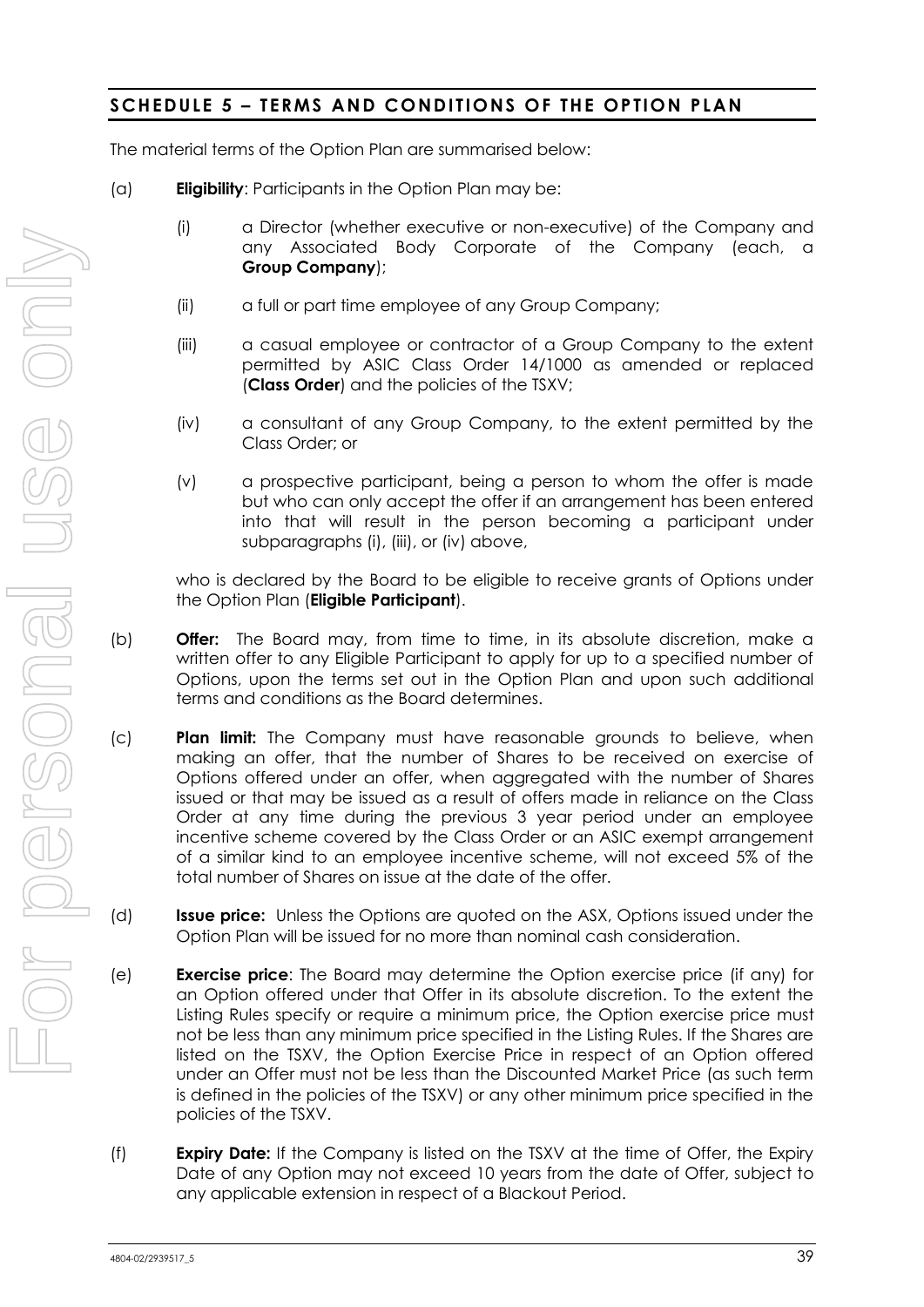- (g) **Vesting conditions:** An Option may be made subject to vesting conditions as determined by the Board in its discretion and as specified in the offer for the Option (**Vesting Conditions**).
- <span id="page-40-0"></span>(h) **Vesting**: The Board may in its absolute discretion by written notice to a Participant (being an Eligible Participant to whom Options have been granted under the Option Plan or their nominee where the Options have been granted to the nominee of the Eligible Participant (**Relevant Person**)), resolve to waive any of the Vesting Conditions applying to Options due to:
	- (i) special circumstances arising in relation to a Relevant Person in respect of those Options, being:
		- (A) a Relevant Person ceasing to be an Eligible Participant due to:
			- (I) death or total or permanent disability of a Relevant Person; or
			- (II) retirement or redundancy of a Relevant Person;
		- (B) a Relevant Person suffering severe financial hardship;
		- (C) any other circumstance stated to constitute "special circumstances" in the terms of the relevant offer made to and accepted by the Participant; or
		- (D) any other circumstances determined by the Board at any time (whether before or after the offer) and notified to the relevant Participant which circumstances may relate to the Participant, a class of Participant, including the Participant or particular circumstances or class of circumstances applying to the Participant,

(Special Circumstances), or

- (ii) a change of control occurring; or
- (iii) the Company passing a resolution for voluntary winding up, or an order is made for the compulsory winding up of the Company.
- (i) **Lapse of an Option**: An Option will lapse upon the earlier to occur of:
	- (i) an unauthorised dealing in, or hedging of, the Option occurring;
	- (ii) a Vesting Condition in relation to the Option is not satisfied by its due date, or becomes incapable of satisfaction, as determined by the Board in its absolute discretion, unless the Board exercises its discretion to waive the Vesting Conditions and vest the Option in the circumstances set out in paragraph [\(h\)](#page-40-0) or the Board resolves, in its absolute discretion, to allow the unvested Options to remain unvested after the Relevant Person ceases to be an Eligible Participant;
	- (iii) in respect of unvested Option only, a Relevant Person ceases to be an Eligible Participant, unless the Board exercises its discretion to vest the Option in the circumstances set out in paragraph [\(h\)](#page-40-0) or the Board resolves, in its absolute discretion, to allow the unvested Options to remain unvested after the Relevant Person ceases to be an Eligible Participant;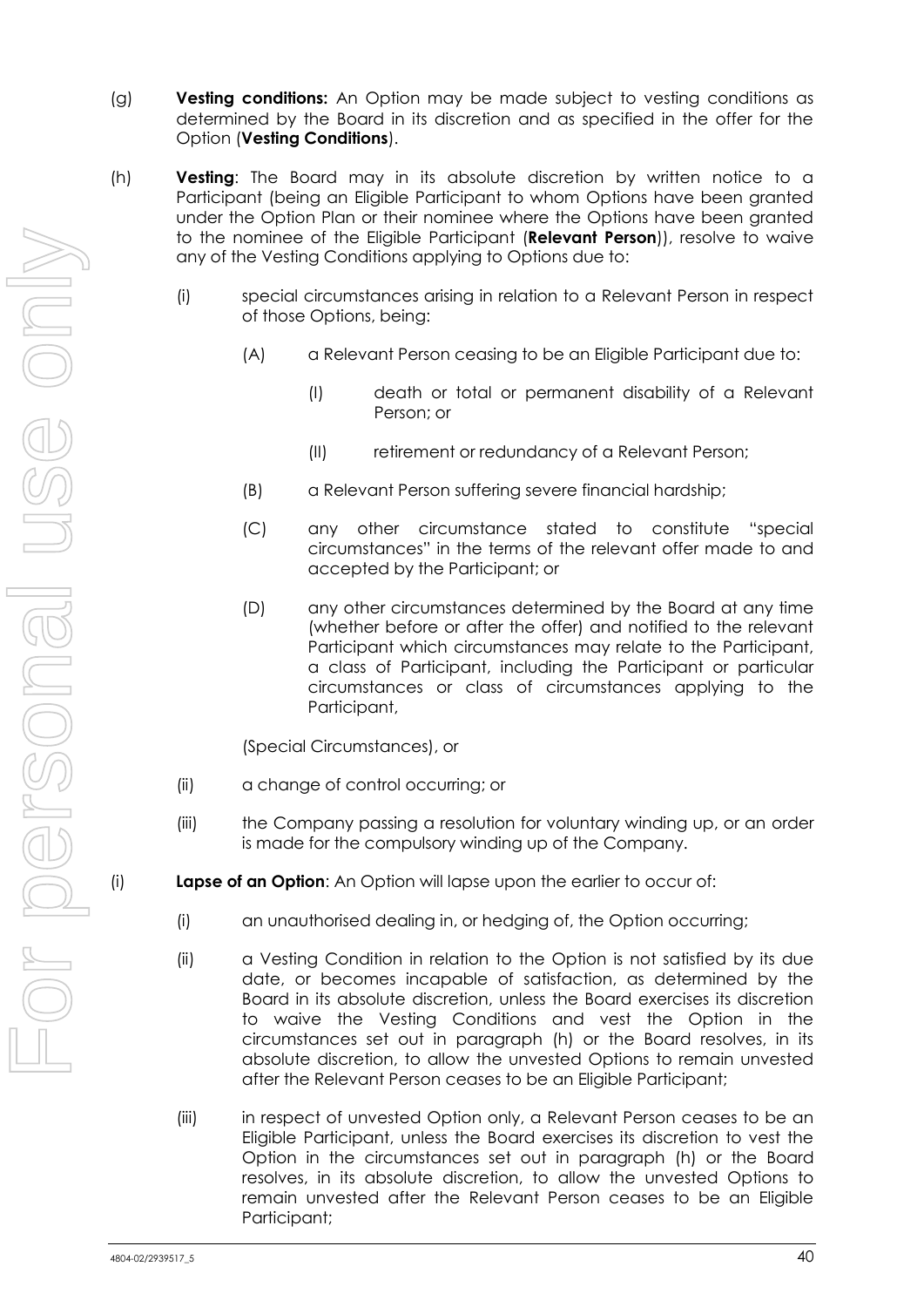- (iv) in respect of vested Options only, a Relevant Person ceases to be an Eligible Participant and the Options granted in respect of that Relevant Person are not exercised within one (1) month (or such later date as the Board determines) of the date that Relevant Person ceases to be an Eligible Participant;
- (v) the Board deems that an Option lapses due to fraud, dishonesty or other improper behaviour of the Eligible Participant;
- (vi) the Company undergoes a change of control or a winding up resolution or order is made and the Board does not exercise its discretion to vest the Option; and
- (vii) the expiry date of the Option.
- (j) **Not transferrable**: Subject to the Listing Rules, Options are only transferrable in Special Circumstances with the prior written consent of the Board (which may be withheld in its absolute discretion) or by force of law upon death, to the Participant's legal personal representative or upon bankruptcy to the participant's trustee in bankruptcy.
- (k) **Shares**: Shares resulting from the exercise of the Options shall, subject to any sale restrictions (refer to paragraph [\(l\)\)](#page-41-0), from the date of issue, rank on equal terms with all other Shares on issue.
- <span id="page-41-0"></span>(l) **Sale restrictions**: The Board may, in its discretion, determine at any time up until exercise of Options, that a restriction period will apply to some or all of the Shares issued to a Participant on exercise of those Options (**Restriction Period**). In addition, the Board may, in its sole discretion, having regard to the circumstances at the time, waive any such Restriction Period.
- (m) **Quotation of Shares:** If Shares of the same class as those issued upon exercise of Options issued under the Option Plan are quoted on the ASX, the Company will, subject to the Listing Rules, apply to the ASX for those Shares to be quoted on ASX within 10 business days of the later of the date the Shares are issued and the date any Restriction Period applying to the disposal of Shares ends. The Company will not apply for quotation of any Options on the ASX. The Company will also comply with the policies of the TSXV with respect to listing of the Shares issued on exercise of Options.
- (n) **Blackout Period:** Should the Expiry Date of any Option otherwise fall within a Blackout Period, or breach the insider trading or takeover provisions of the Corporations Act, the Company may delay the issue of the Shares until 10 Business Days following the expiration, as applicable, of the Blackout Period or the day on which the insider trading or takeover provisions no longer prevent that has been formally imposed by the Company pursuant to its internal trading policies as a result of the bona fide existence of undisclosed material information, such Expiry Date of the Option shall be automatically extended without any further act or formality to that date which is the tenth business day after the end of the Blackout Period, such tenth business day to be considered the Expiry Date for such Option for all purposes under the Plan. The ten business day period referred to in this Rule may not be extended by the Board.
- (o) **No participation rights:** There are no participation rights or entitlements inherent in the Options and Participants will not be entitled to participate in new issues of capital offered to Shareholders during the currency of the Options without exercising the Options.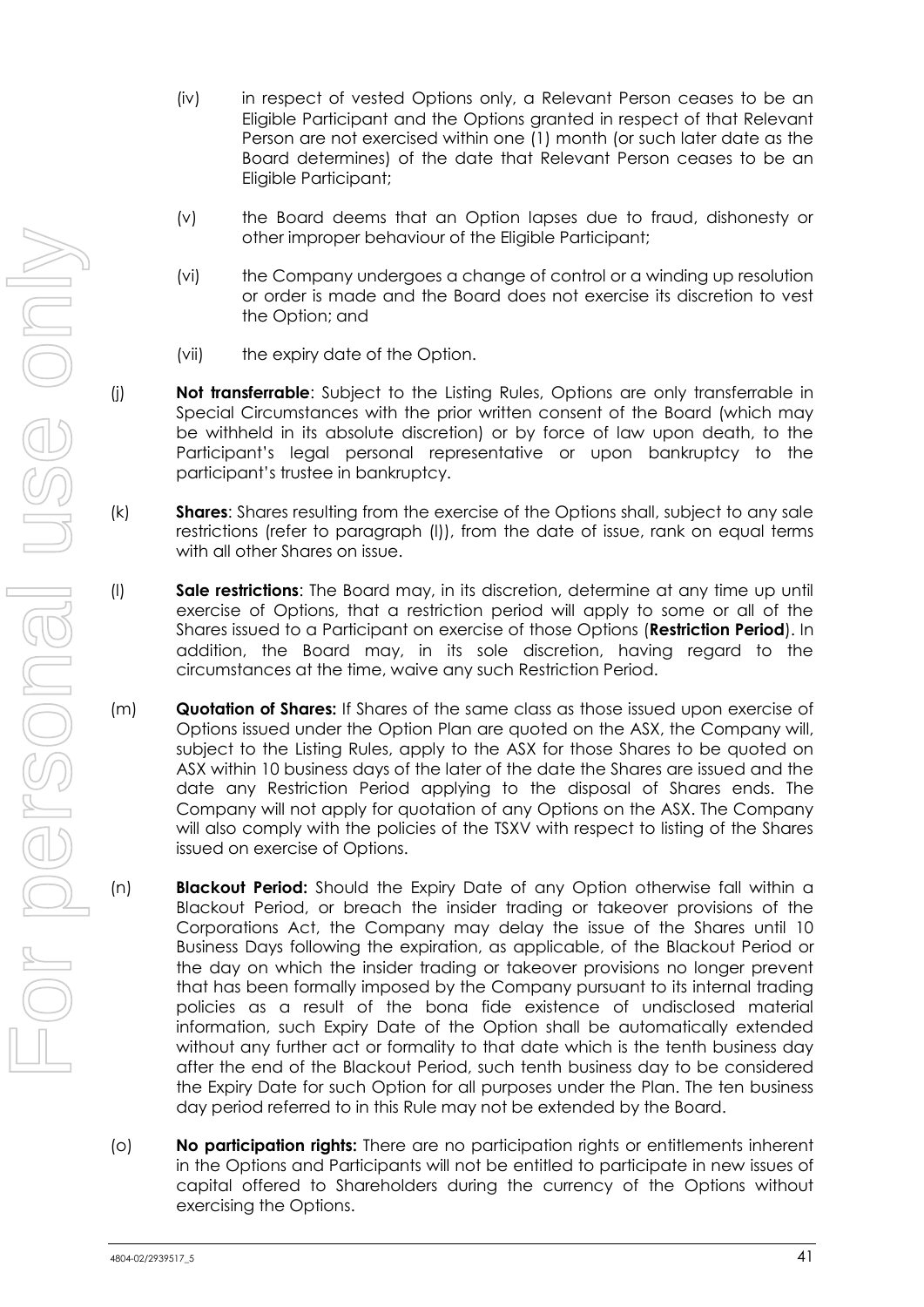- (p) **Change in exercise price or number of underlying securities:** An Option does not confer the right to a change in exercise price or in the number of underlying Shares over which the Option can be exercised.
- (q) **Reorganisation:** If, at any time, the issued capital of the Company is reorganised (including consolidation, subdivision, reduction or return), the terms of the Options will be changed in a manner consistent with the Corporations Act and the Listing Rules at the time of the reorganisation.
- (r) **Amendments:** Amendments to the Plan are subject to the express restrictions set out in the Option Plan, the Corporations Act, Listing Rules, TSXV policies and any other applicable law. The Board may not, without the prior approval of shareholders, or the prior approval of disinterested holders of Shares to the extent required by the policies of the TSXV in circumstances where the Option Exercise Price of outstanding Options held by Insiders of the Company is being reduced: (i) make any amendment to the Plan to increase the percentage of Shares issuable on exercise of outstanding Options at any time; (ii) make any amendment to reduce the Option Exercise Price of any outstanding Options held by Insiders; (iii) make any amendment to the Plan to increase the maximum limit on the number of Shares that may be issued to any one person or category of persons; (iv) make any amendment to the 10-year maximum term of Options; (v) make any amendment to the Plan that would permit an Optionee to transfer or assign Options to a new beneficial Optionee other than in the case of death of the Optionee; (vii) make any amendment the persons eligible to be made Offers.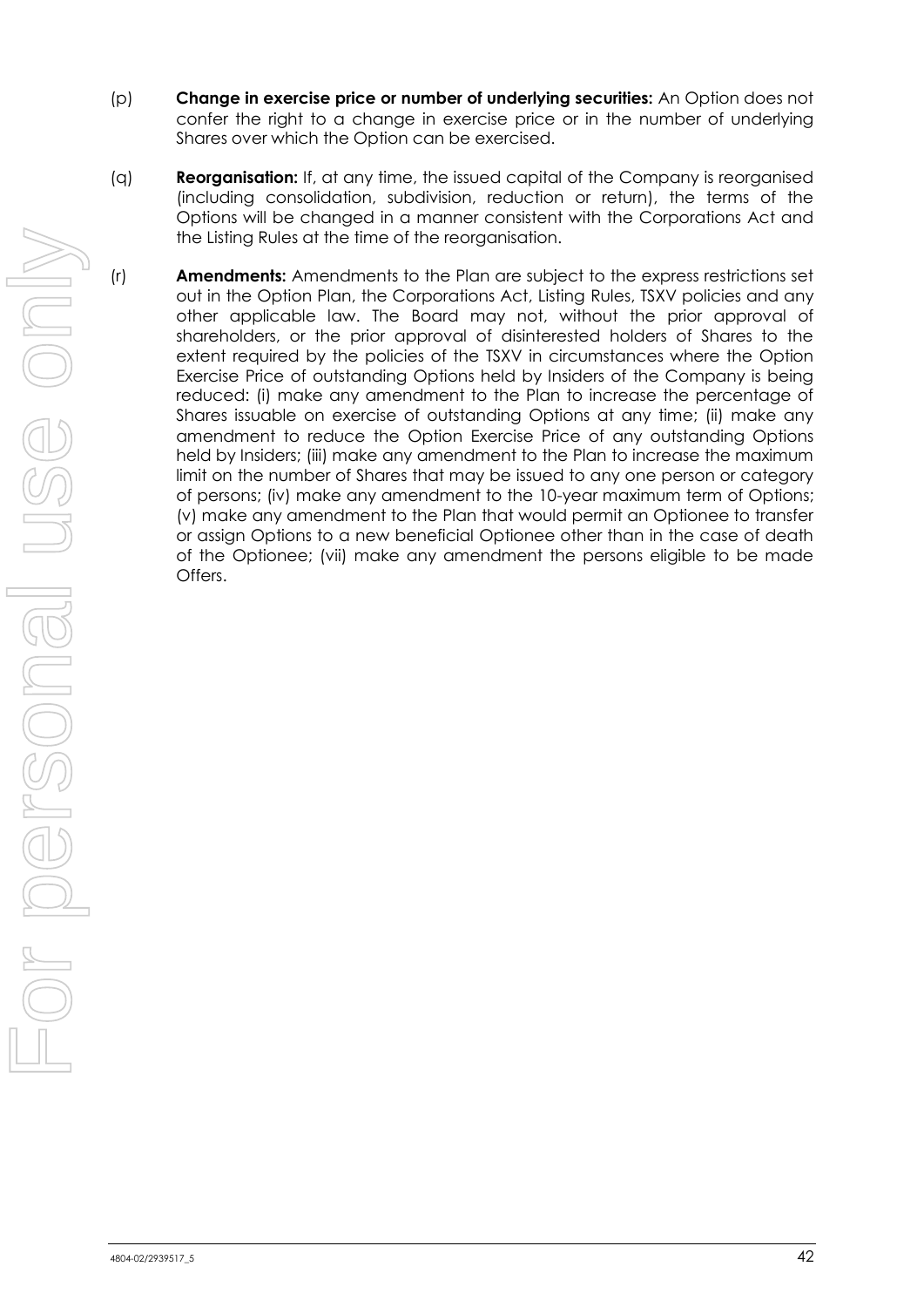#### **SCHEDULE 6 - SUMMARY OF EXPLORATION AGREEMENT**

A summary of the material terms of the exploration agreement between Bridge River Xwisten, Sona Resources Corp., (a wholly owned subsidiary of the Company) and the Company dated 26 August 2020 (**Exploration Agreement**) is set out below.

| <b>Purpose of</b><br><b>Exploration</b><br><b>Agreement</b> | rights.                                                                                                   | Tempus is currently conducting mineral exploration and related<br>activities relating to the Elizabeth Gold Project consisting of 23<br>mineral claims and 4 Crown Grants, located on land which is<br>located in Xwisten's traditional territory within which Xwisten and<br>its members hold constitutionally-protected aboriginal and treaty |                                                                                                                                                                                                                                          |  |  |  |  |  |  |
|-------------------------------------------------------------|-----------------------------------------------------------------------------------------------------------|-------------------------------------------------------------------------------------------------------------------------------------------------------------------------------------------------------------------------------------------------------------------------------------------------------------------------------------------------|------------------------------------------------------------------------------------------------------------------------------------------------------------------------------------------------------------------------------------------|--|--|--|--|--|--|
| <b>Financial</b><br>payments and                            | As compensation for impacts from the exploration, Tempus shall<br>provide Xwisten the following payments: |                                                                                                                                                                                                                                                                                                                                                 |                                                                                                                                                                                                                                          |  |  |  |  |  |  |
| <b>benefits</b>                                             | (a)                                                                                                       | \$2,500 to Xwisten on an annual basis, for a community<br>"feast" and to conduct an information session about the<br>exploration and the exploration agreement, for a<br>minimum of 3 years;                                                                                                                                                    |                                                                                                                                                                                                                                          |  |  |  |  |  |  |
|                                                             | (b)                                                                                                       |                                                                                                                                                                                                                                                                                                                                                 | Tempus shall issue to Xwisten:                                                                                                                                                                                                           |  |  |  |  |  |  |
|                                                             |                                                                                                           | (i)                                                                                                                                                                                                                                                                                                                                             | 100,000 common shares in Tempus on or before<br>the 5 <sup>th</sup> business day after the date of the<br><b>Exploration Agreement;</b>                                                                                                  |  |  |  |  |  |  |
|                                                             |                                                                                                           | (ii)                                                                                                                                                                                                                                                                                                                                            | \$40,000 in Tempus Shares annually for the first four<br>years at each anniversary of the execution date;<br>and                                                                                                                         |  |  |  |  |  |  |
|                                                             |                                                                                                           | (iii)                                                                                                                                                                                                                                                                                                                                           | \$40,000 in Tempus Shares on each subsequent<br>anniversary, subject to Tempus having spent not<br>less than \$100,000 in exploration expenditures on<br>the property in the preceding 12 months to such<br>applicable anniversary date. |  |  |  |  |  |  |
|                                                             | (C)                                                                                                       | The Tempus Shares required to be issued under clauses<br>(b) (ii) and (iii) above are subject to Shareholder<br>approval, and if such approval is not forthcoming, the<br>equivalent value will be paid in cash.                                                                                                                                |                                                                                                                                                                                                                                          |  |  |  |  |  |  |
|                                                             |                                                                                                           | the reasonable and necessary costs of any assessments,<br>archaeological assessments and related work agreed to<br>be provided under the Exploration Agreement; and                                                                                                                                                                             |                                                                                                                                                                                                                                          |  |  |  |  |  |  |
|                                                             | (d)                                                                                                       |                                                                                                                                                                                                                                                                                                                                                 | Xwisten's reasonable and<br>necessary costs for the<br>committee, including outside technical consultations,<br>meetings of the committee and ongoing community<br>consultations with respect to the exploration.                        |  |  |  |  |  |  |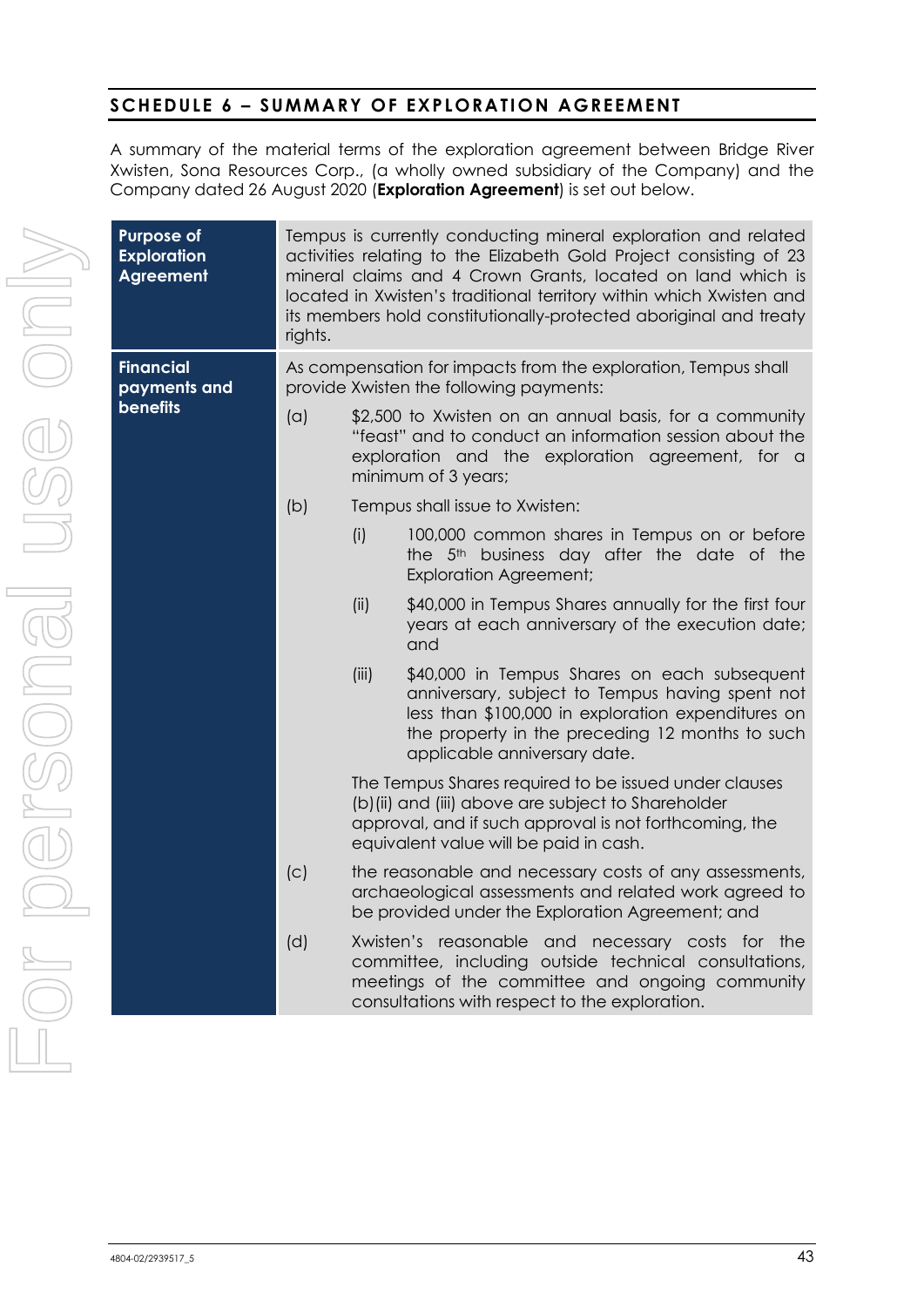

# **Proxy Voting Form**

If you are attending the meeting in person, please bring this with you for Securityholder registration.

**Holder Number:** 

Your proxy voting instruction must be received by 8.30am (WST) on Wednesday, 15 June 2022, being not later than 48 hours before the commencement of the Meeting. Any Proxy Voting instructions received after that time will not be valid for the scheduled Meeting.

#### **SUBMIT YOUR PROXY VOTE ONLINE**

# Vote online at https://investor.automic.com.au/#/loginsah

Login & Click on 'Meetings'. Use the Holder Number as shown at the top of this Proxy Voting form.

- Save Moneu: help minimise unnecessaru print and mail costs for the Companu. ✓
- √ It's Quick and Secure: provides you with greater privacy, eliminates any postal delays and the risk of potentially getting lost in transit.
- Receive Vote Confirmation: instant confirmation that your vote has been processed. It also allows you to amend your vote if required. ✓

#### **SUBMIT YOUR PROXY VOTE BY PAPER**



#### YOUR NAME AND ADDRESS

The name and address shown above is as it appears on the Companu's share reaister. If this information is incorrect, and uou have an Issuer Sponsored hotding, you can update your address through the investor portal: https://investor.automic.com.au/#/home Shareholders sponsored by a broker should advise their broker of any changes.

#### STEP 1- APPOINT A PROXY

If you wish to appoint someone other than the Chair of the Meeting as your proxy, please write the name of that Individual or body corporate. A proxy need not be a Shareholder of the Company. Otherwise if you leave this box blank, the Chair of the Meeting will be appointed as your proxy by default.

#### DEFAULT TO THE CHAIR OF THE MEETING

Any directed proxies that are not voted on a poll at the Meeting will default to the Chair of the Meeting, who is required to vote these proxies as directed. Any undirected proxies that default to the Chair of the Meeting will be voted according to the instructions set out in this Proxy Voting Form, including where the Resolutions are connected directly or indirectly with the remuneration of KMP.

#### STEP 2 - VOTES ON ITEMS OF BUSINESS

For Personal USU BIN<br>For Personal USU BIN<br>For Personal USU BIN<br>For Personal USU BIN<br>For Personal USU BIN<br>For Personal USEFAULT<br>Any direction of DEFAULT<br>Any direction of DEFAULT<br>Any direction of DEFAULT<br>Any direction of DEF You may direct your proxy how to vote by marking one of the boxes opposite each item of business. All your shares will be voted in accordance with such a direction unless you indicate only a portion of voting rights are to be voted on any item by inserting the percentage or number of shares you wish to vote in the appropriate box or boxes. If you do not mark any of the boxes on the items of business, your proxy may vote as he or she chooses. If you mark more than one box on an item your vote on that item will be invalid.

#### **APPOINTMENT OF SECOND PROXY**

You may appoint up to two proxies. If you appoint two proxies, you should complete two separate Proxy Voting Forms and specify the percentage or number each proxy may exercise. If you do not specify a percentage or number, each proxy may exercise half the votes. You must return both Proxy Voting Forms together. If you require an additional Proxy Voting Form, contact Automic Registry Services.

#### **SIGNING INSTRUCTIONS**

Thdividual: Where the holding is in one name, the Shareholder must sign.

Joint holding: Where the holding is in more than one name, all Shareholders should sign.

Power of attorney: If you have not already lodged the power of attorney with the registry, please attach a certified photocopy of the power of attorney to this Proxy Voting Form when you return it.

Companies: To be signed in accordance with your Constitution. Please sign in the appropriate box which indicates the office held by you. **Email Address:** Please provide your email address in the space provided.

#### By providing your email address, you elect to receive all communications despatched by the Company electronically (where legally permissible) such as a Notice of Meeting, Proxy Voting Form and Annual Report via email.

#### **CORPORATE REPRESENTATIVES**

If a representative of the corporation is to attend the Meeting the appropriate 'Appointment of Corporate Representative' should be produced prior to admission. A form may be obtained from the Company's share registry online at https://automic.com.au.

 $\Box$